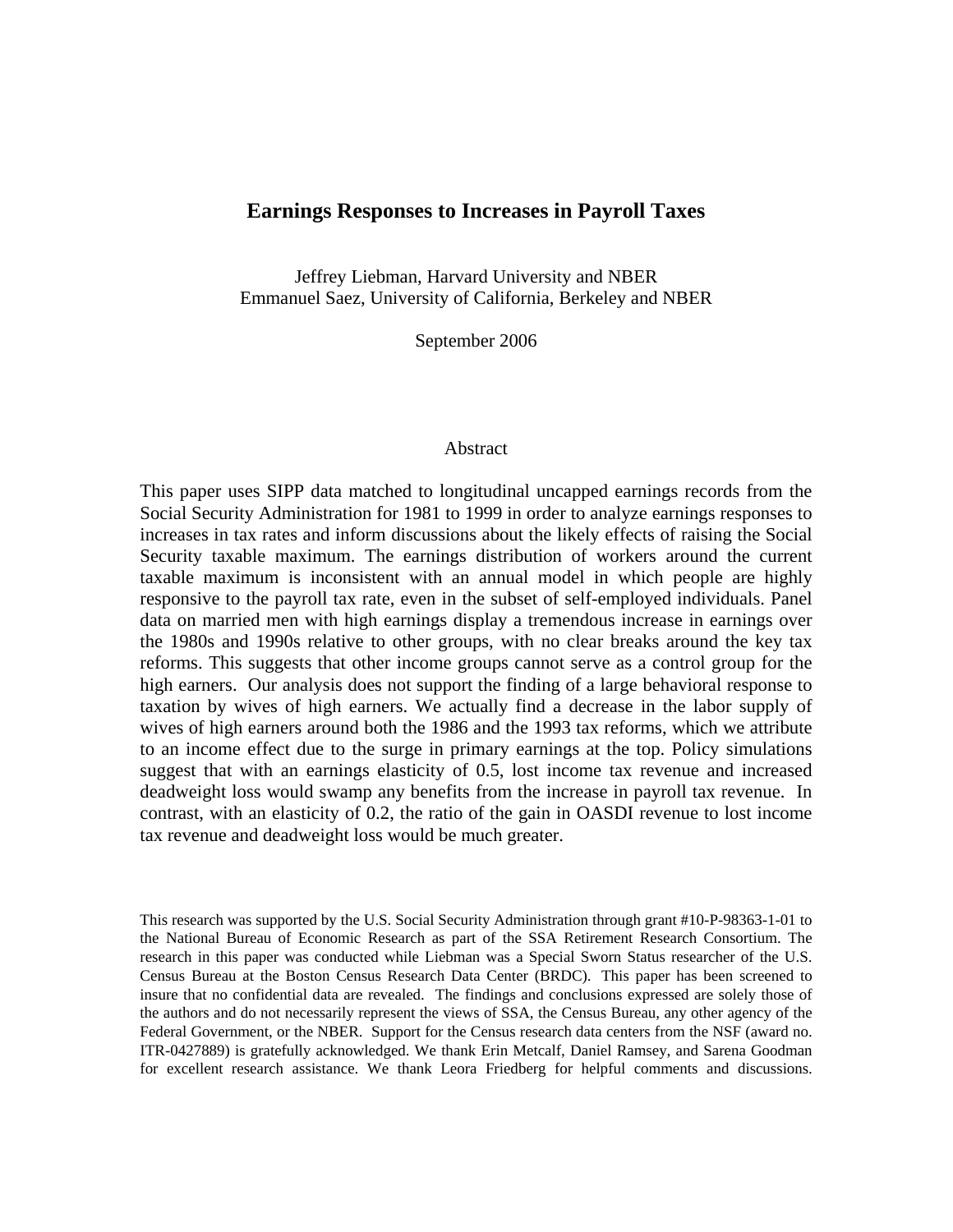# **1. Introduction**

 $\overline{a}$ 

A 12.4 percent Old Age Survivors and Disability Insurance (OASDI) payroll tax is assessed on the first \$94,200 of a U.S. worker's earnings.<sup>1</sup> Earnings above \$94,200 are exempt from this tax. This exemption means that only 86 percent of earnings by workers who are covered by Social Security are currently subject to OASDI payroll taxes, and this fraction is expected to fall below 85 percent by the end of the decade.<sup>2</sup> When the Social Security payroll tax was first introduced in 1937, 92 percent of covered earnings were taxable. This level has fluctuated over time, reaching a low of 71 percent in 1965. The 1977 amendments to the Social Security Act restored the level to 90 percent, but the level has eroded over the past 25 years as earnings growth among high earners has exceeded that of other workers. Moreover, although wages as a percentage of total compensation have remained fairly steady in recent years at around 90 percent, there is concern that if health-cost growth continues to exceed GDP growth, the share of non-wage compensation will rise, reducing the Social Security wage base relative to total compensation.

Among the policy options for closing the long-run gap between Social Security expenditures and revenues is to increase the share of covered earnings subject to the OASDI payroll tax. For example, legislation introduced several years ago by Senators Moynihan and Kerrey would have increased the maximum level of earnings subject to taxation so that 87 percent of earnings would be covered by Social Security. Later, legislation introduced by Senator Moynihan alone would have raised the limit to 90 percent of earnings. Former President Clinton carefully ruled out raising the payroll tax rate but not the tax base. Plan 3 of President Bush's Commission to Strengthen Social Security originally envisioned raising the maximum taxable earnings level to cover 90 percent of earnings, though in the final report this provision was replaced by a general revenue transfer from an unspecified source that was described in a footnote as equaling the amount of revenue that would be gained from increasing the maximum taxable

<sup>&</sup>lt;sup>1</sup> This is the 2006 maximum. The amount is adjusted annually based on the growth rate of average wages.  $2$  Only 5.5 percent of covered workers have earnings above the maximum taxable level. These numbers are preliminary data for 2003 from the *2005 Annual Statistical Supplement to the Social Security Bulletin*.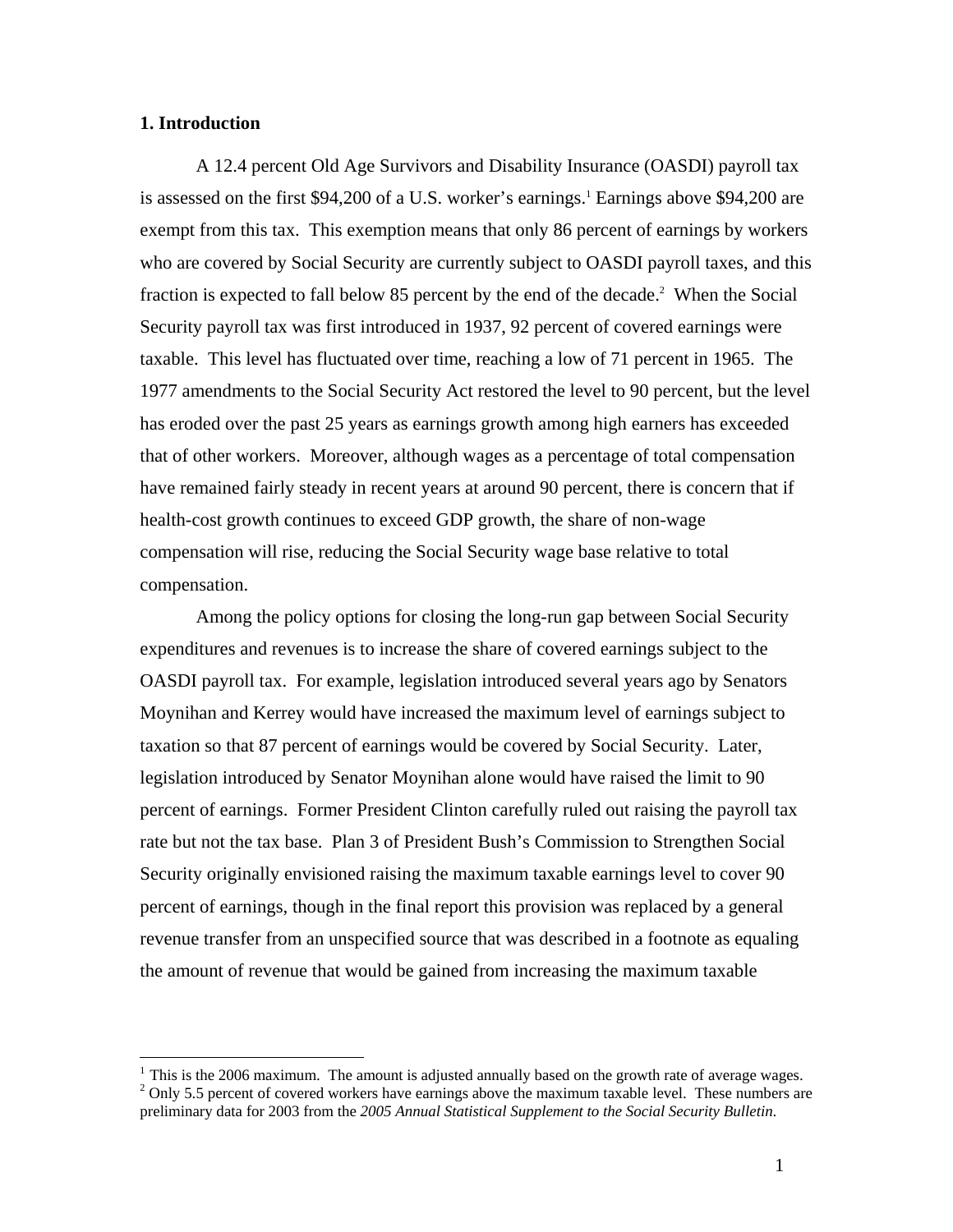earnings level. Still other experts have suggested removing the cap on taxable earnings altogether as was done for the Medicare payroll tax in 1993.<sup>3</sup>

Although base-broadening is usually a more efficient way to increase revenue than raising marginal tax rates (since deadweight loss rises in proportion to the square of the tax rate but only linearly with the tax base), some have argued that raising the payroll tax base would be a particularly inefficient way to raise additional revenue for Social Security (Feldstein, 2004; Wilson, 2001). This argument relies on recent research by Feldstein (1995), Eissa (1995), Auten and Carroll (1999), and Gruber and Saez (2002) that has shown that high-income taxpayers are more sensitive to taxation than lowerincome taxpayers. Those opposing an increase in the taxable maximum have argued that the high elasticities estimated in these papers imply that focusing a 12.4 percentage point tax increase only on high earners (with high pre-existing tax rates) would produce mostly deadweight loss and raise relatively little revenue. Moreover, they argue that for the government as a whole, some or all of the increased OASDI revenue would be offset by a decline in Medicare and income tax revenue.

There are, however, several reasons why this result is far from certain. First, for increases in the maximum taxable earnings level that do not eliminate the cap altogether, there may still be a substantial number of taxpayers – those with earnings above the new limit – for whom the tax increase will be inframarginal. In other words, their marginal tax rate will not change, and there will be no efficiency effects on those taxpayers (indeed, we might observe an increase in their earnings due to the income effect). Thus, determining the impact of a particular policy requires careful simulation of the responses of both taxpayers between the old and new tax thresholds and those above the new tax threshold. Second, most of the evidence suggesting large elasticities for high-income taxpayers has used tax return data and focused on broad income measures such as adjusted gross income (AGI) or taxable income. Because there are more opportunities to manipulate AGI or taxable income through asset transactions, taking deductions, and noncompliance than there are for earnings (and because even the standard and itemized deductions mechanically exclude some earnings from income taxation but not from payroll taxation), the elasticity estimates for high earners for these broader measures of

 $\overline{a}$ 

<sup>&</sup>lt;sup>3</sup> See Diamond and Orszag (2005) for discussion of some such options.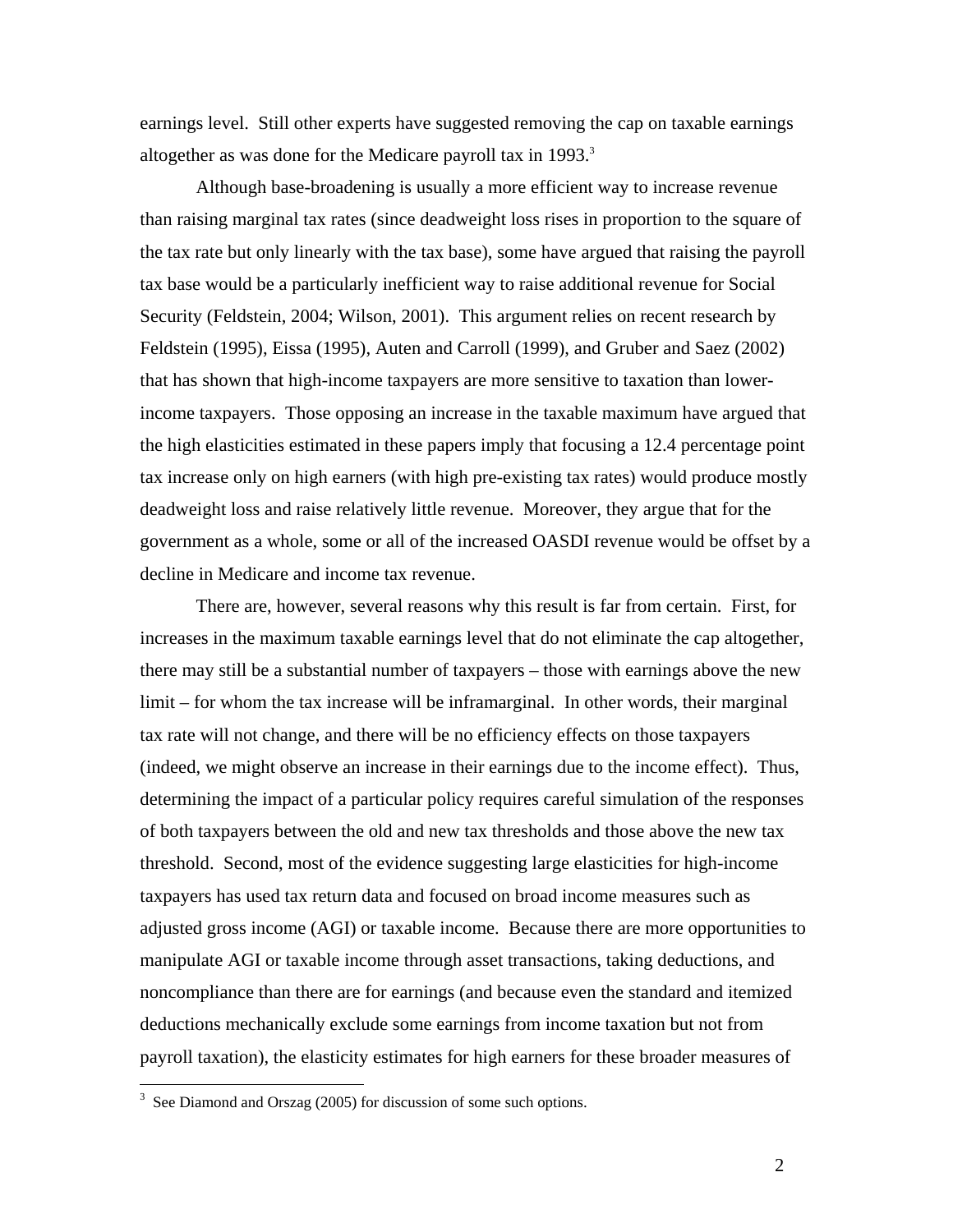income are not directly relevant for studying the response of the wage base to changes in the Social Security tax base. Indeed, Gruber and Saez find that even when shifting from taxable income to AGI as an income measure average elasticities fall from 0.45 to around 0.15. One would expect average earnings elasticities to be even lower. Third, tax-return based studies are forced to aggregate the earnings of husbands and wives since these are reported together on the income tax return. However, there is good evidence that labor supply elasticities differ for men and women (Mroz 1987, Eissa 1995), and a careful analysis of responses to changes in the Social Security tax base would need to take these differences into account; in particular, married women make up a relatively small fraction of workers with earnings levels above the current taxable maximum.

In this paper, we provide new evidence on the earnings response to taxes using a special version of the Survey of Income and Program Participation (SIPP) that has been matched to administrative earnings records from the Social Security Administration. We show that the distribution of taxpayers around the taxable maximum is quite smooth – and is therefore inconsistent with a high degree of earnings responsiveness to taxes under the standard annual labor supply model with fully-informed individuals and no uncertainty. This is true for the entire population as well as for the self-employed  $- a$ group that presumably has a higher-than-average amount of control over their earnings levels. We also examine the earnings behavior of taxpayers at different points in the income distribution around the time of the 1986 tax reform (which reduced marginal tax rates for high earners) and the 1993 tax reform (which increased marginal tax rates for high earners). For men we find that the pre-existing trends for very high earners were quite different than those for even slightly-lower earners and that there is no evidence of a break in these trends around the tax reforms. We also revisit the famous, but neverpublished, findings of Eissa (1995) regarding women married to high earners. Our results suggest that there is little empirical support for the proposition that women married to high earners altered their labor supply behavior in response to the major tax changes in recent decades.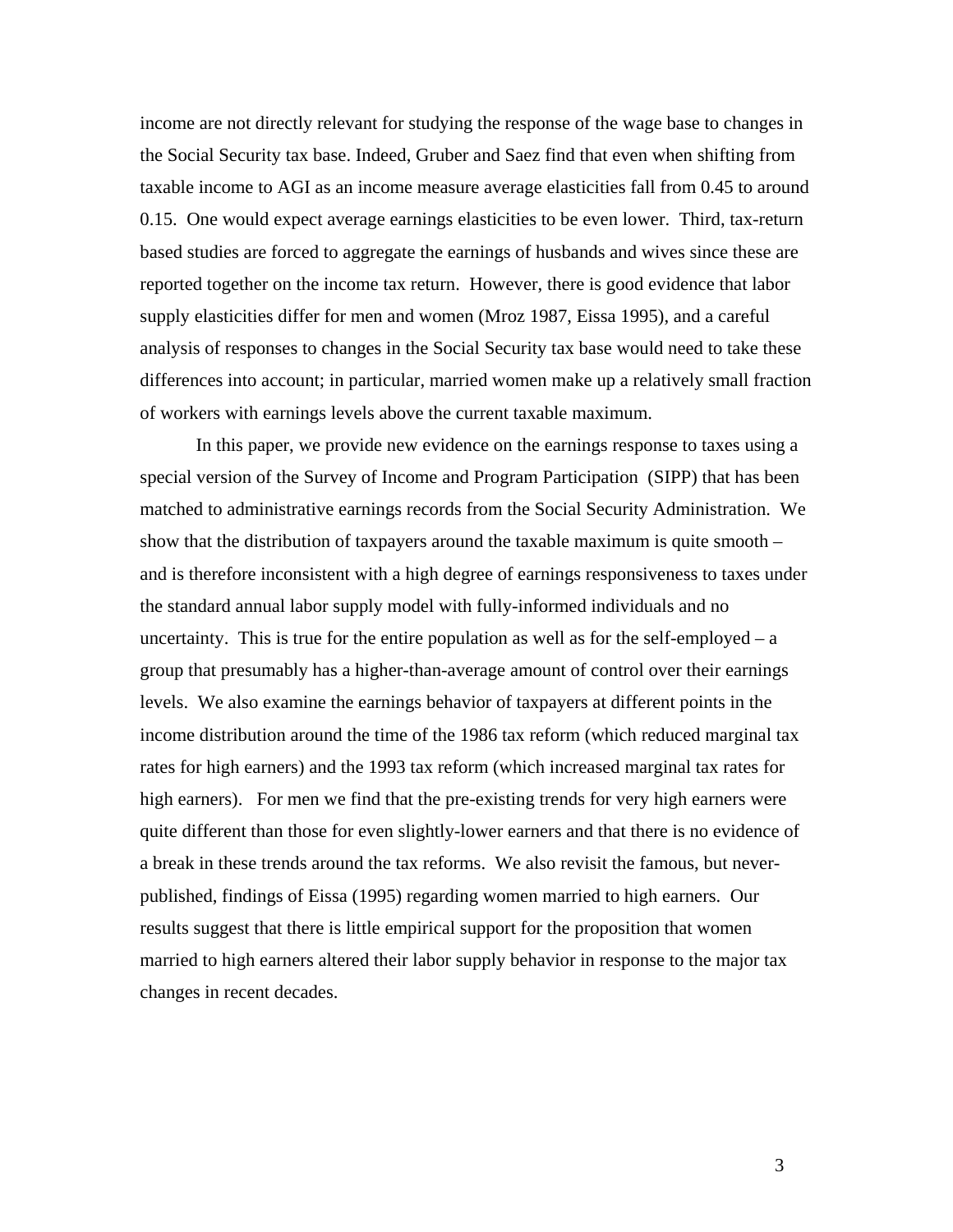## **2. Background**

 $\overline{a}$ 

 Until about 15 years ago, the conventional wisdom was that people's incomes were largely unresponsive to taxation. Empirical studies of the responsiveness of hours worked to marginal tax rates found elasticities very close to zero, particularly for primeage males. While there was greater uncertainly about estimates for females – with some evidence of an extensive-margin response (Mroz 1987, Hausman 1981) –, and there were some structural models such as those by Hausman (1981) that suggested large compensated elasticities, the bulk of the evidence suggested small amounts of deadweight loss from taxation.

 In recent years, a new view has emerged. This new view is based on the insight that workers can respond to taxes by changing their behavior in many ways – not simply by varying their hours worked. For example, workers can alter the intensity of their work effort per hour, their risk taking, their compliance behavior, the composition of their compensation between untaxed fringe benefits and taxable monetary pay, the split between compensation that is taxed as labor income and compensation taxed as capital income, and their itemized deductions. All of these behavioral responses contribute to the distortionary effects of taxation and can be analyzed by studying how taxable income responds to tax rates (Feldstein, 1999). $5$ 

 This theoretical insight coincided with the emergence of a new empirical approach to measuring behavioral responsiveness to taxation – using tax reforms as natural experiments. If taxpayers understand how their budget constraints are changing and can alter their behavior within a few years of a change in tax laws, then it is possible to measure the behavioral response to taxation by comparing outcomes before and after the change in tax laws.<sup>6</sup> Since other features of the economy are always changing, this methodology, applied first in Lindsey (1987), generally requires a control group – a set of taxpayers who are similar to the ones affected by the tax change but who were not affected by it. There are four key empirical studies upon which the new view is built. Feldstein (1995) analyzed panel tax return data and showed that the reported incomes of

<sup>&</sup>lt;sup>5</sup> Slemrod (2001) raises an important issue which we ignore in our analysis – that behavioral responsiveness on one margin will likely depend on what other margins are available to respond along.

<sup>&</sup>lt;sup>6</sup> This approach will miss longer-term components of the behavioral response to taxation such as impacts on career choices.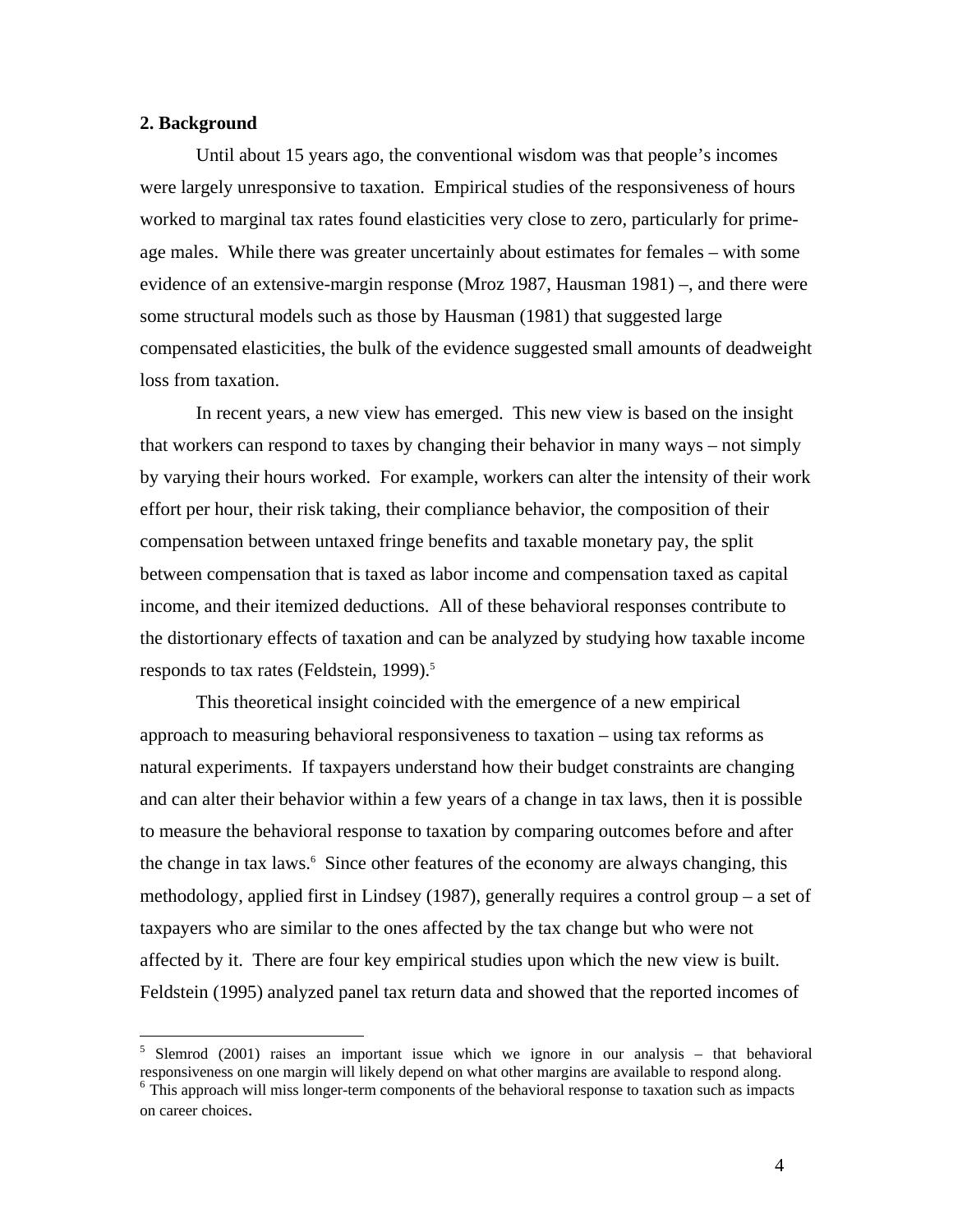the 57 very-high-income married couples in his data set increased much faster than the reported incomes of lower-income taxpayers from 1985 to 1988. He attributed this differential increase to the Tax Reform Act of 1986 which lowered marginal tax rates much more at the very top than at other points in the income distributution and estimated very large elasticities of reported incomes with respect of the net-of-tax rate (between 1 and 3). Auten and Carroll (1999) extended the Feldstein approach using a much larger panel of tax returns available at the U.S. Treasury and estimated taxable income elasticities around 0.6. Eissa (1995) showed, using CPS repeated cross-section data, that women married to very high income husbands increased their labor supply along both the extensive and intensive margins, relative to women married to middle-high income husbands between 1983-1985 and 1989-1991. She also attributes those patterns to the Tax Reform Act of 1986 where women married to very high income husbands experienced large marginal tax rate reductions relative to other married women. She finds labor supply elasticities for married women around one. Gruber and Saez (2002) use panel tax return data from 1979 to 1990 and study the behavioral response to the entire set of tax changes that occurred in the 1980s. They find that elasticities for highincome taxpayers are higher than those for lower income taxpayers and that the elasticity of taxable income is larger than the elasticity of income before deductions.

 These findings have been challenged on several grounds. First, the samples of very high income taxpayers used in several of these papers were quite small. Feldstein (1995) does not present any standard errors for his estimates, and the 95 percent confidential intervals for Eissa's (1995) elasticity estimates include zero. Second, some have questioned whether samples of lower-income taxpayers can serve as adequate control groups for higher income taxpayers (Goolsbee, 2002). Very high income taxpayers have different income sources that respond differently to economic conditions. Rising income inequality has meant that the incomes of very high income taxpayers have been rising much more rapidly than the incomes of those who are even slightly lower in the income distribution, and these trends are not adequately controlled for in most of the natural experiment studies. And, very high income taxpayers are more likely to shift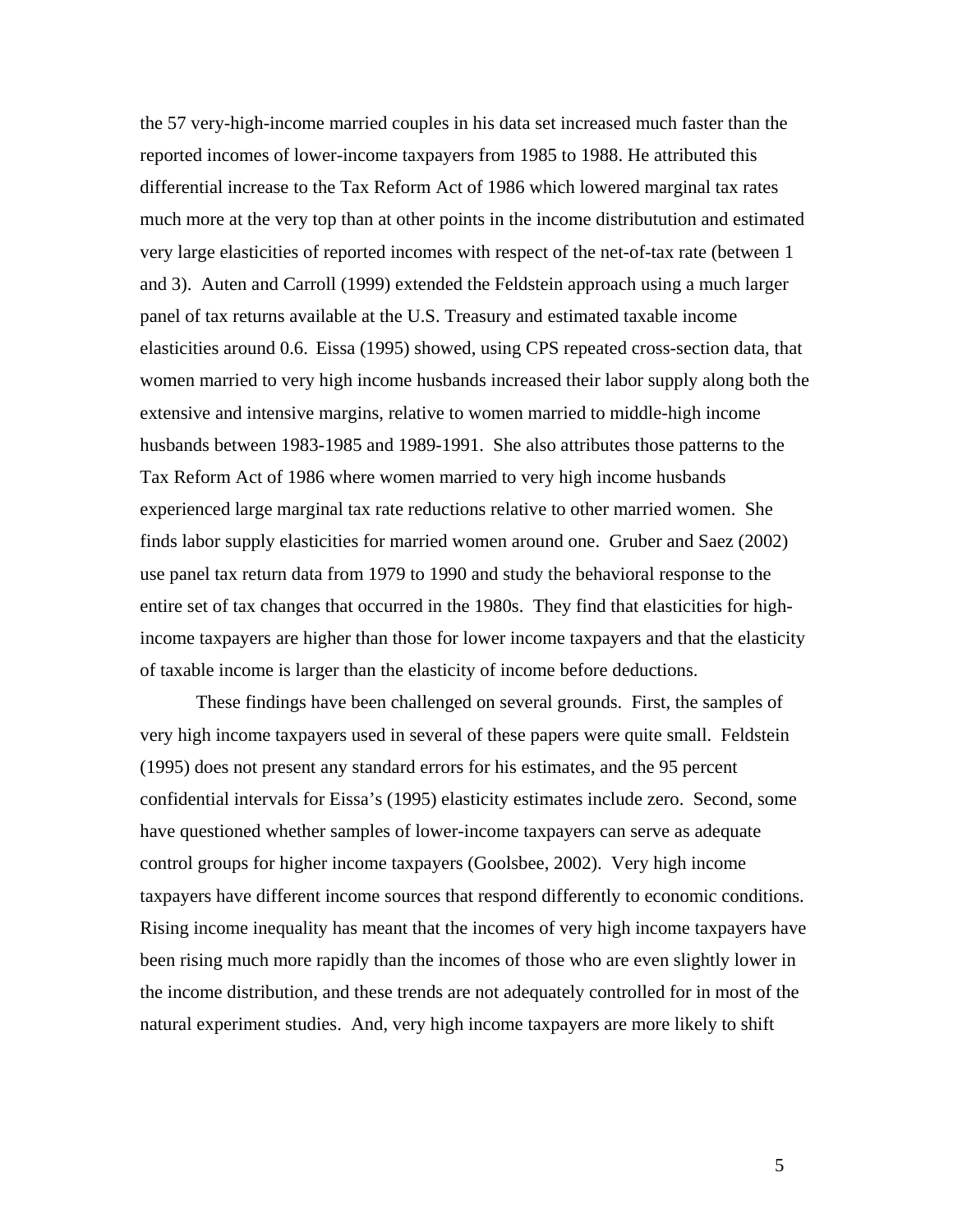income across years in response to tax reforms in ways that can lead natural experiment studies to confuse short-term timing shifts with permanent responses. Tax reforms may also prompt behavioral changes that shift income between the corporate income tax and the personal income tax. Studies that look only at the personal income tax system can confuse this shift with a permanent change in revenue levels (Slemrod, 1995; Slemrod and Gordon, 2000). Slemrod (1998) and Saez (2004) provide summaries of this literature and these identification issues.

 Moreover, for the question at hand, most of these results, even if internally valid, are not directly applicable. Three of the four studies described above focus primarily on taxable income. As was mentioned before, taxable income responses are likely to be larger because there are more margins that can be adjusted than is possible with earnings. The only one of these studies that focuses on earnings focuses on married women, a group that we shortly will see makes up a very small fraction of the high earners who would experience increases in marginal tax rates if the social security maximum taxable earnings level were raised. Thus, there is need for direct empirical evidence on earnings.<sup>8</sup>

## **3. Data**

1

 To study the earnings behavior of taxpayers at and above the current Social Security taxable maximum, one needs uncapped earnings data from a large sample of the population. Standard survey data sets such as the CPS are not ideal for this purpose because they top code data on high earners and contain measurement error. Standard taxreturn based samples are also of limited use for this kind of study because the earnings of both spouses in married couples are usually aggregated together on the wage and salary line of the tax form, whereas the OASDI payroll tax applies to each spouse individually. Finally, a panel data set is strongly preferred for studying behavioral responses to tax reforms because in repeated cross-section analyses the composition of taxpayers in the different income groups can change over time in ways that may bias estimates.

 For this study, we make use of a special data set that has been created through cooperation among the Census Bureau, the Social Security Administration, and the

<sup>&</sup>lt;sup>8</sup> Other studies (Gentry and Hubbard 2004, Goolsbee 2006) have specifically analyzed the effects of taxes on entrepreneurship, which in some cases can correspond with the self-employment component of OASDI earnings.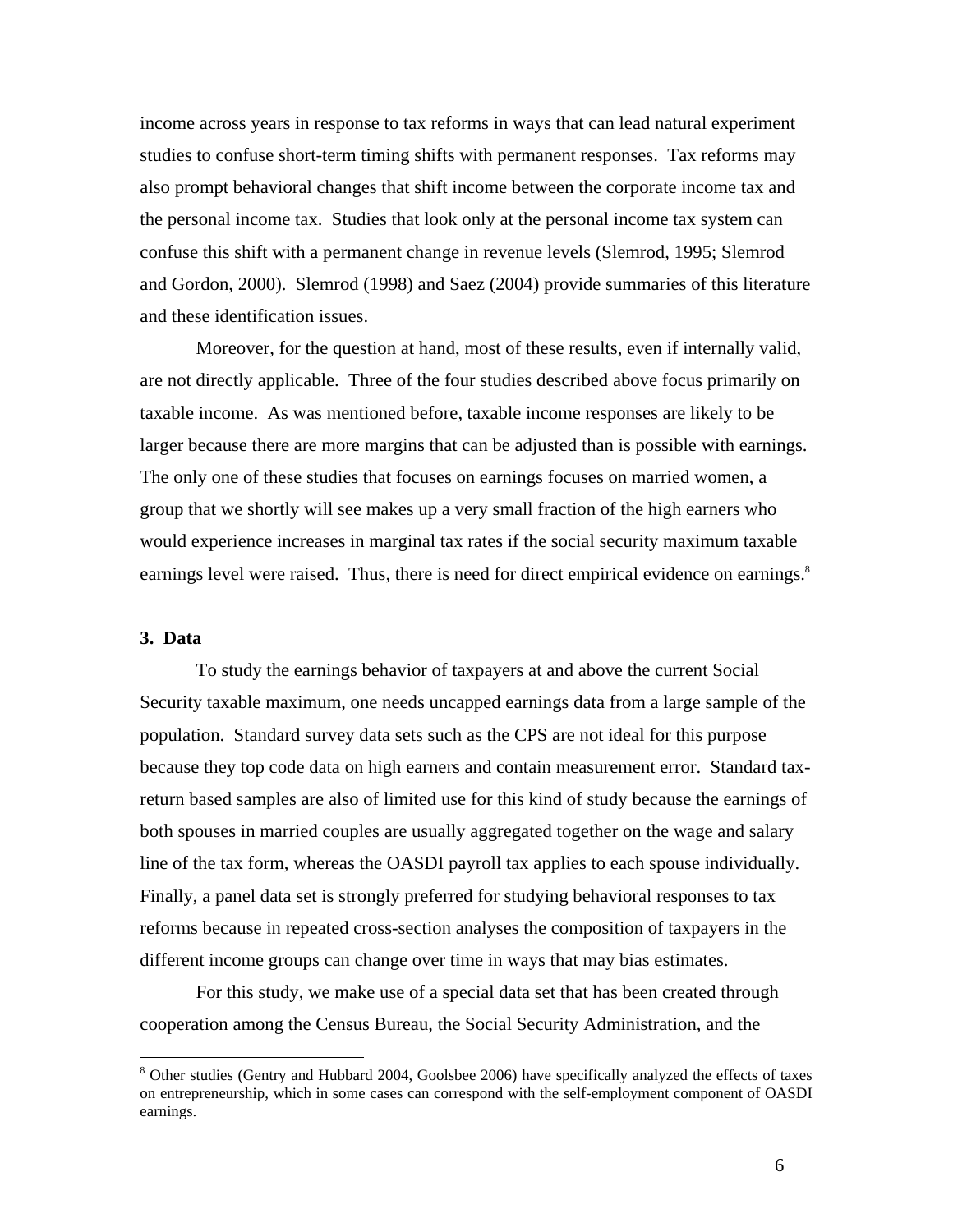Internal Revenue Service. The data set matches many of the panels from the Survey of Income and Program Participation to administrative earnings records. Originally, the SIPP was matched to the Social Security Administration's summary earnings file which contains only earnings up to the taxable maximum in each year. However, in the past few years it has been possible for researchers who are special sworn Census Bureau employees to work with the SIPP matched to the raw uncapped wage and salary information from all of a worker's W-2 forms along with measures of self-employment earnings originating from the worker's tax return.<sup>9</sup> Our measure of earnings is the sum of the earnings on a worker's W-2s (including deferred earnings that are taxable for Social Security purposes but not for income tax purposes) plus self-employment earnings.

 The data we use consist of the 1984, 1990, 1991, 1992, 1993, and 1996 SIPPs which have been matched to uncapped earnings data that extend from 1981 to 1999. Roughly 86 percent of SIPP sample members can be successfully matched to earnings records. We reweight the successfully-matched portion of the SIPP samples to represent the full sample – by adding a component to the standard SIPP weights that comes from regressing the probability of being a successful match conditional on SIPP observables.

 We can explore whether the SIPP-matched sample is representative of the overall population of administrative earnings records by comparing the administrative earnings distribution in our sample to published distributions for 1994 from the Social Security Administration (Kunkel 1996). Appendix Figure 1 shows that there are more individuals with earnings below \$20,000 in the published SSA tables than in our data set. We do not have a good explanation for why the SIPP-SSA match has too few low earners, though one of us found a similar pattern in matching the CPS to tax return data (Liebman, 1996). Further analysis (not shown) reveals that we match the published distribution much more closely at the higher earnings levels that are the focus of this study.

 Table 1 shows some simple descriptive statistics for workers at different points in the earnings distribution using the 1996 SIPP panel and the 1996 administrative earnings data (this is an appealing subset of the data to use since it is the latest year for which the

<sup>&</sup>lt;sup>9</sup> Specifically, our wage data are the sum of box 1 on W-2 form and deferred wages (primarily contributions to tax-deferred savings plans that are taxable by OASDI but not by the income tax). These wage data are not capped. The self-employment data are the amounts subject to the Social Security and Medicare tax and are therefore capped before 1994 (when all earnings became subject to the Medicare payroll tax).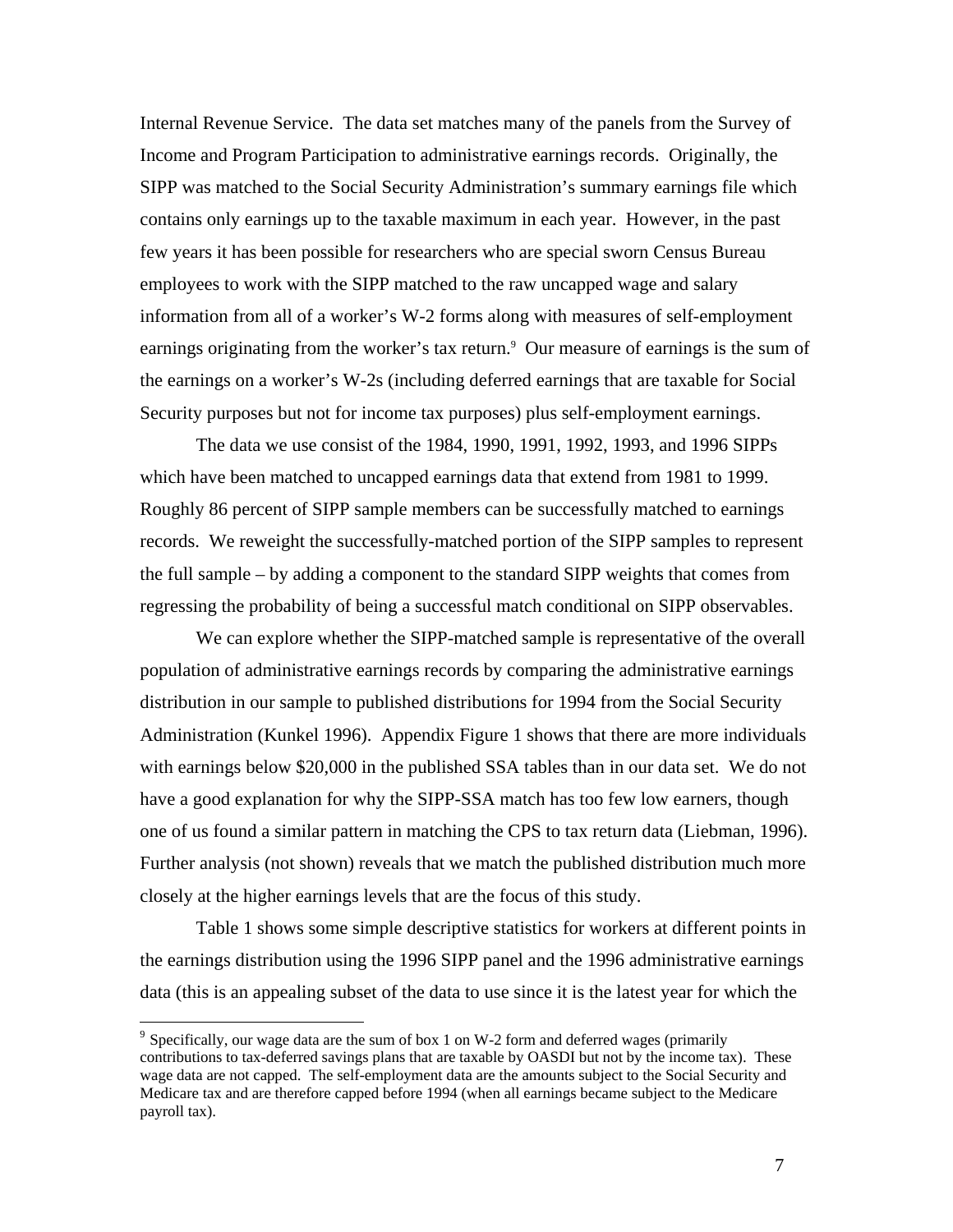survey date and the date of the administrative data correspond). The top row of the table shows that average earnings in the administrative records for workers with earnings below the 1996 taxable maximum of \$62,700 were \$16,051. Average earnings for those between the taxable maximum and the level that would result in 90 percent of covered earnings being taxed was \$71,869. Finally the average earnings of those above the 90th percentile of covered earnings level was \$172,239. The next two rows of the table decompose these earnings into wage and self-employment earnings. For those below the taxable maximum, self-employment earnings made up 4.2 percent of total earnings; for those in the middle group, self-employment earnings were 6.4 percent of earnings, and for those in the top group they were 14.9 percent of earnings. The share of workers with any self-employed earnings shows a similar pattern. 7.4 percent of the lowest group, 13 percent of the middle group, and 23.8 of workers in the top group had self-employment earnings (often in conjunction with wage earnings). The mean age was a bit higher in the higher-earnings groups than in the lower-earnings group. But, the share of earners who were over 54 – an age group whose retirement decisions could be affected by tax rates – was lower in the two high-earning groups than in the lower-earning group

 The gender and marital status patterns vary considerably across groups. Only 31.3 percent of workers in the low-earning group were married males, compared with 68 percent of the group between the taxable maximum and 90 percent of covered earnings and 79 percent of those in the top group. In contrast, the share of married females and of unmarried males and females is much lower in the groups that would be directly affected by an increase in the taxable maximum. Taken as a whole, these descriptive statistics suggest that the bulk (almost 70 percent) of those who would see their marginal tax rate increase if the taxable maximum were raised are prime-age married – a group that is generally thought to have low earnings responsiveness to taxation. However, the large number of self-employed workers and the non-trivial fraction of married females might be expected to have greater responsiveness.

## **4. The Distribution of Earnings around the Current Taxable Maximum**

 Standard economic theory makes strong predictions about the location of workers in relationship to kinks in the tax schedule. At a kink point where marginal tax rates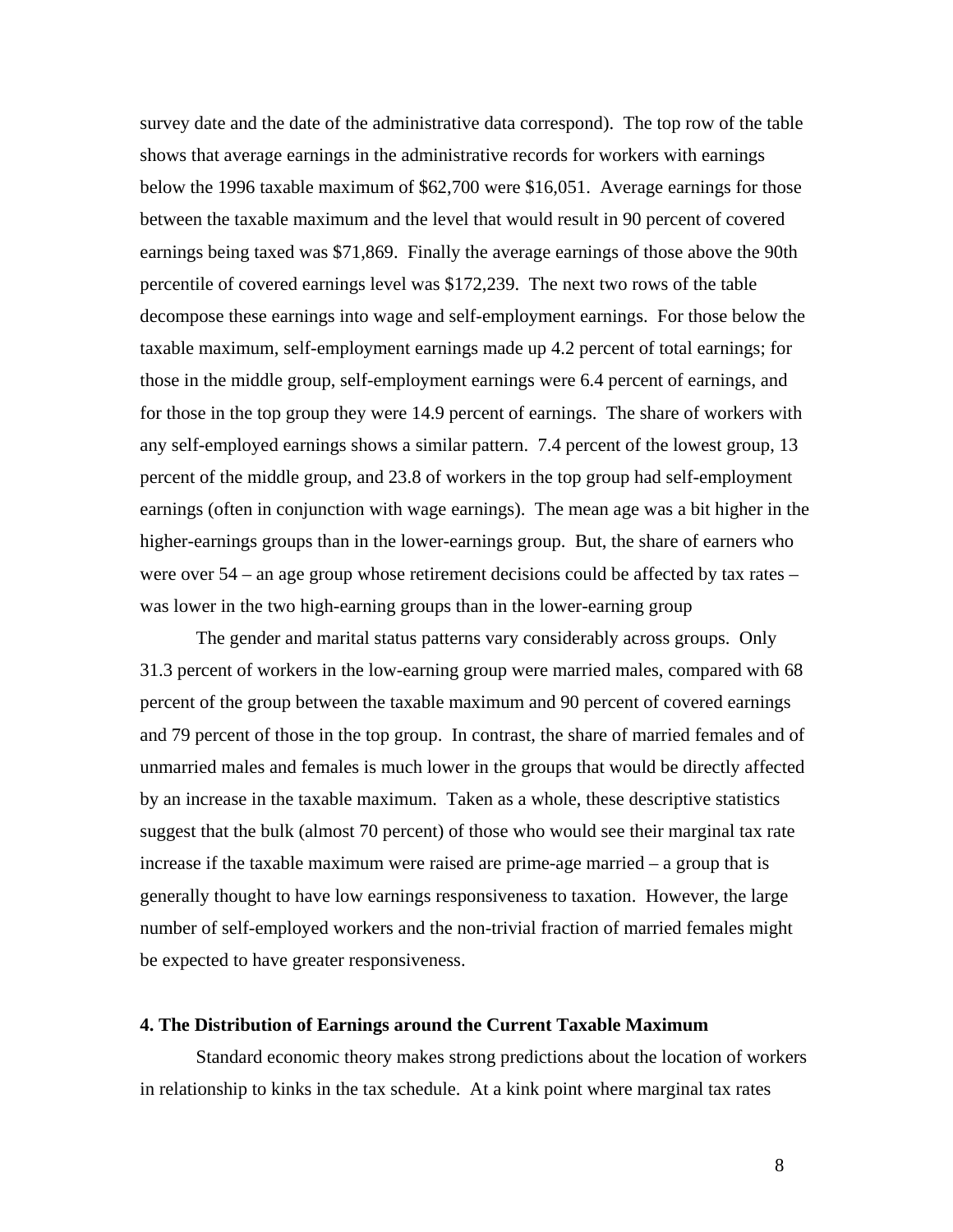increase with earnings levels, we should observe a bunching of earnings just at or below the kink.<sup>10</sup> For a kink where marginal tax rates fall – like that produced by the Social Security taxable maximum –, there should be a gap in the earnings distribution. This gap should be visible even with relatively low responsiveness to taxation. The top panel of figure 1 shows the gap that would occur under the standard model if the earnings elasticity were 0.20.11 The bottom panel of figure 1 shows the actual distribution of earnings around the taxable maximum. There is no gap whatsoever. Figure 2 takes our full data set of earnings from 1991-1998 and plots earnings relative to each year's taxable maximum on a single figure so as to smooth out the noise that was present in the 1996 figure because of its moderate sample size.<sup>12</sup> The distribution is completely smooth around the kink point. Indeed, for this graph to arise under the standard model, the implied distribution of earnings without the tax variation would require a big hump in earnings around the taxable maximum, something that is clearly implausible. Figure 3 shows that even among the self-employed – who are generally though to have substantial control over their earnings -- there is no gap in the earnings distribution at the taxable maximum.

 These pictures are very difficult to reconcile with the model underlying the natural experiment evidence suggesting high elasticities – that people are aware of marginal tax rates and are able to respond relatively quickly to them. Instead, they suggest that people are unresponsive to the marginal tax rates implicit in the payroll tax – and certainly unresponsive to the exact location of the taxable maximum (which of course would be the key question if the threshold were raised to say 90 percent of

 $\overline{a}$ 

<sup>&</sup>lt;sup>10</sup> Liebman (1998) studies bunching around the kinks generated by the EITC and finds no evidence of bunching. Saez (2002) studies bunching around kink points of the federal tax schedule. He does not find evidence of bunching except for the self-employed around the first kink point of the EITC. The one place where there is clear evidence of bunching for wage earners is around the kink created by the Social Security retirement earnings test (see Haider and Loughran, 2006; Friedberg, 2000; and Burtless and Moffitt, 1984).

<sup>&</sup>lt;sup>11</sup> This figure is created by assuming that preferences are quasilinear with U=WL(1-t)-[L^(1+k)]/(1+k) and a constant tax rate and then inverting the first order condition to uncover the (smooth) wage distribution. Then, with the smooth wage distribution, we simulate behavior under the actual nonlinear tax schedule.

<sup>&</sup>lt;sup>12</sup> We restrict the figure to 1991-1998 because our self-employment data are the amounts subject to the Social Security and Medicare tax and are therefore available above the taxable maximum only after the Medicare cap was raised in 1991 to \$125,000 (it was completely eliminated in 1994).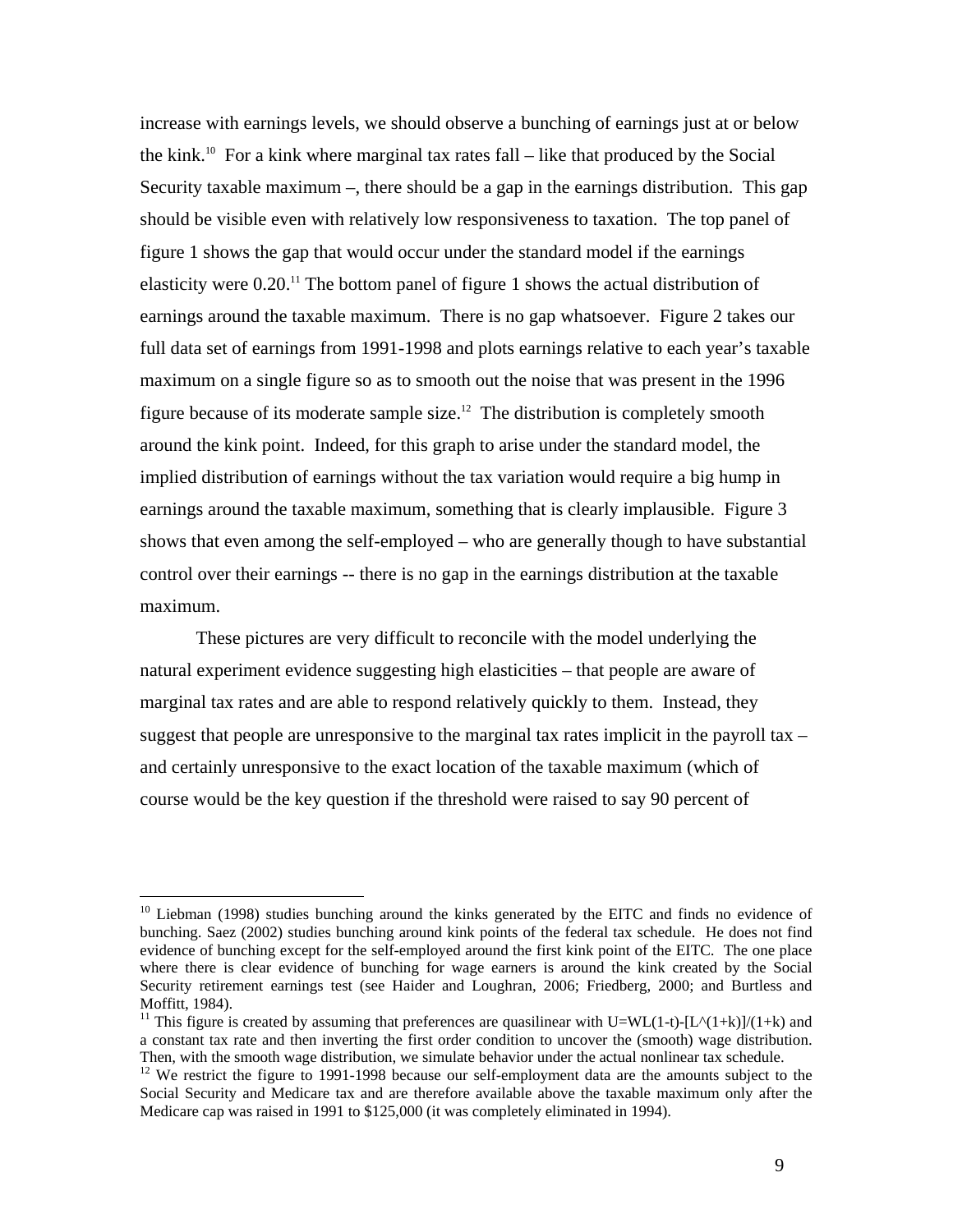earnings). If this is true, the deadweight loss associated with an increase in the taxable maximum could be negligible. $13$ 

 It is possible to come up with models in which people's behavior is distorted by the taxable maximum, yet they do not avoid earnings levels around the kink point. One possibility is that a portion of earnings are random so that people cannot optimize perfectly. The potential importance of this explanation depends on the share of the yearto-year variation in earnings that is unpredictable. Another possibility is that people have little short-term (say under 10 years) control over their earnings levels. However, this assumption would undermine the natural experiment studies of tax reforms (as would the assumption that people are solving a complicated lifetime dynamic problem when making their labor supply decisions – and stopping at a point that is suboptimal in a static model on the way to some other location). Liebman and Zeckhauser (2005) propose an alternative explanation – that some people misperceive tax schedules in systematic ways while other people are rational but have considerable uncertainty about the location of kink points in the tax schedule. These sorts of models can explain the lack of the gap in this model but tend in the direction of people responding to average tax rates rather than marginal tax rates – which Liebman and Zeckhauser show implies that optimal tax rates on high earners should be much higher than under the standard assumption that people respond to marginal tax rates.

#### **5. Earnings Responses to Tax Reforms**

<u>.</u>

A second methodology for examining the sensitivity of earnings to marginal tax rates is to compare earnings levels before and after a change in marginal tax rates. The ideal change to study would be a change in OASDI payroll tax rates. Unfortunately, annual changes in the OASDI contribution rates and in the maximum taxable earnings levels have been too small and gradual to allow such an investigation. Instead, we study the earnings response to two broader tax reforms: the Tax Reform Act of 1986 (TRA86) and the Omnibus Budget Reconciliation Act of 1993 (OBRA 1993). TRA86 reduced

 $13$  Parker (1999) shows that workers with earnings above the taxable maximum increase their consumption in the months of the year after they pass that earnings threshold and less tax is therefore being withheld from their paychecks. This result is further evidence against the hypothesis that people optimize based on a full awareness of where the kinks in the tax schedule are.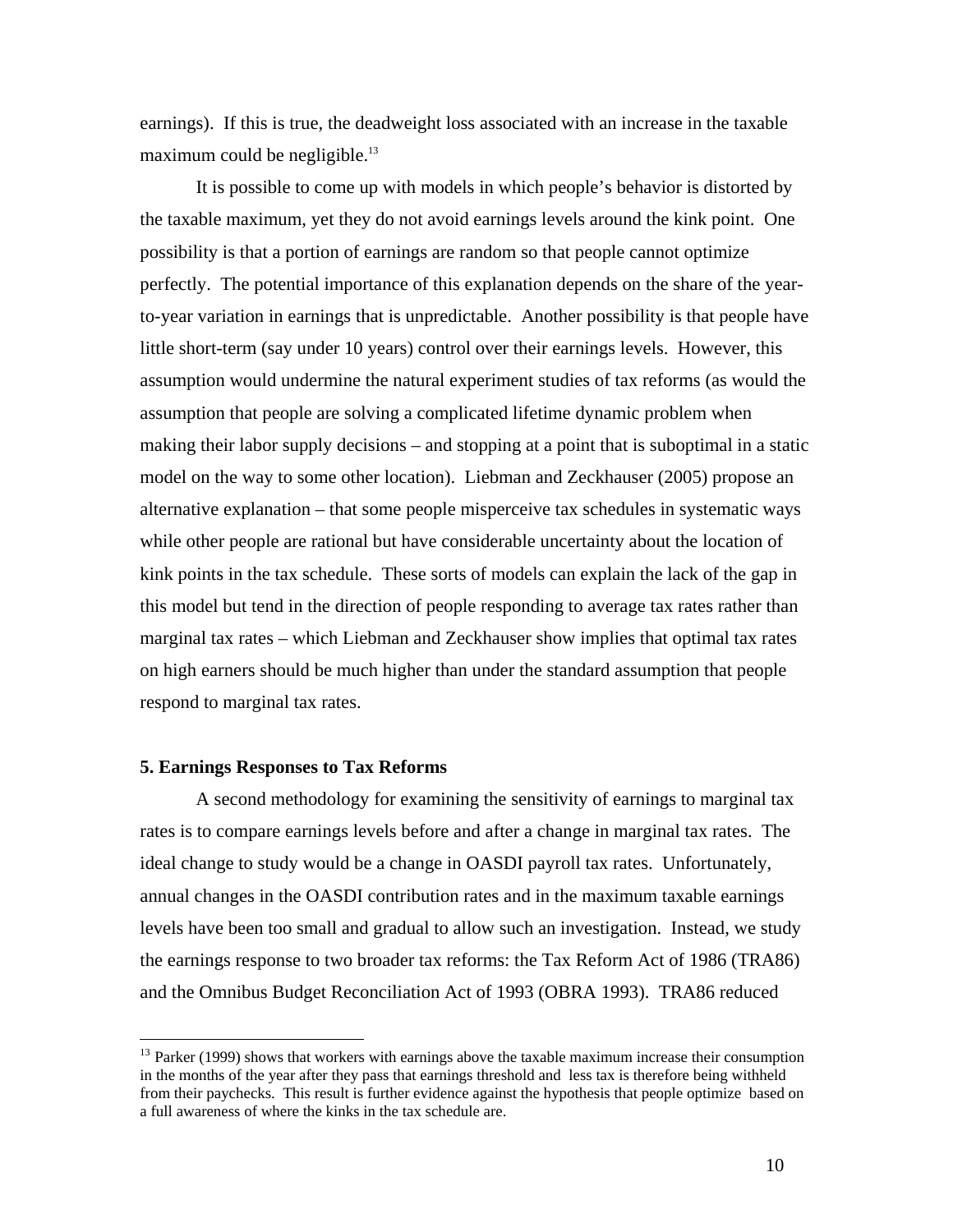marginal federal income tax rates for very high earners from 50 percent to 28 percent. OBRA93 raised marginal tax rates for high earners by 10.9 percentage points (the top income tax rate was increased from 31 to 39.6 percent and the cap on Medicare Health Insurance HI taxes was removed, making the top rate effectively  $41.9$  percent).<sup>14</sup> While there have been numerous studies that have examined the response of broader income categories such as AGI and taxable income to these tax reforms, there is little work that has focused on the earnings response, other than Eissa's work on the wives of high earners.

 For each tax reform, we pool all of the six SIPP panels that we have access to and construct a panel data set of married couples. Our intention is to analyze a sample of married couples who were continuously married during our analysis period.<sup>15</sup> For our TRA86 analysis, we use the SIPP retrospective marital status history topical modules to determine whether people in the 1990, 1991, 1992, 1993, and 1996 SIPP panels were continuously married back to the beginning of our analysis period (1981). For our OBRA93 analysis we include people who were continuously married back to 1988. In both analyses, we include all married couples from the 1984 SIPP panel since we cannot observe martial status beyond the end of the SIPP survey period.16 We further restrict the sample to those between the ages of 21 and 56 in the year of the tax reform (1986 or 1993) so that retirement choices do not dominate the analysis.

 Table 2 shows some descriptive statistics for the 1986 tax reform sample (similar statistics for the 1993 sample are in table 5). To study the behavior of the very high income groups who were affected by the tax changes, we divide the sample into six income groups following Eissa (1995), and use various lower-income groups as control groups in studying the behavior of the highest income group. Our groups are formed by ranking households based on husband's average earnings between 1983 and 1989.<sup>17</sup> We

<sup>&</sup>lt;sup>14</sup> The effective rate is  $(0.396+0.029)/(1+0.0145)=41.9%$  as the federal income tax rate does not apply to employer HI payroll contributions.

<sup>&</sup>lt;sup>15</sup> Feldstein (1995) and Gruber and Saez (2002) similarly focus on taxpayers with no marital status changes.

<sup>&</sup>lt;sup>16</sup> Our results are insensitive to dropping the 1984 panel.

<sup>&</sup>lt;sup>17</sup> Note that unlike Eissa (1995) we rank only on husband's earnings, not on husband's earnings plus the limited components of asset income measured by the CPS. Relative to Eissa, our approach has the advantage that it is based on administratively measured data that is not top coded and on panel data rather than repeated cross sections, but it has the disadvantage that it does not include any asset income.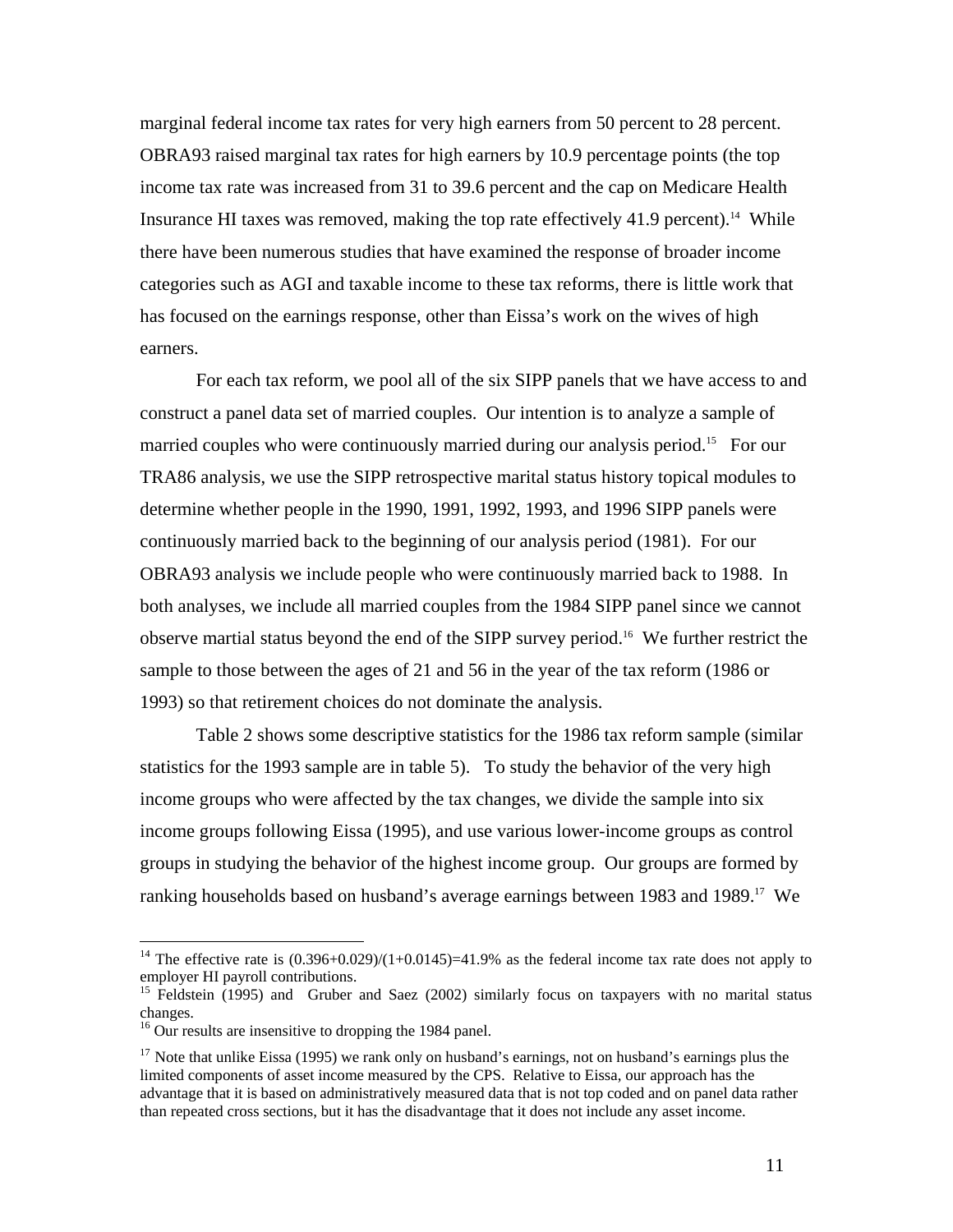average over both the pre-reform and post-reform period to minimize the mean-reversion bias that would occur if one ranked households only on pre-reform earnings. The three groups shown in table 2 are the three that were studied by Eissa (1995). The  $75<sup>th</sup>$ percentile group consist of those with average husband's earnings between the 75<sup>th</sup> and  $80<sup>th</sup>$  percentile. The  $90<sup>th</sup>$  percentile consists of those between the  $90<sup>th</sup>$  and  $95<sup>th</sup>$  percentile, and the  $99<sup>th</sup>$  consists of those above the  $99<sup>th</sup>$  percentile.

Notice that the  $99<sup>th</sup>$  percentile sample size is only 250 (and is about one-fifth as large as the other two groups). Thus, even when pooling the 209,000 individuals in the six SIPP panels, the restriction to continuously married couples and very high earners produces a fairly small sample. Notice also the four rows at the bottom of the table which show the average earnings of husbands in different groupings of pre-reform and post-reform years. In the  $75<sup>th</sup>$  percentile sample, average earnings rose by about 10 percent from the pre-TRA86 period to the post-TRA86 period. In the  $90<sup>th</sup>$  percentile sample, earnings rose between 15 and 20 percent. In the  $99<sup>th</sup>$  percentile sample, earnings almost doubled. So either tax policy had an extraordinary effect on the high earners or the other things going on in the economy made the experience of the high-earnings group very different than that of the other groups.<sup>18</sup>

 Figure 4 shows that the latter is almost certainly the case. This figure shows the change in the mean earnings of married men relative to 1981 for our six earnings groups. The top panel shows the increase in dollars. Because the large increase in the top group makes it hard to see the changes for the lower-income groups, the bottom panel shows the increase for each group relative to that group's 1981 earnings level using a logarithmic scale. From the figure, we can see that over the 1981-1991 period, average earnings of the married men in the highest earnings group grew by \$200,000. Average earnings for this group was about \$100,000 at the beginning of this period, so the gain was a 200 percent increase. In contrast, the  $90<sup>th</sup>$  percentile group experienced only a 50 percent increase over this period and earnings for the bottom 80 percent hardly increased at all. The increase over this period for the highest earnings group was steady and shows no break in the trend around the time of TRA86. We draw several conclusions from these

 $\overline{a}$ 

 $18$  Saez (2004) points out that it is difficult to attribute the full increase of top incomes since the 1980s to tax changes only.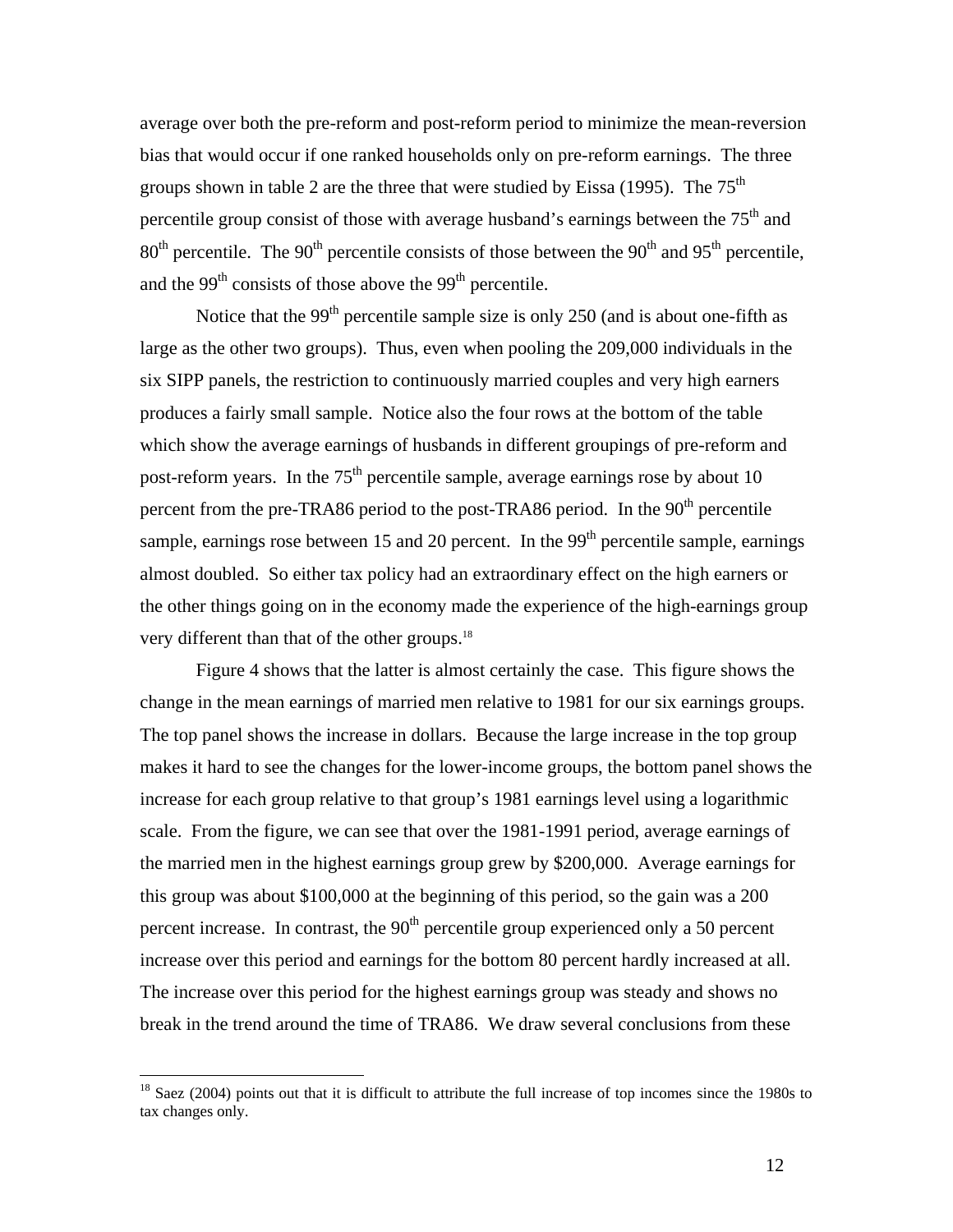data. First, there is nothing in these data that would lead one to believe that taxes were a major part of the story for the increase in earnings among high earners. Second, since the underlying trend is so large and varies so dramatically across the income groups, it is impossible to know what the counterfactual trend for the high earners would have been in the absence of  $TRA86$  – and to rule in or out a tax effect.<sup>19</sup> Third, it seems almost ludicrous to imagine that taxpayers in the  $75<sup>th</sup>$  percentile group or even  $90<sup>th</sup>$  percentile group could be an adequate control group for the  $99<sup>th</sup>$  percentile high-earner group.<sup>20</sup>

 Figures 5 and 6 show the corresponding trends for the wives of the husbands we observed in Figure 4. Figure 5 shows the change relative to 1981 in the fraction of wives with positive annual earnings. Figure 6 shows the average earnings (including those with zero earnings) of the wives. In the first of these figures, we see that there was a large *drop* in the annual labor force participation of  $99<sup>th</sup>$  percentile wives starting in 1987 – just after TRA86. This is the opposite of the Eissa  $(1995)$  finding.<sup>21</sup> Notice that annual labor force participation rates are flat for the  $90<sup>th</sup>$  and  $95<sup>th</sup>$  percentile groups over most of the 1981-1999 time period and rising for the three other groups. Thus, the behavior of the very high income wives seems to be fundamentally different than that of the other groups. We think the most likely story is an income effect. Given that their husband's earnings are tripling over this period it is not surprising that some of the  $99<sup>th</sup>$  percentile wives left the labor force. In figure 6, we see that the pattern of earnings for wives married to high earners is also quite different from that of the other groups, both in its underlying trend and in the change before and after 1986. For the 99<sup>th</sup> percentile wives, earnings are flat. For the other five groups, they are rising steadily.

 Tables 3 and 4 show when performing Eissa-style difference-in-differences regressions, the differences between the 99<sup>th</sup> percentile and the other groups in their

<sup>&</sup>lt;sup>19</sup> Kubik (2004) contains further evidence of the sensitivity of TRA86 studies to assumptions about underlying trends. His incidence estimates reverse sign when a linear time trend is controlled for.

<sup>&</sup>lt;sup>20</sup> Note that Eissa was probably unaware of the extent to which the high-earner husbands differed in their income growth from the other groups because the CPS is top-coded – so the growth in earnings was not observable in her data set. Appendix Table IV shows that almost two-thirds of the households in Eissa's  $99<sup>th</sup>$  percentile sample were affected by top-coding. Appendix Figure 4 shows that because of this topcoding Eissa's income measure used for sorting households (family income minus wife's earnings) was constant in real dollars over this time period for the high income groups.

 $21$  A significant fraction of the wives leaving the labor force were earning less than \$2500 per year in the pre-TRA86 period. When wives with less than \$2500 of pre-TRA86 earnings are dropped from the analysis there is still a drop in earnings but the figure appears smooth and continuous.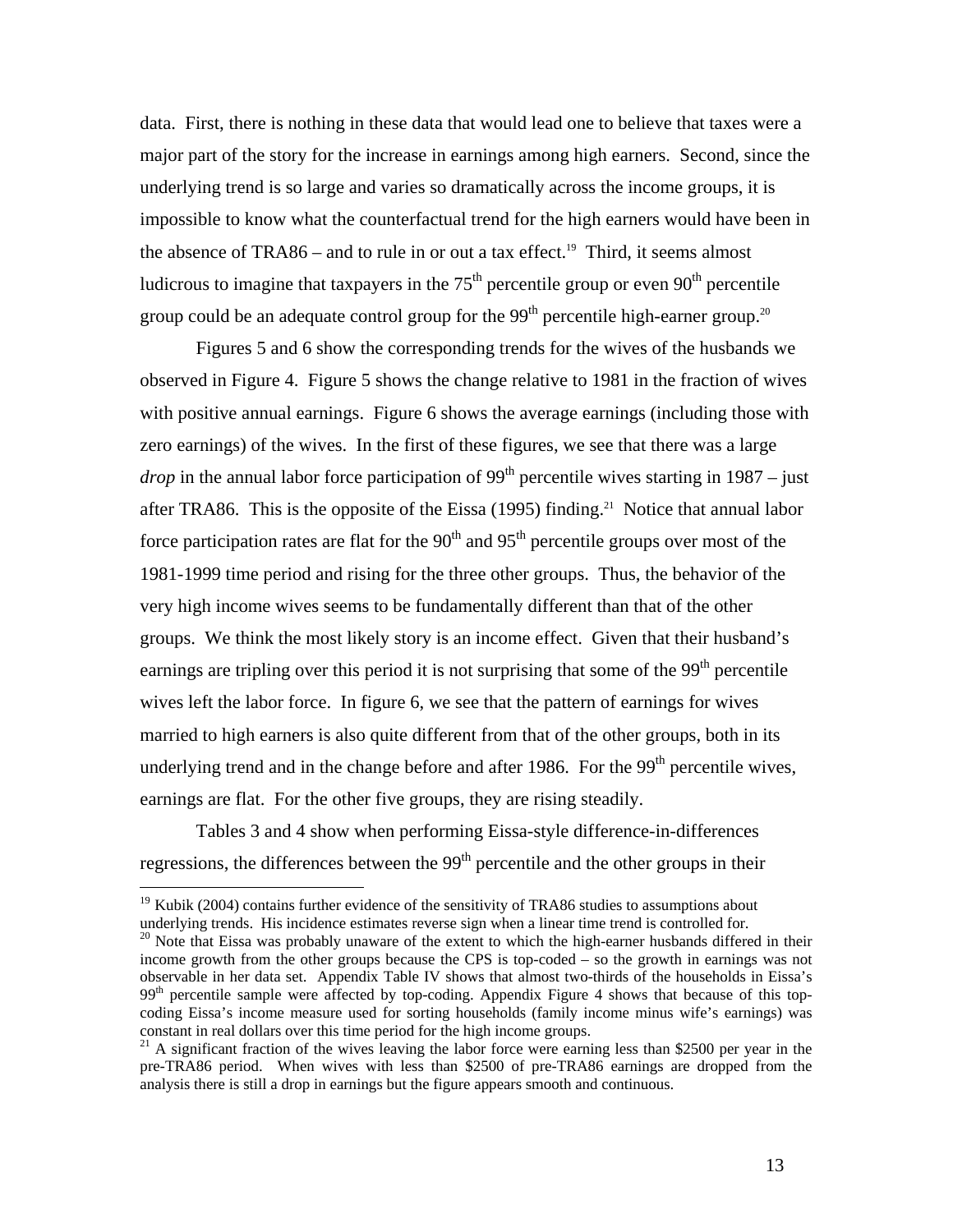before and after TRA86 outcomes are statistically significant. For each table, we present this result in 16 different ways to show whether or not the results are sensitive to alternative specifications. We present results relative to the two control groups  $(90<sup>th</sup>$ percentile and  $75<sup>th</sup>$  percentile) used by Eissa. We present results with and without age covariates. Finally, we show results for two different definitions of the pre-TRA86 period and two different definitions of the post-TRA86 period. We draw three conclusions from our analysis of the data on wives. First, the underlying trends before TRA86 for the different income groups are so different that it seems unlikely that any lower-income group could serve as an adequate control group for the  $99<sup>th</sup>$  percentile group. Second, because the husband's earnings were changing so dramatically for the  $99<sup>th</sup>$  income group, other groups would not be adequate control groups even if the pre-TRA86 trends in female labor force behavior had been similar. Third, when one uses a panel data set with high quality administrative earnings records one finds statistically significant negative "effects" of TRA86 – the opposite of the (not statistically significant) Eissa finding.

 Figures 7, 8, and 9 repeat this analysis for the OBRA 1993 sample. This sample differs from the TRA86 sample in that the income groups are formed based on average 1990 to 1998 earnings rather than 1983 to 1989 earnings. In addition, consecutive years of marriage are required only back to 1988, not back to 1981. The basic trends are similar to those in the earlier sample. First, the earnings of the  $99<sup>th</sup>$  percentile husbands are increasing much more rapidly than those in the other groups. Second, relative to the other groups, over the entire sample period, the annual labor force participation of the wives of the very high-earners is falling. However, this flattens out in the aftermath of the increase in marginal tax rates imposed by OBRA93, resulting in estimates that are very near zero for the difference-in-difference regressions in table 6. Again, this is counter to what would be expected from the change in marginal tax rates. The trend decline in labor force participation among wives of high earners should accelerate in response to the increase in marginal tax rates, not disappear. Third, average earnings pick up after OBRA93 for the wives of high earners – again this result, though statistically insignificant, is the opposite of what would be predicted if the tax change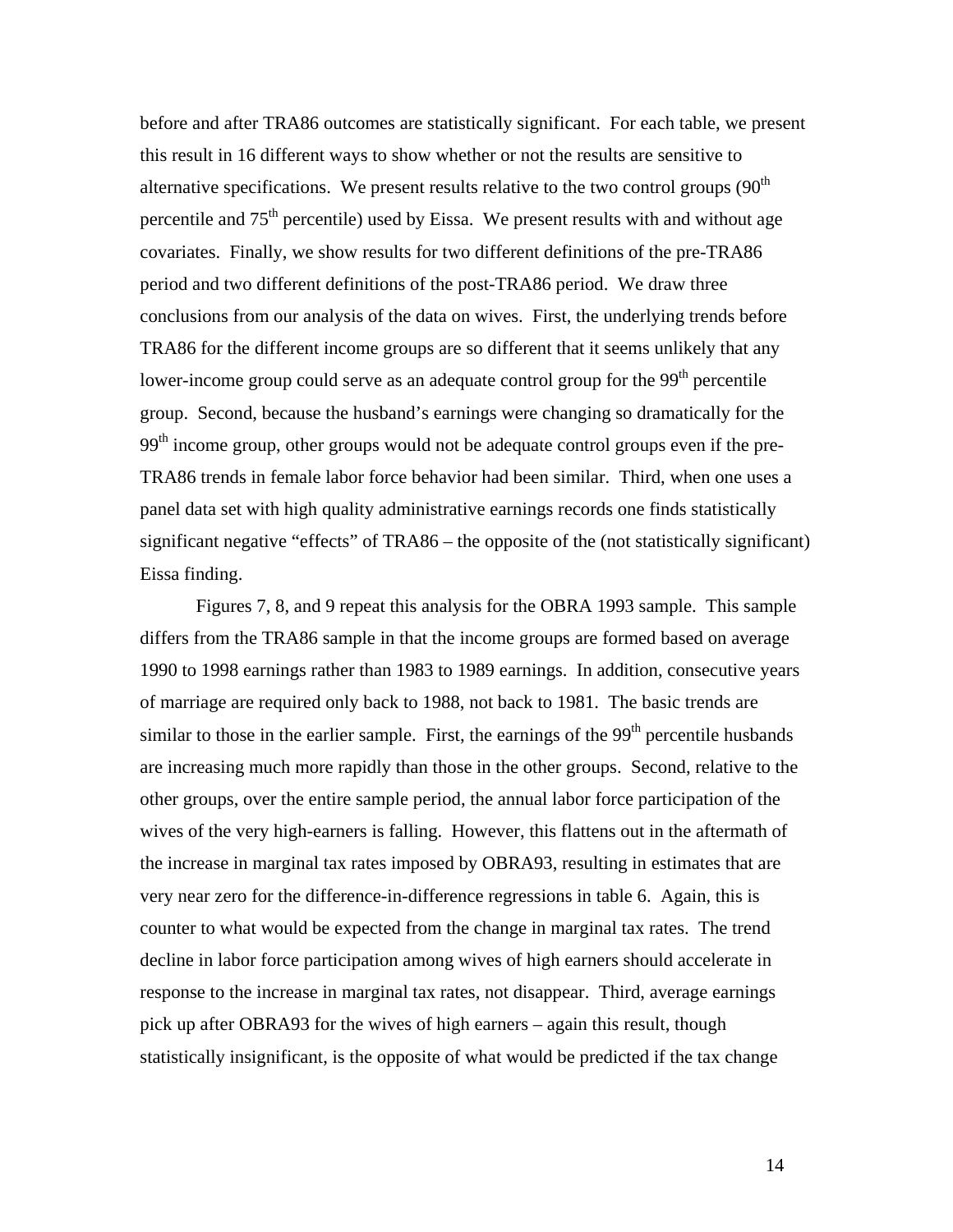were the main factor explaining changes over time in the earnings behavior of married women.

#### **6. Replicating the Eissa Results in the CPS**

 Because our results are directly at odds with the Eissa (1995) result, we set out to see if we could replicate her results using the same data and methodology that she used and determine why our results with the matched SIPP-SSA differed from her CPS-based analysis. Appendix Tables I and II show that while we could not replicate her samples exactly, we match her basic results and summary statistics by income groups quite closely.<sup>22</sup> Note that her per-year samples of women in the high-income group are quite similar to the size of our SIPP samples – a bit over 225 per year. Standard errors are similar in the two sets of analyses. The reason why our TRA86 results are statistically significant and hers (in the opposite direction) are not is simply that our estimated impact is about twice as large.

 Figure 10 shows the main findings from our reanalysis of the CPS data. It shows the fraction of women with positive annual earnings in each of the income groups (following Eissa, income groups are formed by ranking couples on the sum of husband earnings and household taxable non-earnings income). Women in the lowest income groups have the highest rates of labor force participation, so going from top to bottom the lines show the under  $75<sup>th</sup>$  percentile group, the  $75<sup>th</sup>$  to  $80<sup>th</sup>$  percentile group, the  $80<sup>th</sup>$  to 90<sup>th</sup> group, the 90<sup>th</sup> to 95<sup>th</sup> group, the 95<sup>th</sup> to 99<sup>th</sup> group, and the over 99<sup>th</sup> percentile group.

It is clear that the CPS estimates of labor force participation for the  $99<sup>th</sup>$  percentile group are very imprecise – with the estimates fluctuating by as much as 10 percentage points from year to year. It is also clear that all of the groups had pre-existing upward trends in the early 1980s, trends that leveled off to various degrees around 1988. Thus any difference-in-differences comparison across these groups will incorporate some combination of differential underlying trends, different timing and degree of when the trends leveled off, and noise associated with sampling variation. Identifying effects of tax policy in this kind of environment will be quite challenging. In particular, Eissa-style

 $\overline{a}$ 

 $^{22}$  Appendix A describes in detail our sample for replicating the Eissa results.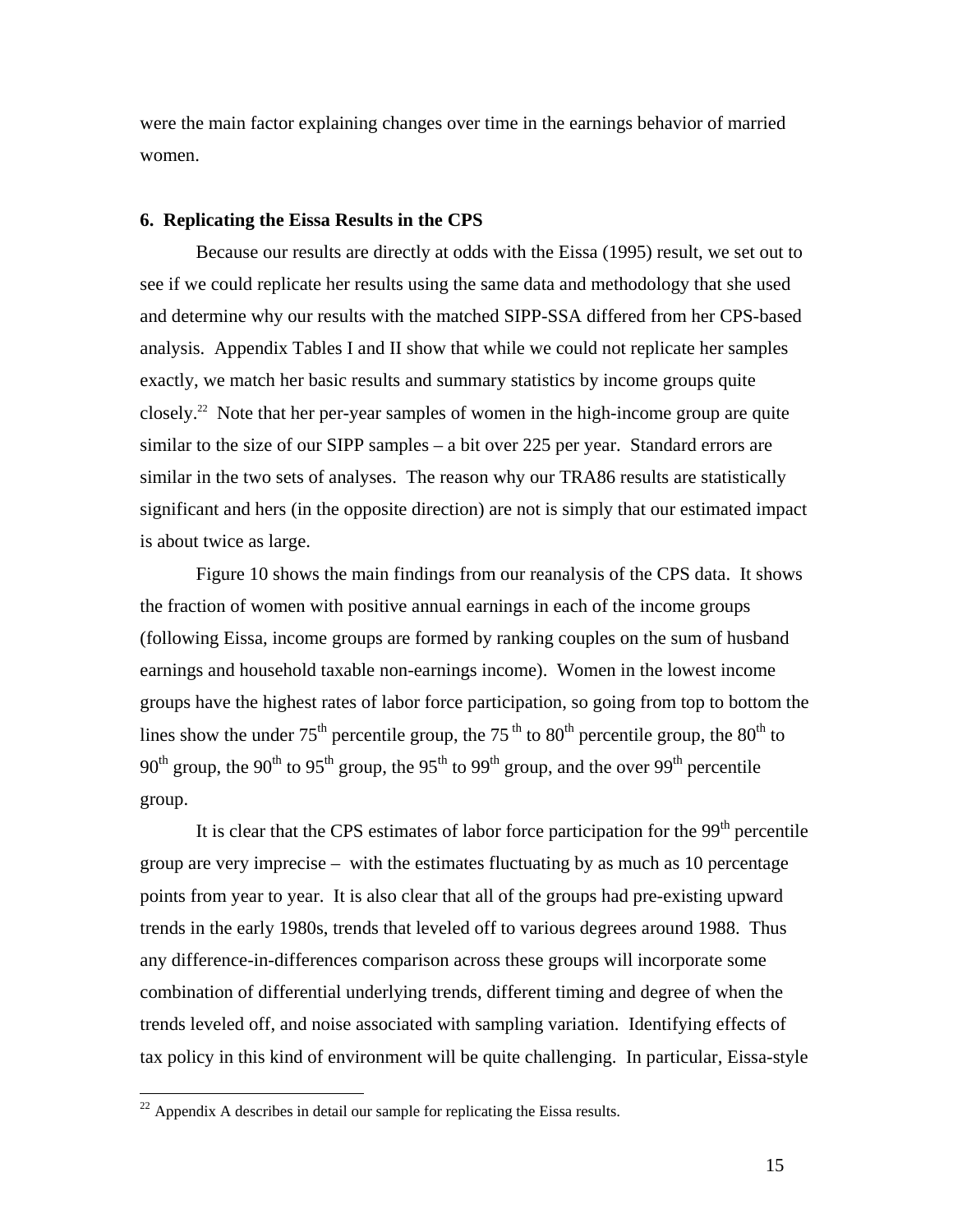difference-in-differences estimates will be quite sensitive to whether 1988 (an unusually low year for the 99<sup>th</sup> percentile group) is included as a post-TRA86 year or whether, instead, the post-TRA86 period is considered to begin in 1989 and therefore extends to include 1991 (an unusually high year). Eissa argues that it should begin in 1989 because some provisions in TRA86 were still being phased-in in 1988. Feldstein (1995) however conducts his TRA86 study comparing 1988 to 1985, as 1988 was the first year in which the top marginal rate was 28 percent. Table 8 illustrates more precisely the sensitivity of the results to choice of which TRA86 years are included. In specifications in which the post-TRA86 period starts in 1989 and includes 1991 there are, consistent with Eissa (1995), positive results. However, when the post-TRA86 period starts in 1988 and excludes 1991, the estimated impact is essentially zero. Table 9 shows that a similar pattern holds for earnings.

 What happens when we apply Eissa's CPS-based methodology to OBRA 1993? In Figure 10, one can see that although labor force participation rates for the  $99<sup>th</sup>$ percentile group are fluctuating widely, they are essentially flat from 1989 on. In contrast, labor force participation rates for wives in the  $75<sup>th</sup>$  percentile and  $90<sup>th</sup>$  percentile groups are continuing to rise. Difference-in-differences regressions will therefore show a decline for the high earners relative to the lower earners – consistent with what we saw in the SIPP-SSA match (figure 8). In this period, this result is also consistent with what would be predicted from the OBRA93 increase in marginal tax rates. In Tables 10 and 11, we show that the results for annual labor force participation are large and (for the  $95<sup>th</sup>$ -90<sup>th</sup> comparison) often statistically significant, while the ones for earnings are not large enough to be statistically significant.

 It is interesting to note that if one had simply set out to replicate the Eissa (1995) methodology for OBRA 1993 using the CPS and not examined the underlying trends more closely, one would have concluded that her results were strongly confirmed. A tax change for high earners in the opposite direction of the TRA86 reform had large effects on the labor supply of high-income wives – in the direction predicted by the change in marginal tax rates. Under the assumption that the underlying trends that could not be sufficiently controlled for were similar (and in the same direction) in the two time periods, this would be pretty strong confirmation.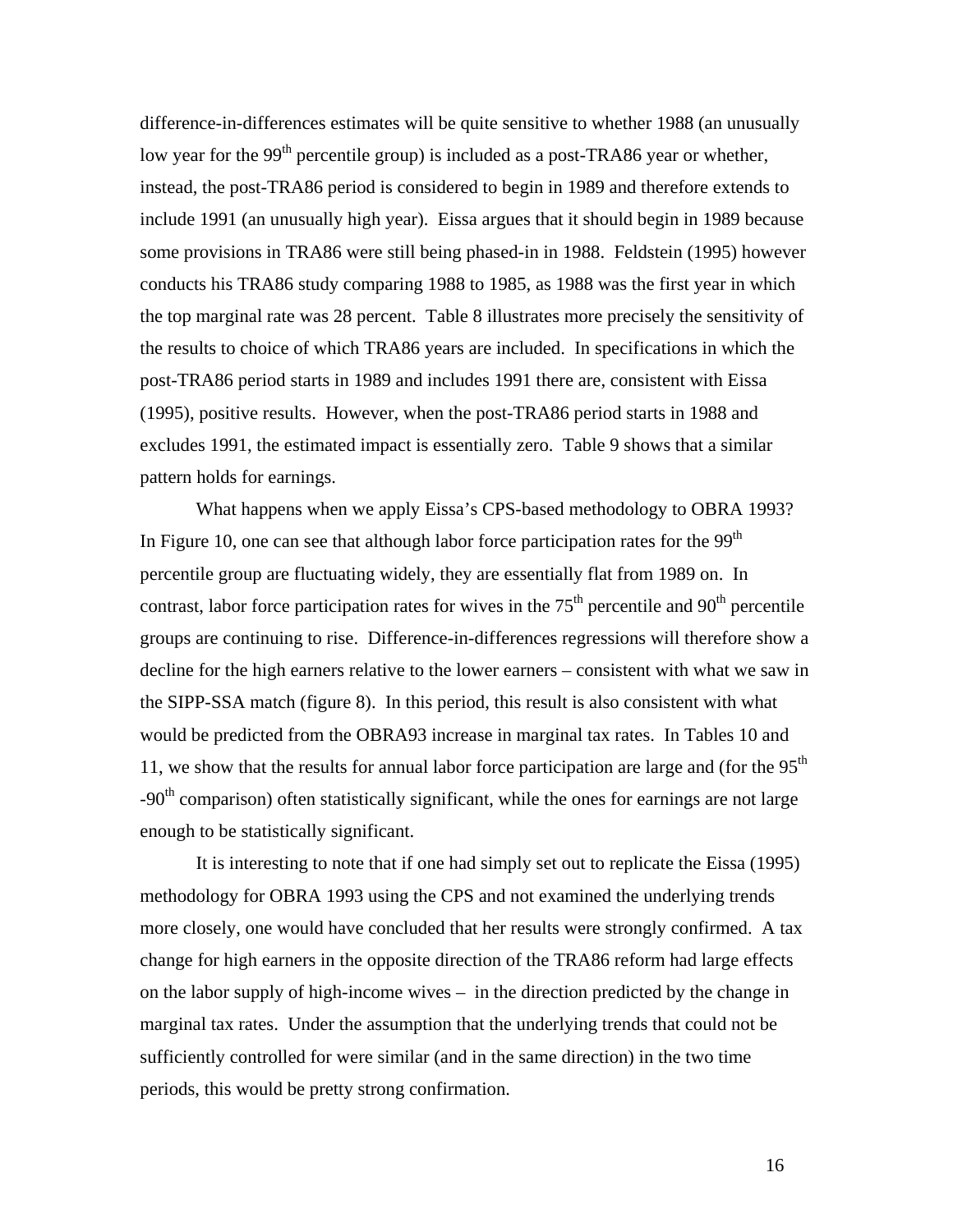We, however, come to a very different conclusion. First, we believe we have established that none of the lower-earning groups are plausible control groups for the 99<sup>th</sup> percentile group. Second, we think the small samples of high earners are too noisy to draw any strong conclusions – results are sensitive to small changes in specification. Third, we believe the balance of the evidence suggests that the main thing happening for wives of high-earners was that because their husband's income was growing so rapidly in both the 1980s and 1990, the wives reduced their labor force activity relative to wives of lower-earners. Given how large the income effects appear to have been, we think distinguishing relatively modest tax impacts is impossible given that they could easily coincide in time with the larger changes in trends that were going on during this period.

 The differences between our TRA86 married women SIPP-SSA panel results and those of Eissa remain a bit of a puzzle. We think the most likely explanation (besides sampling variation) is that the repeated cross-section analysis in Eissa resulted in different types of households (with different underlying propensities for female labor supply) being in the highest income group in the post TRA86 period than in the earlier period, something that we are able to avoid in our panel analysis. The potential problem of changing composition in the top income group with CPS data is exacerbated because the income data for a very large share of these households is top coded or imputed – making it impossible to know which income group they truly belong in. For example, Appendix Table IV shows that in the  $99<sup>th</sup>$  percentile sample 75 percent of observations in the pre-TRA86 period and 69 percent of observations in the post-TRA86 period were affected by either top-coding or imputation. That said, we have looked at the industry and occupation distributions of the  $99<sup>th</sup>$  percentile married men in the pre-1986 and post-TRA86 samples and do not detect any changes in the composition of the samples along those dimensions. We have also analyzed our panel data as if it were a cross-section, reranking households each year based upon the husband's earnings in that year. As shown in Appendix figures 2 and 3, these results are similar to our main panel results, and therefore do not resolve the puzzle of why our SIPP-based results differ from the CPSbased results.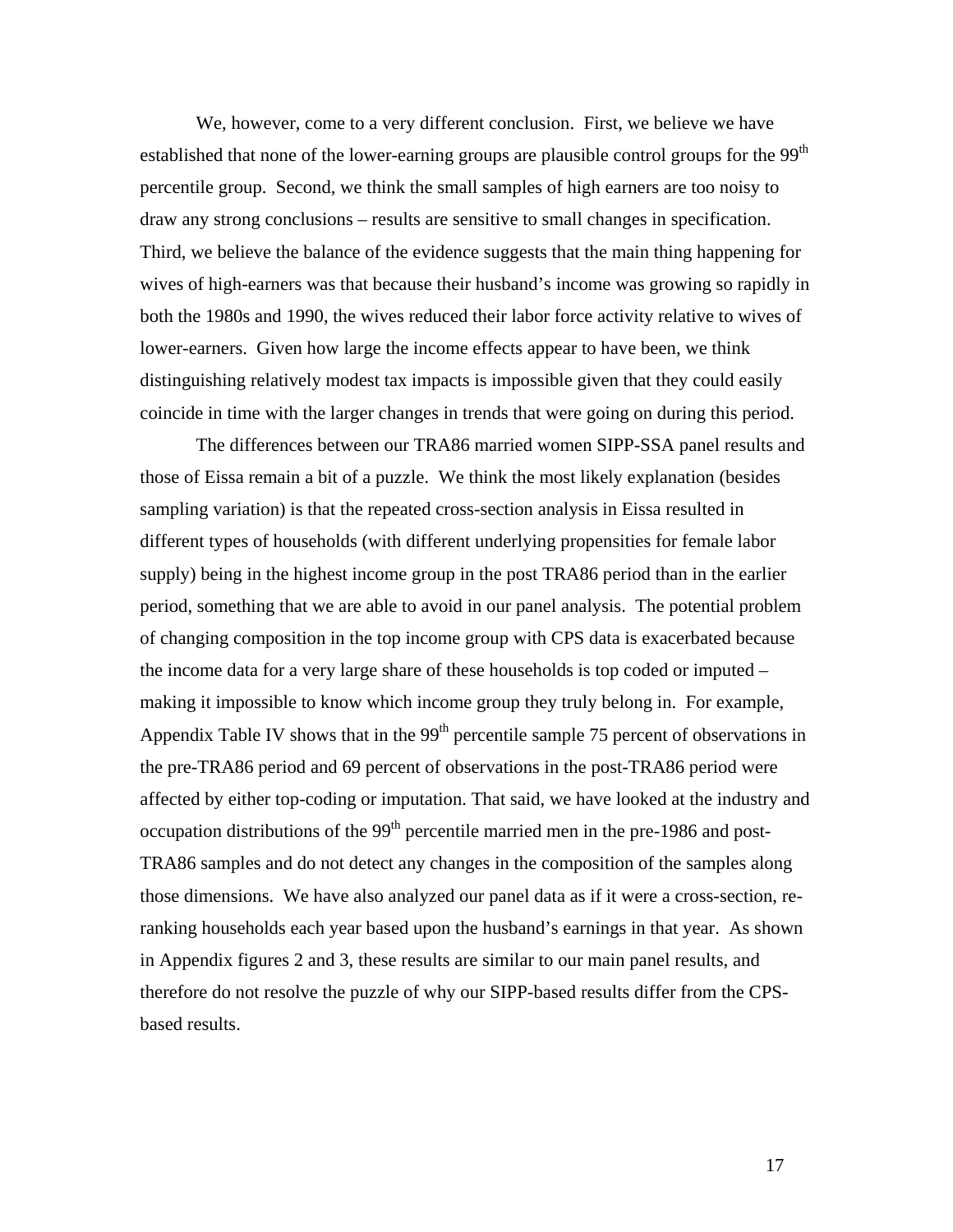## **7. Policy Simulations**

 $\overline{a}$ 

 Our evidence so far finds little that would suggest that earnings elasticities would be large in response to an increase in the Social Security taxable maximum. However, we think there remains considerable uncertainty about how large the relevant elasticities are. Table 12 demonstrates that narrowing the range of uncertainty about these estimates is critical to judging the desirability of an increase in the taxable maximum.

 The table shows the results of simulations of the effects of raising the taxable maximum to cover 90 percent of all earnings (instead of 86 percent today) or to cover all earnings under different elasticity assumptions. The simulations are based on the 1996 earnings sample, but the results have been scaled to 2004 earnings levels to make the results useful to current policy discussions. The simulations are made under the standard assumption that workers bear the full burden of the payroll tax.<sup>23</sup> We also assume that the OASDI tax is perceived as a pure tax and that workers do not take into account the future increase in Social Security benefits that would follow from an increase in the covered earnings used to compute benefits.<sup>24</sup>

 The first column shows the results of increasing the taxable maximum under the assumption that there are no behavioral responses to marginal tax rates. Under this assumption, mean gross earnings levels do not change when the fraction of the population subject to the OASDI payroll tax rises. However, the increase in the employer's share of the payroll tax (half of the total increase) will reduce the earnings net of employer payroll taxes one-for-one given our assumption that the burden is fully borne by workers. As a result, this will shrink the payroll tax base (as the payroll tax base is defined as earnings net of the employer share of payroll taxes) as well as the federal and state income tax

<sup>&</sup>lt;sup>23</sup> As labor supply elasticities increase above zero, one might expect a portion of the incidence to shift to firms, reducing their profits and therefore the revenue from the corporate income tax. We ignore the complexity involved in modeling corporate tax effects by assuming that all of the incidence remains on the worker. Essentially, we are overstating the loss in personal income tax revenue and understating (by setting to zero) the loss in corporate tax revenue. If the relevant marginal tax rates in these two tax systems are similar, then our total revenue estimates will still be accurate.

 $24$  Two arguments can be made to defend this second assumption. First, workers might be myopic or may not fully understand the link between the payroll tax base and future benefits. Second, high-income earners affected by the increase in the cap will most likely be in the third bracket of the benefits formula where benefits increase only by 15 cents per additional dollar of monthly earnings. Under reasonable assumptions for the market rate of return relative to average wage growth, the horizon before retirement, and life expectancy, an additional dollar of payroll tax would generate a present discounted value of benefits of less than 1/3 of a dollar. Thus, even under a perfectly rational model, the payroll tax change should be seen primarily as a tax increase.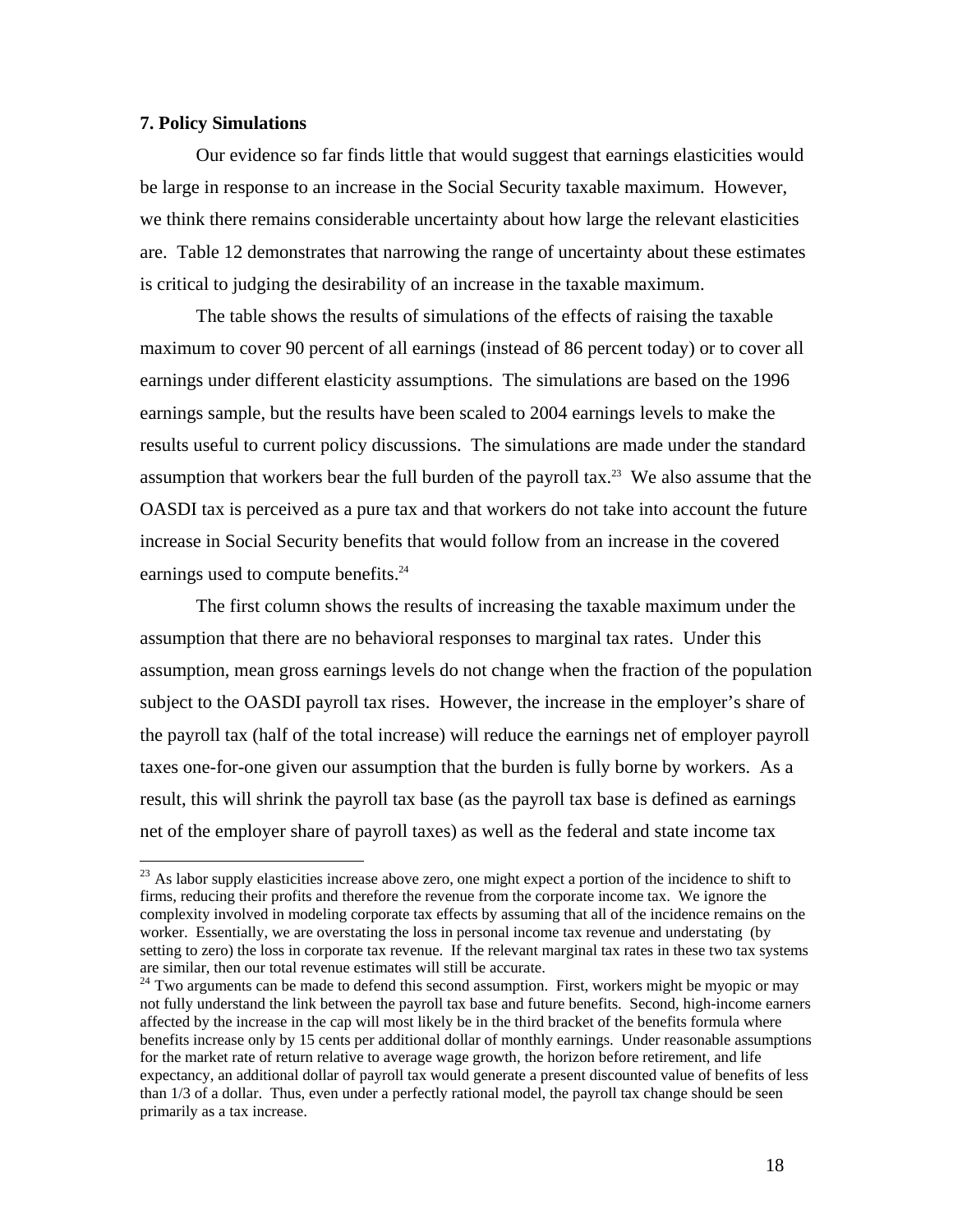base (as employer payroll taxes are not taxable under the federal and state income taxes). Thus, even with a zero labor supply elasticity, the actual increase in OASDI taxes when taking into account this incidence effect is actually a bit smaller than the static effect on OASDI taxes ignoring incidence. More importantly, the incidence effect will reduce the federal and state income tax base. On net, the increase in total government revenue is about 20 percent smaller than predicted by the static computation ignoring incidence effects when the cap is raised so that 90 percent of earnings are taxed. The revenue increase is about 25 percent smaller than the static prediction when 100 percent of earnings are taxed. Under the static estimates, OASDI revenue increases by 4.6 percent when 90 percent of earnings are taxed and by 16.2 percent when 100 percent of earnings are taxed. When netting out the effects on payroll and income tax revenue due to incidence, the total revenue increase is reduced to 3.7 and 12.4 percent, respectively.

 Under a compensated wage elasticity of 0.2 (and assuming an income effect of zero and again that the full incidence is borne by workers), mean earnings decline a bit when the payroll tax threshold is increased. Under the 90 percent of earnings scenario, the mean OASDI tax revenue (per earner) falls from \$170 to \$155. In addition, the decline in earnings reduces HI payroll taxes and federal and state income tax revenue by a total of \$67 dollars. So, the net revenue gain is only \$88, about half of the static predicted increase ignoring labor supply responsiveness and incidence. In addition, there is now deadweight loss from the tax system (we measure payroll tax deadweight loss under the assumption that there is a pre-existing income tax).<sup>25</sup> This deadweight loss increases by \$58 per earner when 90 percent of earnings are taxed. Thus, to raise \$88 of net revenue, we are reducing the well-being of the high-earners by \$146. The results for the 100 percent of earnings tax case are similar.

With an elasticity of 0.5, the behavioral effects are much larger. In the 90 percent scenario, OASDI payroll tax revenue increases by only \$136 and other tax revenue falls by \$120 – so the net revenue gain is only \$15. At the same time deadweight loss rises by \$131. Thus there is \$9 of deadweight loss for every dollar of revenue raised. Similarly,

 $\overline{a}$ 

 $25$  We measure deadweight loss using the Harberger-Browning approximation:

 $DWL=0.5*$ elasticity\*earnings\*(t^2)/(1-t). The marginal tax rate includes OASDI, HI, and the federal and state income tax. We impute federal and state income tax rates using the MTR distribution at each income level from the 2001 IRS Statistics of Income public use file.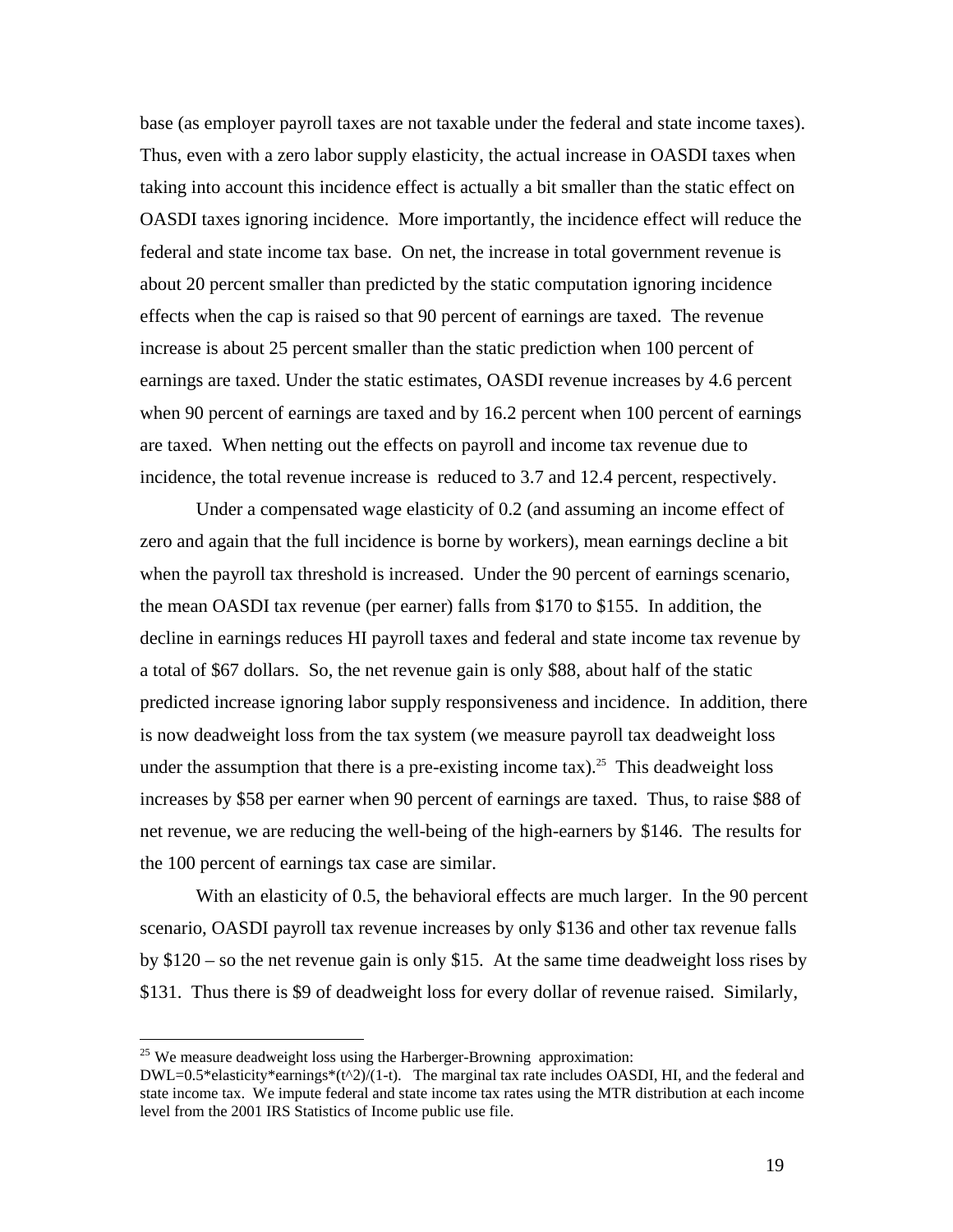under the 100 percent scenario, the OASDI tax increase is almost exactly offset by the revenue decrease from the HI and income taxes. This shows that, with an elasticity of 0.5, the current tax system is close to the Laffer rate maximizing tax revenue for high incomes. Indeed, Saez (2001) shows that this Laffer rate can be expressed as *1/(1+a\*e)* where  $e$  is the elasticity and  $a$  is the Pareto parameter of the top tail of the earnings distribution. In the United States, *a* is about 2. With *e*=0.5, the Laffer rate is  $1/(1+2*0.5)=50$  percent. Removing the payroll tax cap would therefore increase the top effective marginal tax rate on earnings (including a 7 percent state tax rate for high incomes) from  $(39.6+7+2.9)/(1+0.0145) = 44$  percent to  $(39.6+7+2.9+12.4)/(1+0.0765)=53$  percent, effectively crossing the top of the Laffer

curve and hence generating no extra revenue.<sup>26</sup>

With elasticities above 0.5, total federal revenue actually declines when we raise the taxable maximum as the reform would push the tax system above the Laffer rate which maximizes tax revenue. In contrast, with an elasticity of 0.2, the Laffer rate would be 0.71.

# **8. Conclusion**

 $\overline{a}$ 

 We have presented new evidence on the earnings response to taxation so as to inform discussions about the likely effects of raising the Social Security taxable maximum. We have eight main findings. First, the workers who would experience an increase in marginal tax rates from an increase in the taxable maximum are mostly married males – a group thought to have relatively small elasticities. There are, however, a significant number of self-employed workers among this population which could suggest somewhat higher responsiveness. Second, the recent empirical evidence showing large behavioral responses to taxation is largely irrelevant to this question as it mostly focuses on broader concepts of income for which elasticities are likely to be higher and on demographic groups such as wives of high earners that are not particularly common in the subset of the population whose incentives would be altered by an increase in the

<sup>&</sup>lt;sup>26</sup> Saez (2001) shows, when deriving the optimal non-linear marginal tax rate formula, that the same Laffer rate formula applies when considering a local marginal tax rate increase exactly as in our 90 percent of earnings taxes scenario. This explains why the revenue consequences (relative to the static prediction) are so close under the 90% and 100% scenarios we consider.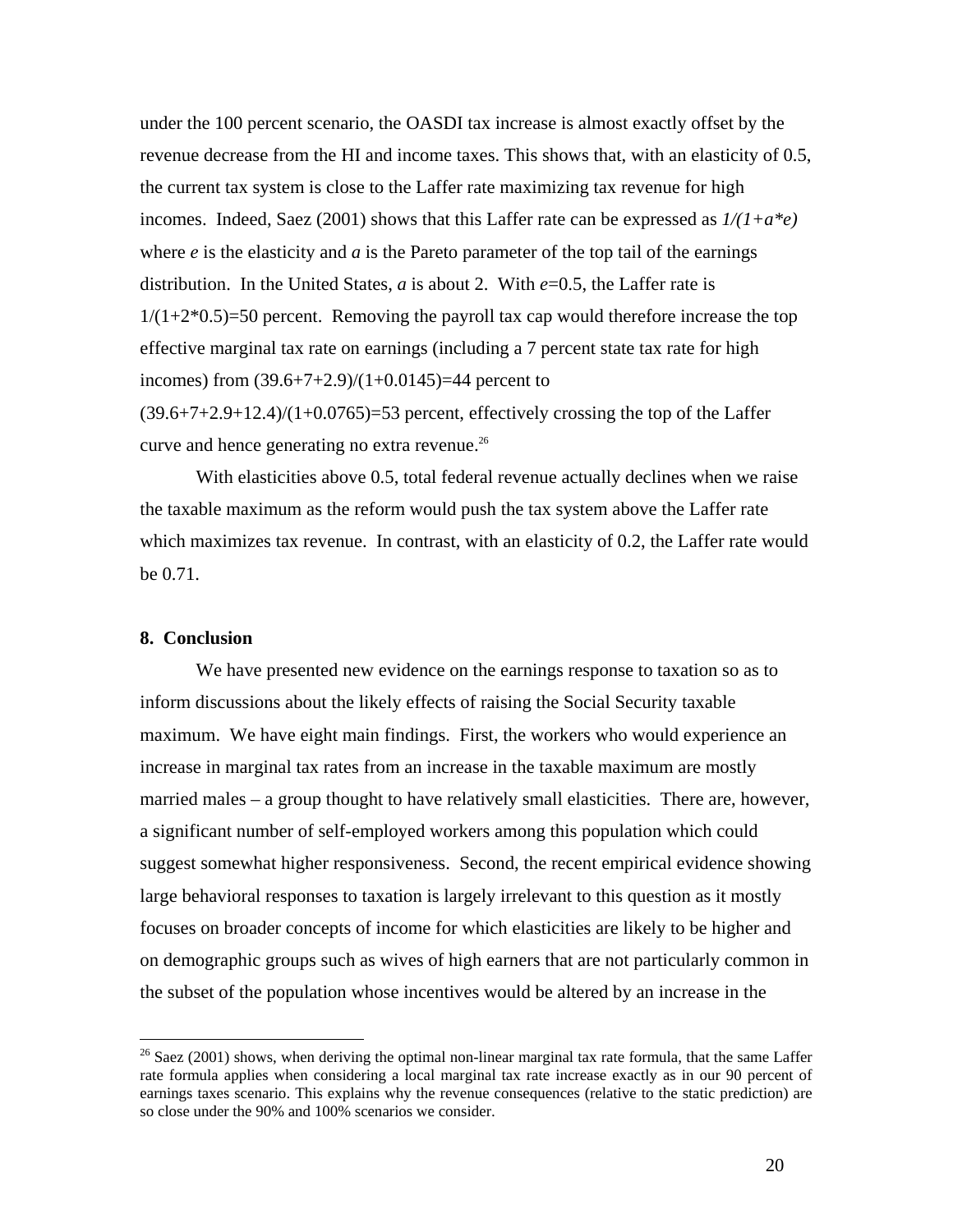taxable maximum. In the few studies that have also focused on narrower concepts, elasticities fall dramatically when the tax base is something closer to earnings. Third, the earnings distribution of workers around the current taxable maximum is inconsistent with a model in which people are highly responsive to the payroll tax rate. Fourth, this is true even for the self-employed, a group that is often thought to have significant control over its reported earnings. Fifth, in panel data on high-earnings married men, we see a tremendous increase in earnings over the 1980s and 1990s, but no break in the trend around the TRA86 or OBRA93 tax acts. Sixth, the rise in earnings for the high earners is so much greater than for other income groups that it seems completely implausible that the other income groups could serve as reasonable control groups for the high earners. Seventh, the overall weight of our evidence does not support the Eissa (1995) finding of a large behavioral response to taxation by wives of high earners. Eighth, we think there remains considerable uncertainty about the relevant elasticities for high earners – uncertainty that will be very difficult to eliminate without much larger samples of such taxpayers than are available outside the U.S. Treasury. Our policy simulations suggest that with an earnings elasticity of 0.5, lost income tax revenue and increased deadweight loss would swamp any benefits from the increase in payroll tax revenue. In contrast, with an elasticity of 0.2, the ratio of the gain in OASDI revenue to lost income tax revenue and deadweight loss would be much greater. Thus, knowing whether the elasticity is closer to 0.2 (or below) versus 0.5 is critical to deciding whether this would be a wise policy.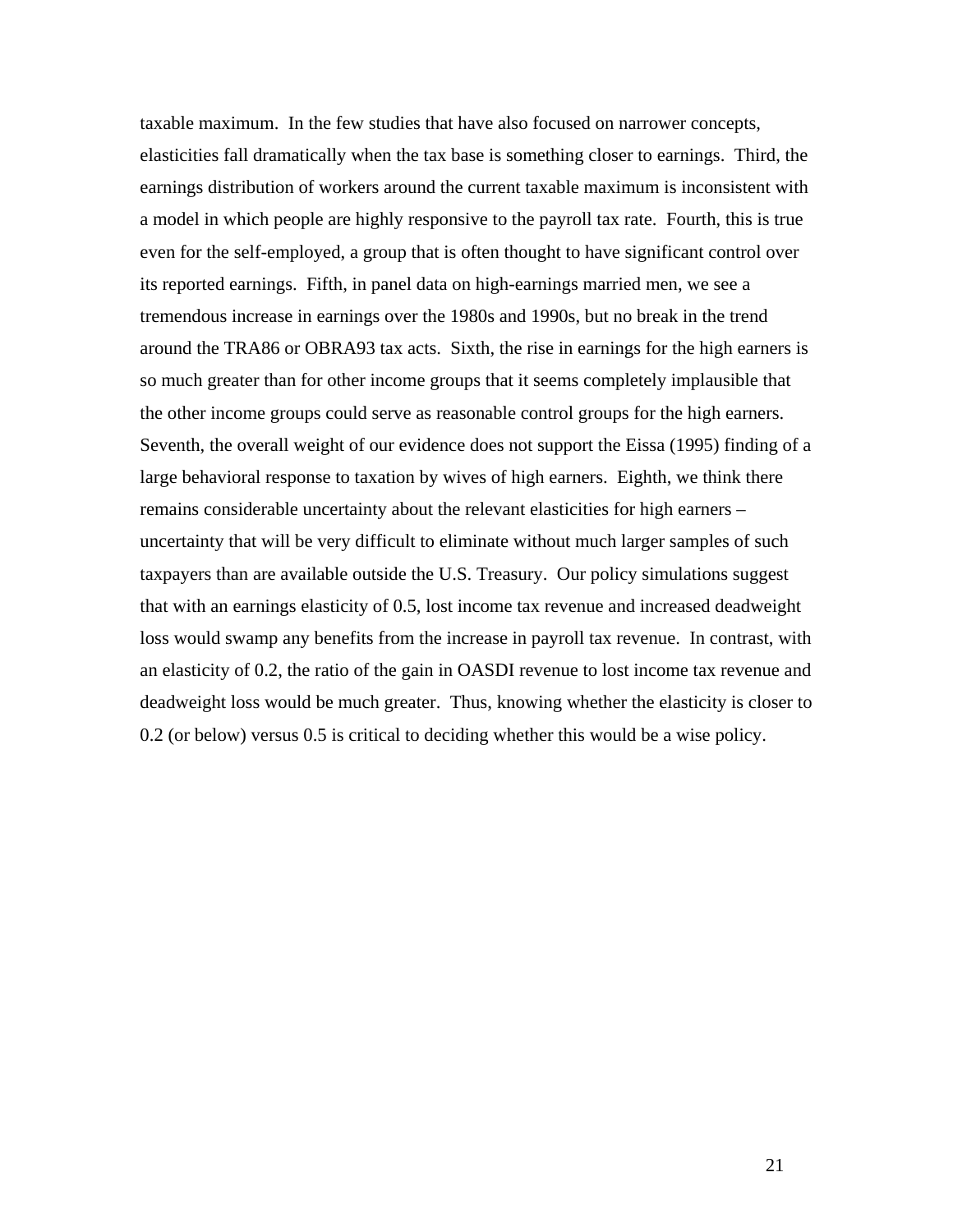## **Appendix A Description of Eissa Replication Sample Creation**

#### *Basic Sample*

 Our replication data set is created using the 1983-1986 and 1989-1992 March Annual Demographic Supplements to the CPS which correspond to the calendar years 1982-1985 and 1988-1991, respectively. The first row of Appendix Table III presents the total number of CPS sample individuals for each calendar year, ranging from about 145,000 in 1988 to about 163,000 in 1982. In order to explore the sensitivity of the results to the choice of which years to include in the pre- and post-TRA86 sample, our data set includes two calendar years, 1982 and 1988, that were not used by Eissa.

 Following Eissa (1995), we create a sample of married females between 20 and 64 years old, dropping individuals who are outside the age range, male, or not married. This creates annual samples of married women with between 27,500 and 31,568 observations. We merge husband characteristics into our file, using the CPS spouse line number variable. Then, we follow Eissa (1995) in dropping observations in which the wife was self-employed, disabled, or had 4160 or more annual hours of work as well as observations where the husband had zero hours.27 The resulting annual sample sizes are displayed in the last row of appendix table III.

#### *Sorting Families into Income Groups*

 Families are grouped into "tax filing units" consisting of the husband, wife, and any dependent children. Taxable sources of income for the family are aggregated. Income earned by children is excluded. Income is adjusted to 1985 dollars using the CPI-U. We sort on "other household income" which is total income minus the wife's wage and salary income. For each calendar year, the sample is then divided into income percentiles based on other household income. Because all of Eissa's analysis appears to be unweighted, the income percentiles are calculated without using weights. We have redone all of the Eissa replication using CPS person weights and the results are little changed.

#### *Labor Force Participation Rate*

 $\overline{a}$ 

 Eissa defines labor force participation using a dummy variable equal to 1 if a woman reported working at least one hour during the year, even if she reported no earnings. She constructs annual hours of work as the product of "usual hours worked per week last year" and "weeks worked last year." In our replication, we follow Eissa's definition. To be more consistent with our earnings-based analysis of the SIPP-SSA data,

 $27$  We give our exact definitions for each of these sample exclusion criteria in the Appendix Table III notes. In several cases, the details in Eissa (1985) were not sufficient for us to know for sure how she defined her variables. For example, Eissa reports that she excludes women whose husbands were unemployed during the previous year, but we do not know whether she used an hours restriction or an earnings restriction or both. Similarly, we are not sure whether she excludes women with self-employment earnings based on business earnings only or both business and farm earnings. Finally, she also reports (p. 15) that she excludes observations with missing information, but we do not know which variables this applies to. We do not drop any further observations besides those listed in appendix table III.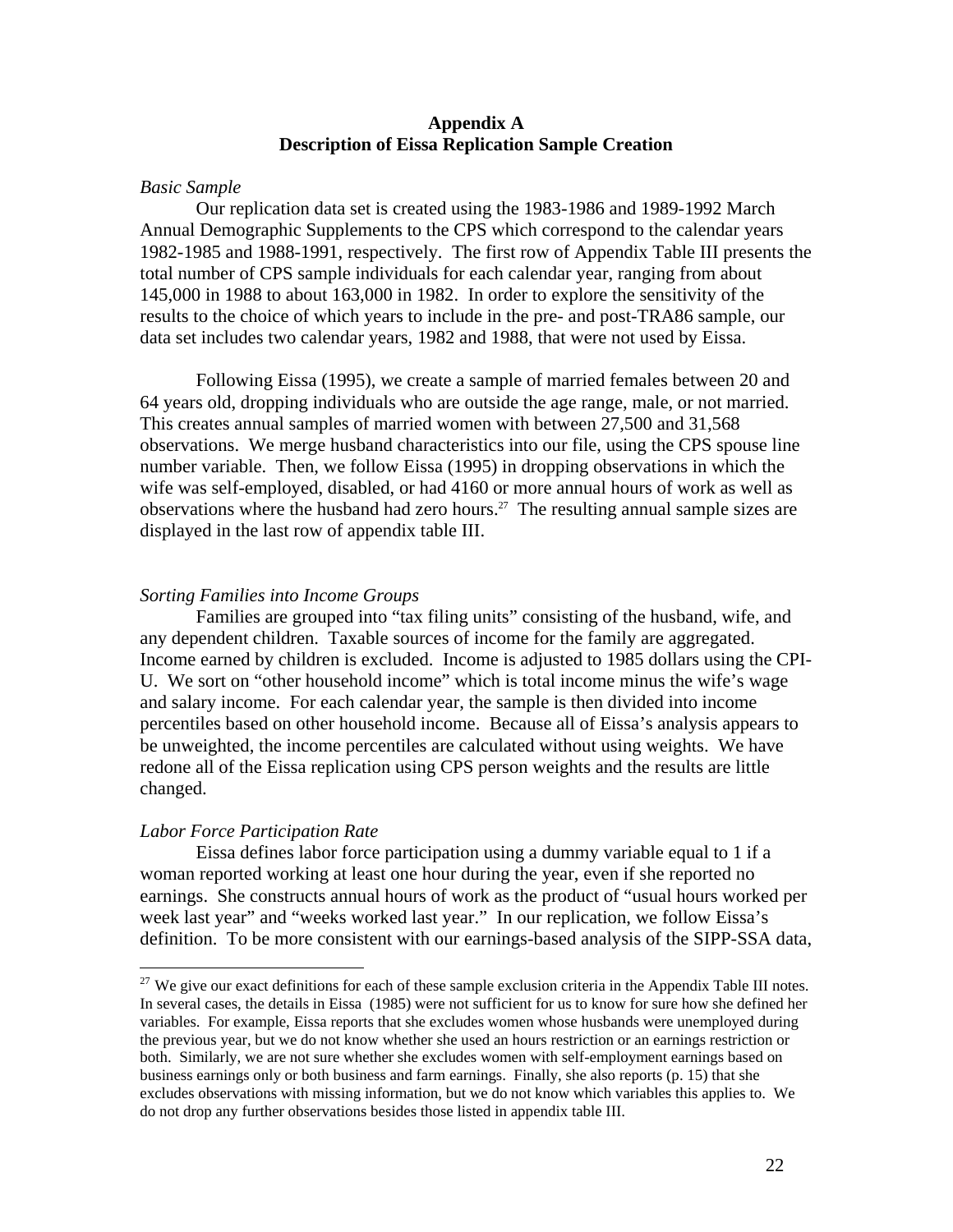we have also redone our Eissa replication results using an earnings based definition of annual labor force participation. The results are nearly identical.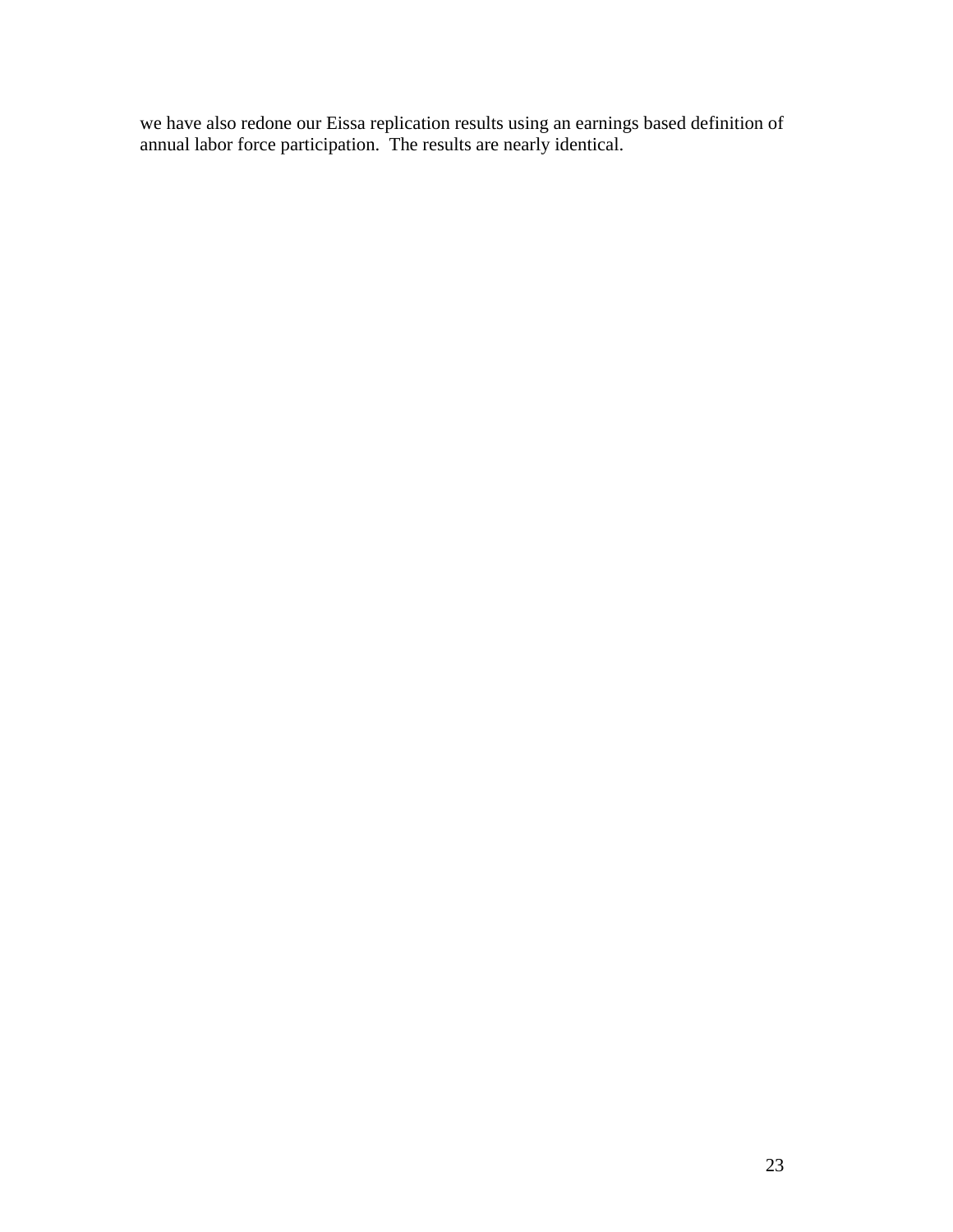# **References**

Auten, Gerald, and Robert Carroll (1999) "The Effect of Income Taxes on Household Behavior." Review of Economics and Statistics, 81(4), 681-693.

Blundell, R. W. and T. MaCurdy, "Labor Supply: A Review of Alternative Approaches," in O. Ashenfelter and D. Card (eds.), Handbook of Labor Economics, vol. 3A. Elsevier Science B.V.: Amsterdam, 1999.

Burtless, Gary and Moffitt, Robert., 1984. "The Effect of Social Security Benefits on the Labor Supply of the Aged." In Aaron, H. and G. Burtless, eds., Retirement and Economic Behavior. Washington: Brookings Institution.

Diamond, Peter and Peter Orszag (2005), Saving Social Security, Washington, D.C.: Brookings Institution.

Eissa, Nada. "Taxation and Labor Supply of Married Women: the Tax Reform Act of 1986 as a Natural Experiment." NBER Working Paper No. 5023, 1995.

Feldstein, Martin. "The Effect of Marginal Tax Rates on Taxable Income: A Panel Study of the 1986 Tax Reform Act." Journal of Political Economy, 1995, 103(3), 551-572.

Feldstein, Martin. "Tax Avoidance and the Deadweight Loss of the Income Tax." Review of Economics and Statistics, 1999, 81, 674-681.

Feldstein, Martin. "The \$100,000 Question," *Wall Street Journal*, September 1, 2004.

Friedberg, Leora, 2000. "The Labor Supply Effects of the Social Security Earnings Test." Review of Economics and Statistics, 82, 48-63.

Gentry, William M., and R. Glenn Hubbard. "Success Taxes, Entrepreneurial Entry, and Innovation." NBER Working Paper, No. 10551, 2004.

Goolsbee, Austan. "It's Not About the Money: Why Natural Experiments Don't Work on the Rich," in Joel B. Slemrod, editor, *Does Atlas Shrug? The Economic Consequences of Taxing the Rich*, Cambridge: Harvard University Press, 2002.

Goolsbee, Austan (2006). "Taxes and the Labor Supply of Entrepreneurs", University of Chicago Business School working paper.

Gruber, Jonathan and Emmanuel Saez (2002). "The Elasticity of Taxable Income: Evidence and Implications." Journal of Public Economics, 84: 1-32.

Haider, Steven J. and David S. Loughran (2006). "Do Elderly Men Respond to Taxes on Earnings? Evidence from the Social Security Retirement Earnings Test," Unpublished manuscript.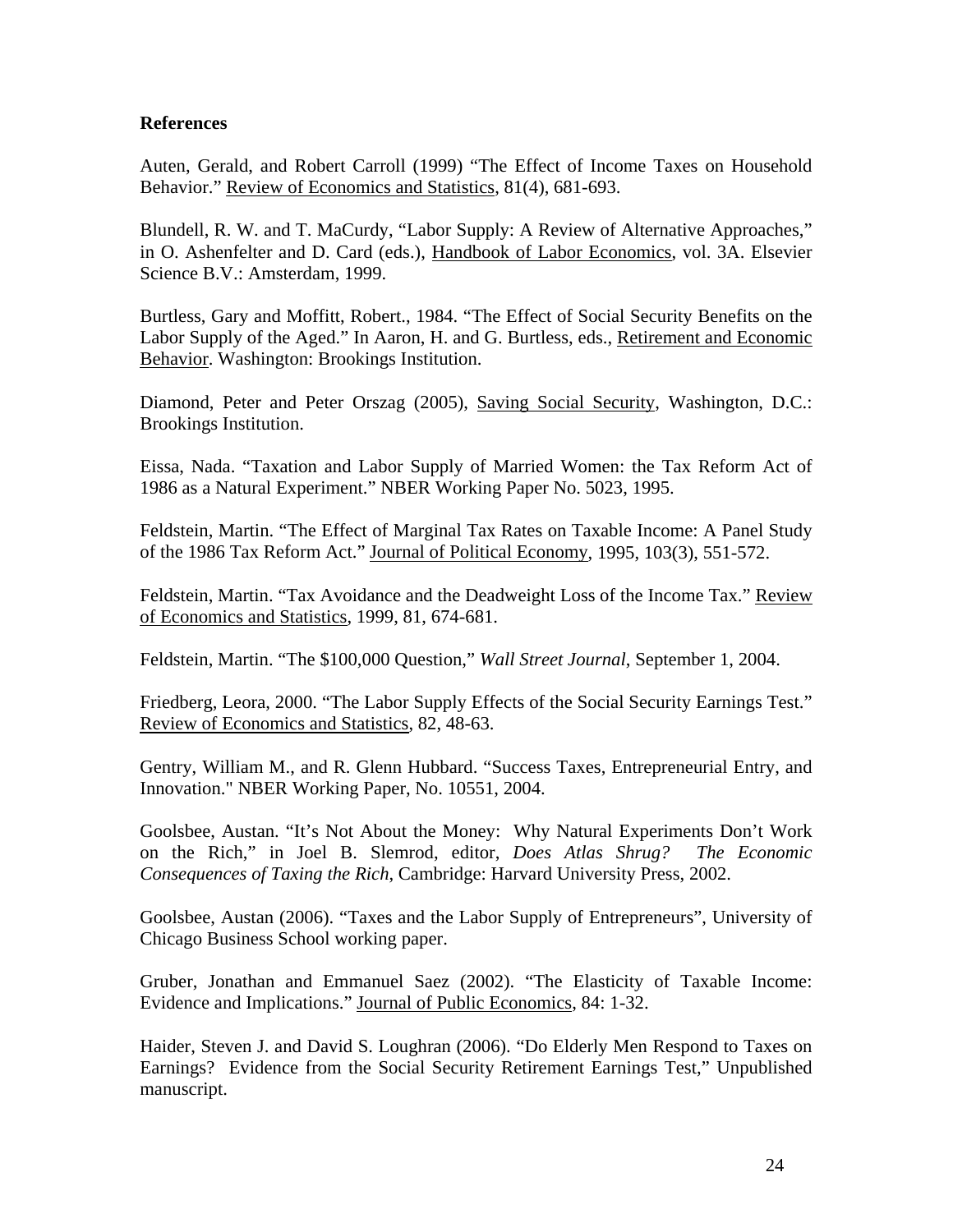Hausman, Jerry, 1981. "Labor Supply" in How Taxes Affect Economic Behavior, ed. Henry J. Aaron and Joseph A. Pechman. Washington, D.C.: Brookings Institution.

Killingsworth, Mark and James Heckman, "Labor Supply of Women: A Survey," in O. Ashenfelter and R. Layard (eds.), Handbook of Labor Economics, vol. 1. Elsevier Science B.V.: Amsterdam, 1986.

Kubik, Jeffrey D. (2004). "The Incidence of Personal Income Taxation: Evidence from the Tax Reform Act of 1986," Journal of Public Economics, 88: 1567-1588.

Kunkel, Jeffrey L. (1996). Frequency Distribution of Wage Earners by Wage Level. Social Security Administration, Actuarial Note 135.

Liebman, Jeffrey (1996). The Impact of the Earned Income Tax Credit on Labor Supply and Taxpayer Compliance. Harvard University PhD Dissertation.

Liebman, Jeffrey, (1998). "The Impact of the Earned Income Tax Credit on Incentives and Income Distribution.", in Tax Policy and the Economy, vol. 12, ed. J. Poterba. Cambridge: MIT Press.

Liebman, Jeffrey, and Richard Zeckhauser (2005). "Schmeduling", Harvard University Working Paper.

Lindsey, Lawrence (1987). "Individual Taxpayer Response to Tax Cuts: 1982-1984, with Implications for the Revenue Maximizing Tax Rate." Journal of Public Economics 33, 173-206.

Mroz, Thomas, "The Sensitivity of an Empirical Model of Married Women's Hours of Work to Economic and Statistical Assumptions", Econometrica, 55, 765-799, 1987.

Parker, Jonathan (1999). "The Reaction of Household Consumption to Predictable Changes in Social Security Taxes,"American Economic Review, 89: 959-73.

Pencavel, John, "Labor Supply of Men," in O. Ashenfelter and R. Layard (eds.), Handbook of Labor Economics, vol. 1. Elsevier Science B.V.: Amsterdam, 1986.

Saez, Emmanuel (2001). "Using Elasticities to Derive Optimal Income Tax Rates." Review of Economic Studies 68, 205-229.

Saez, Emmanuel (2002). "Do Taxpayers Bunch at Kink Points?" Mimeograph, University of California at Berkeley.

Saez, Emmanuel (2004). "Reported Incomes and Marginal Tax Rates, 1960-2000: Evidence and Policy Implications." In Tax Policy and the Economy, ed. James Poterba, (Cambridge: MIT Press), Volume 18.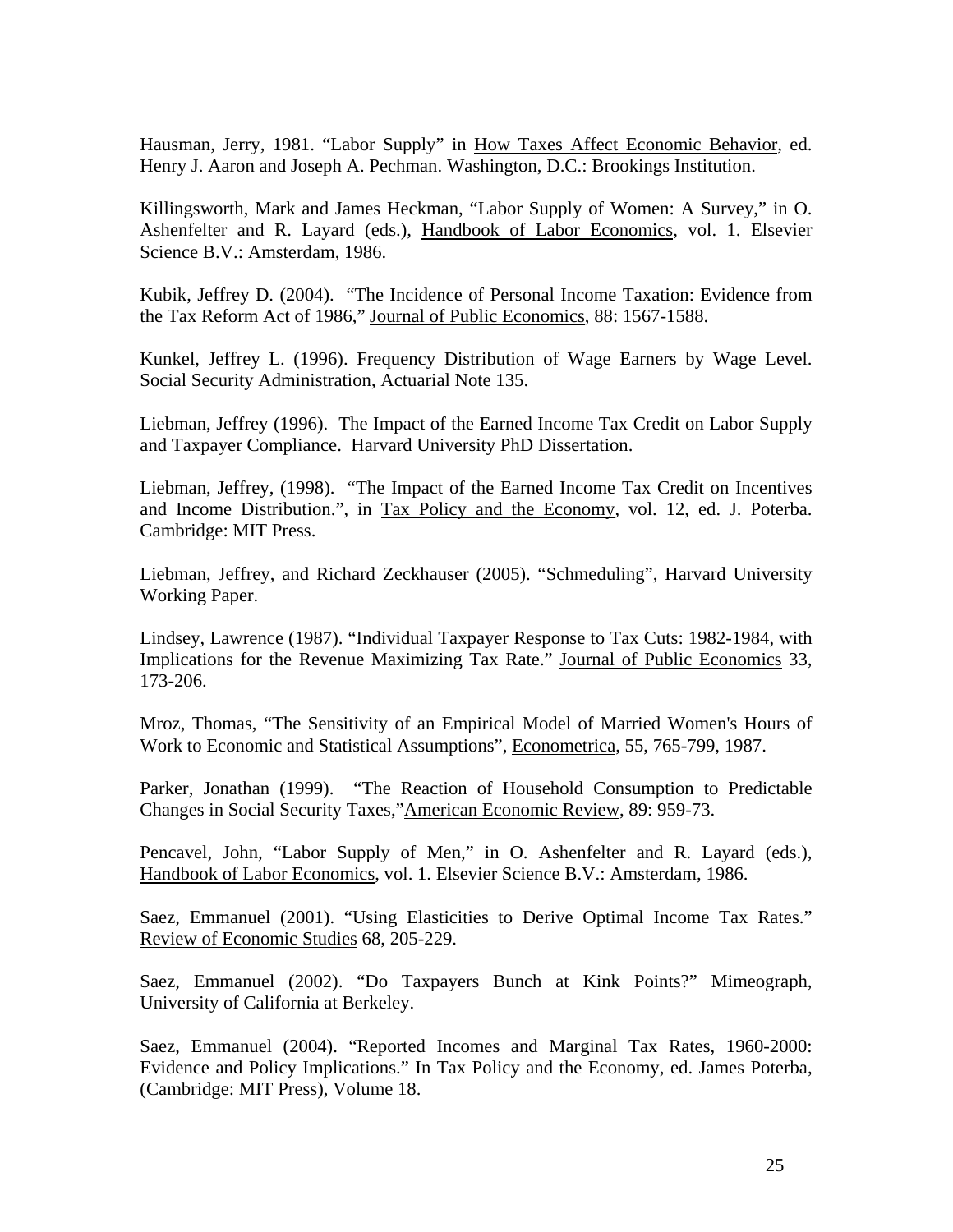Slemrod, Joel (1995). "Income Creation or Income Shifting? Behavioral Responses to the Tax Reform Act of 1986." American Economic Review, 85(2), 175-180.

Slemrod, Joel (1998). "Methodological issues in Measuring and Interpreting Taxable Income Elasticities." National Tax Journal,51(4), 773-788.

Slemrod, Joel (2001). "A General Model of the Behavioral Response to Taxation," International Tax and Public Finance, 8(2), 119-128.

Slemrod, Joel and Roger Gordon (2001). "Are 'Real' Responses to Taxes Simply Income Shifting Between Corporate and Personal Tax Bases?" in J. Slemrd (ed.) *Does Atlas Shrug? The Economic Consequences of Taxing the Rich*, Russell Sage Foundation and Harvard University Press, pp. 240-280.

Wilson, D. Mark (2001). Removing Social Security's Tax Cap on Wages Would Do More Harm Than Good, Heritage Foundation Center for Data Analysis Report #01-07.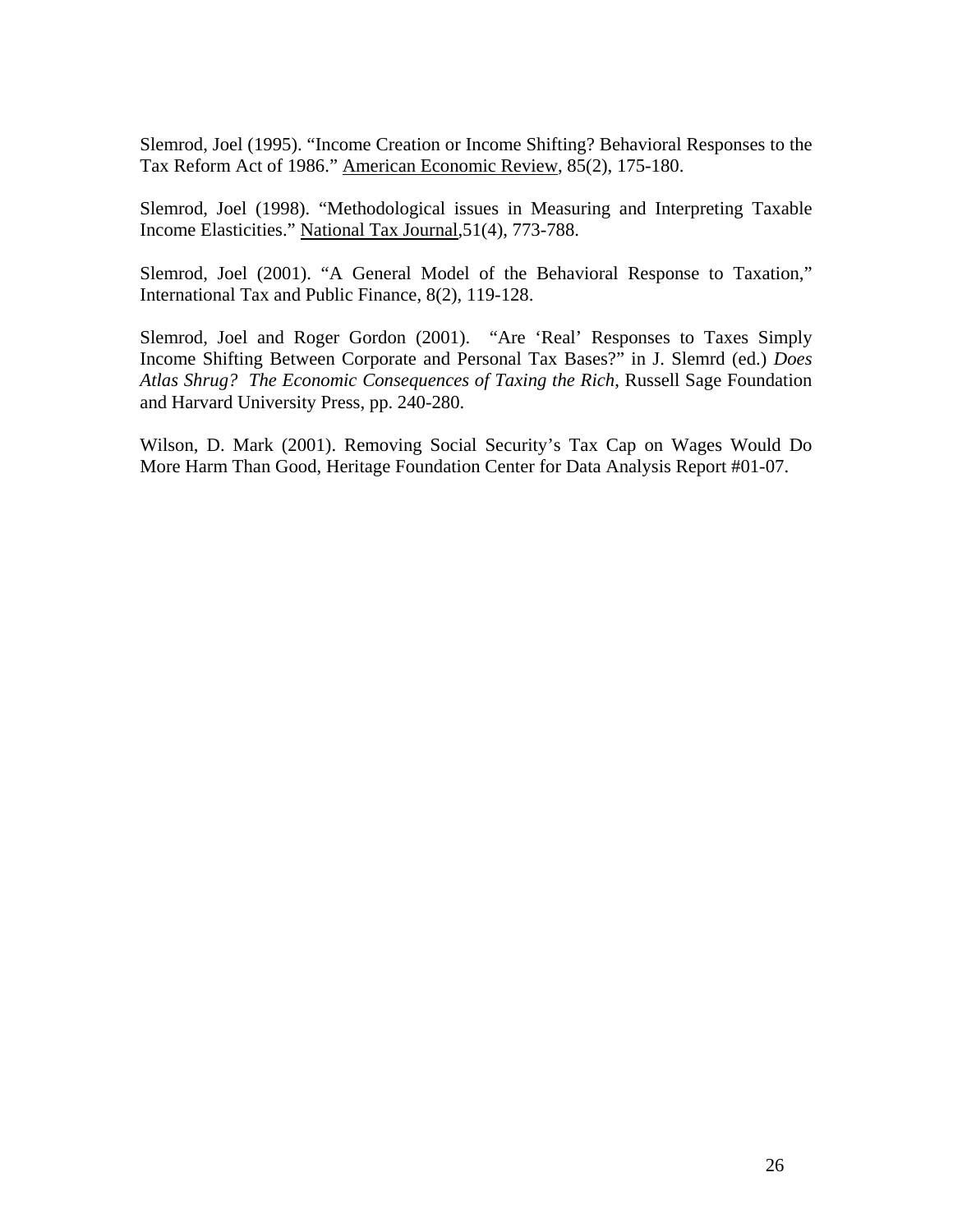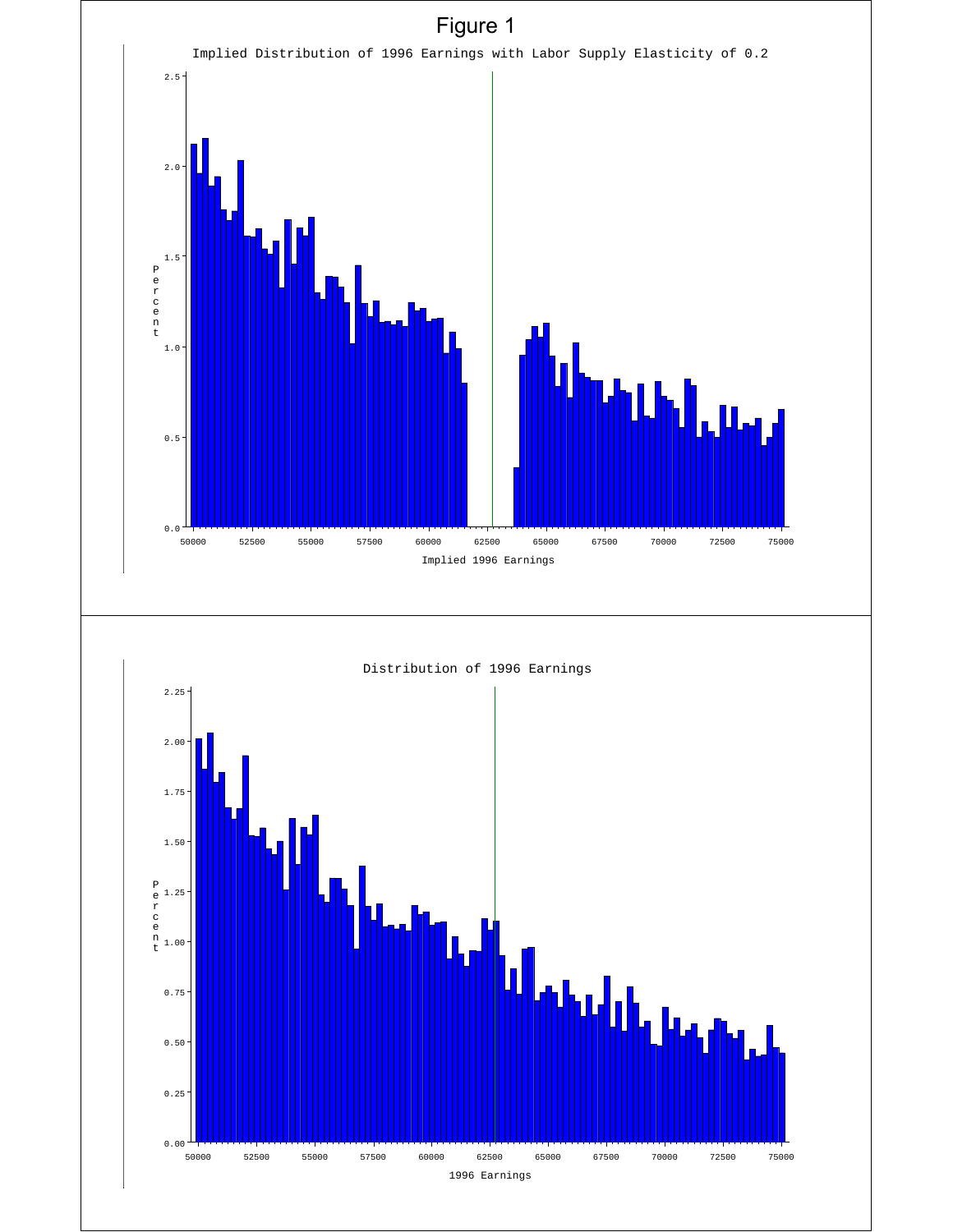Figure 2



Earnings Divided by Taxable Maximum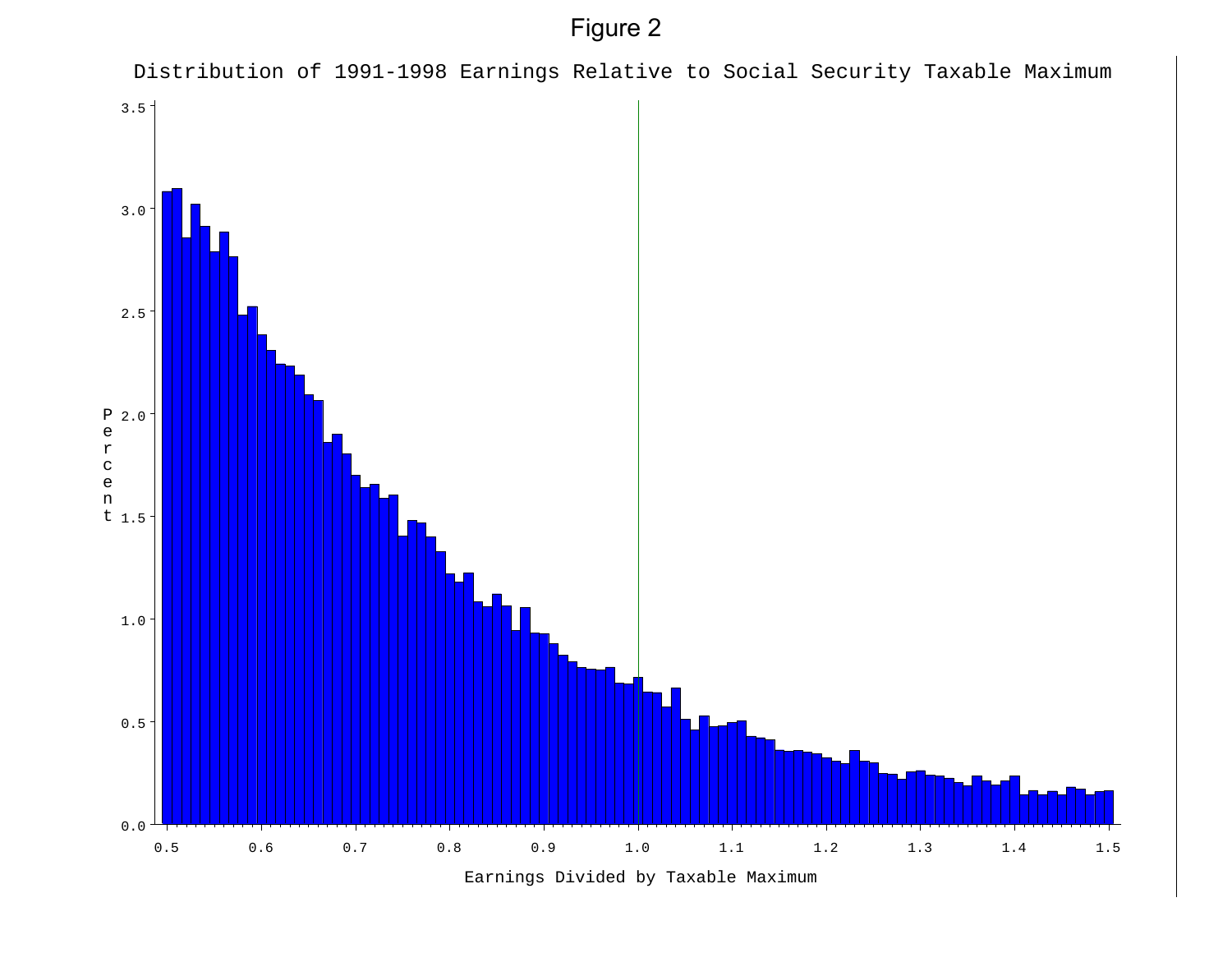Figure 3

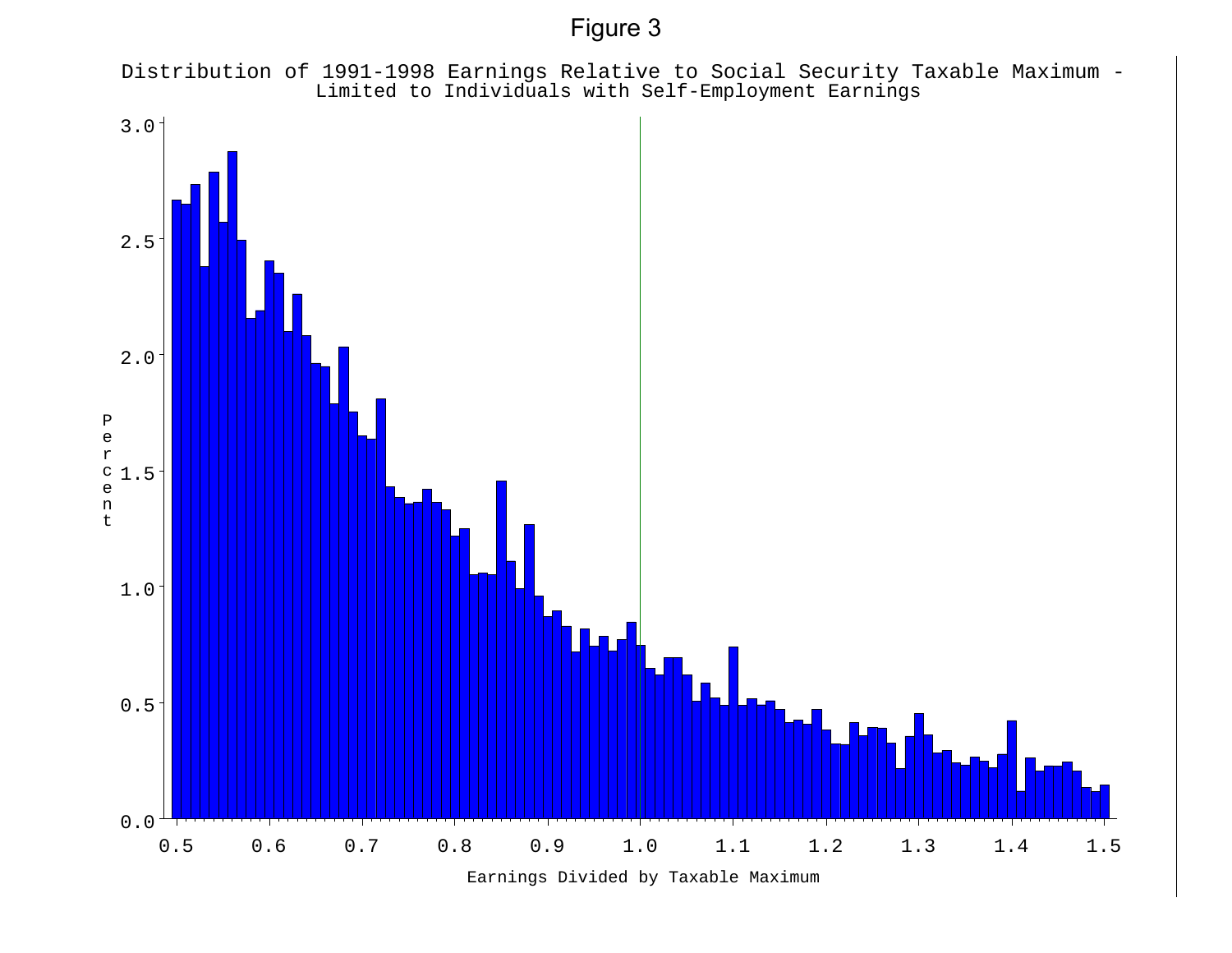Figure 4 Mean Change in Earnings Relative to 1981 for Married Men in TRA86 SIPP-SSA Sample by Earnings Group



*Dollar Increase* 

*Increase relative to 1981 earnings level (log scale, 1981=100)* 



Notes: Groups are based on husband's average earnings from 1983 to 1991. Group  $1 \leq 75^{th}$ percentile. Group 75 is >75<sup>th</sup> percentile and  $\leq 80^{th}$  percentile. Group 80 is >80<sup>th</sup> and  $\leq 90^{th}$ . Group 90 is >90<sup>th</sup> and <=95<sup>th</sup>. Group 95 is >95<sup>th</sup> and <=99<sup>th</sup>. Group 99 is >99<sup>th</sup>. Estimates are coefficients on year dummies from regression of earnings on year dummies and fourth degree polynomials for husband's and wife's age.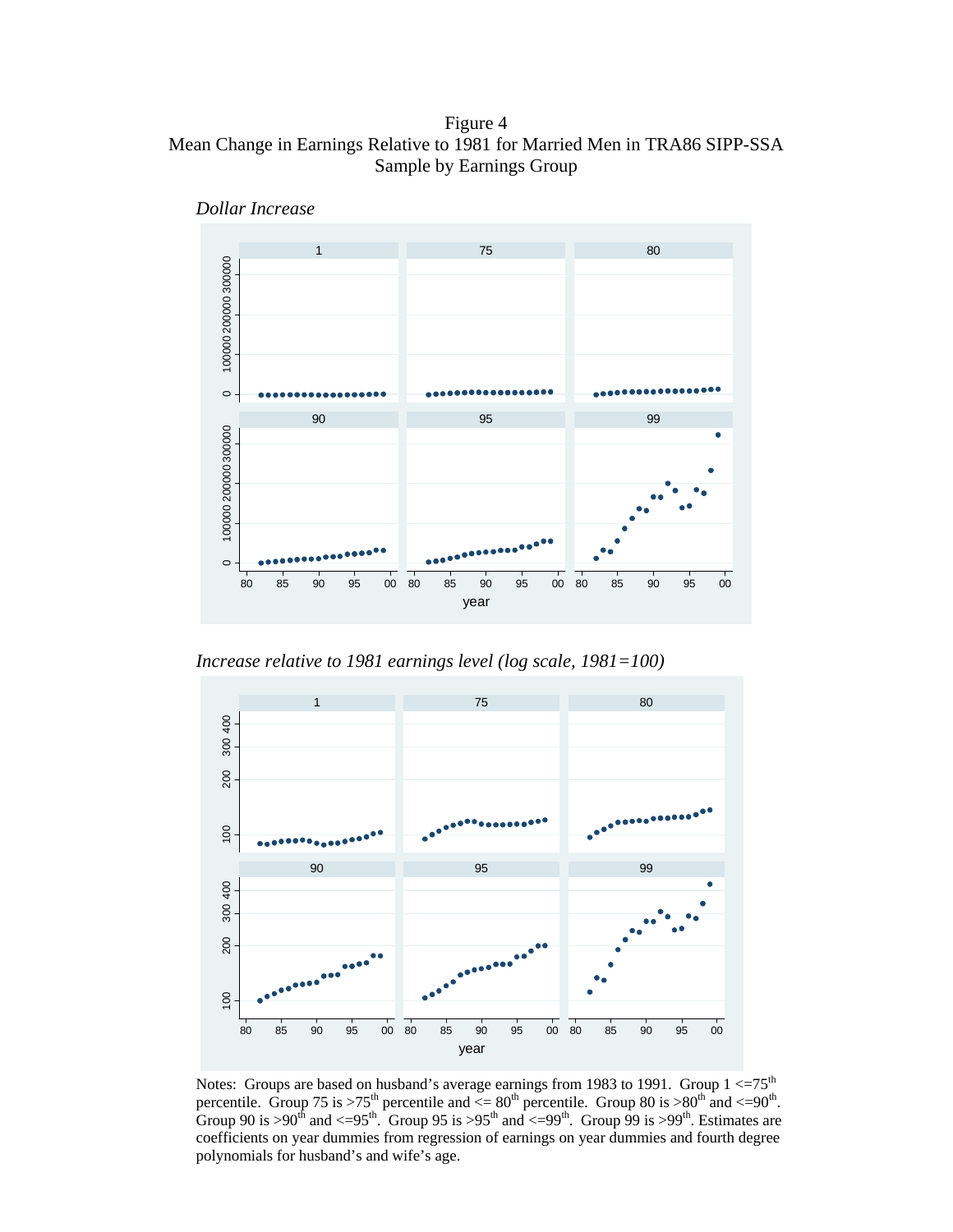Figure 5 Change Relative to 1981 in Fraction of Wives with Positive Annual Earnings by Earnings Group in TRA86 SIPP-SSA Sample



Notes: Groups are based on husband's average earnings from 1983 to 1991. Group  $1 < 75<sup>th</sup>$ percentile. Group 75 is >75<sup>th</sup> percentile and  $\leq 80^{th}$  percentile. Group 80 is >80<sup>th</sup> and  $\leq 90^{th}$ . Group 90 is >90<sup>th</sup> and <=95<sup>th</sup>. Group 95 is >95<sup>th</sup> and <=99<sup>th</sup>. Group 99 is >99<sup>th</sup>. Estimates are coefficients on year dummies from regression of labor force participation indicator on year dummies, fourth degree polynomials for husband's and wife's age, and an indicator for whether the husband had positive annual earnings in the year.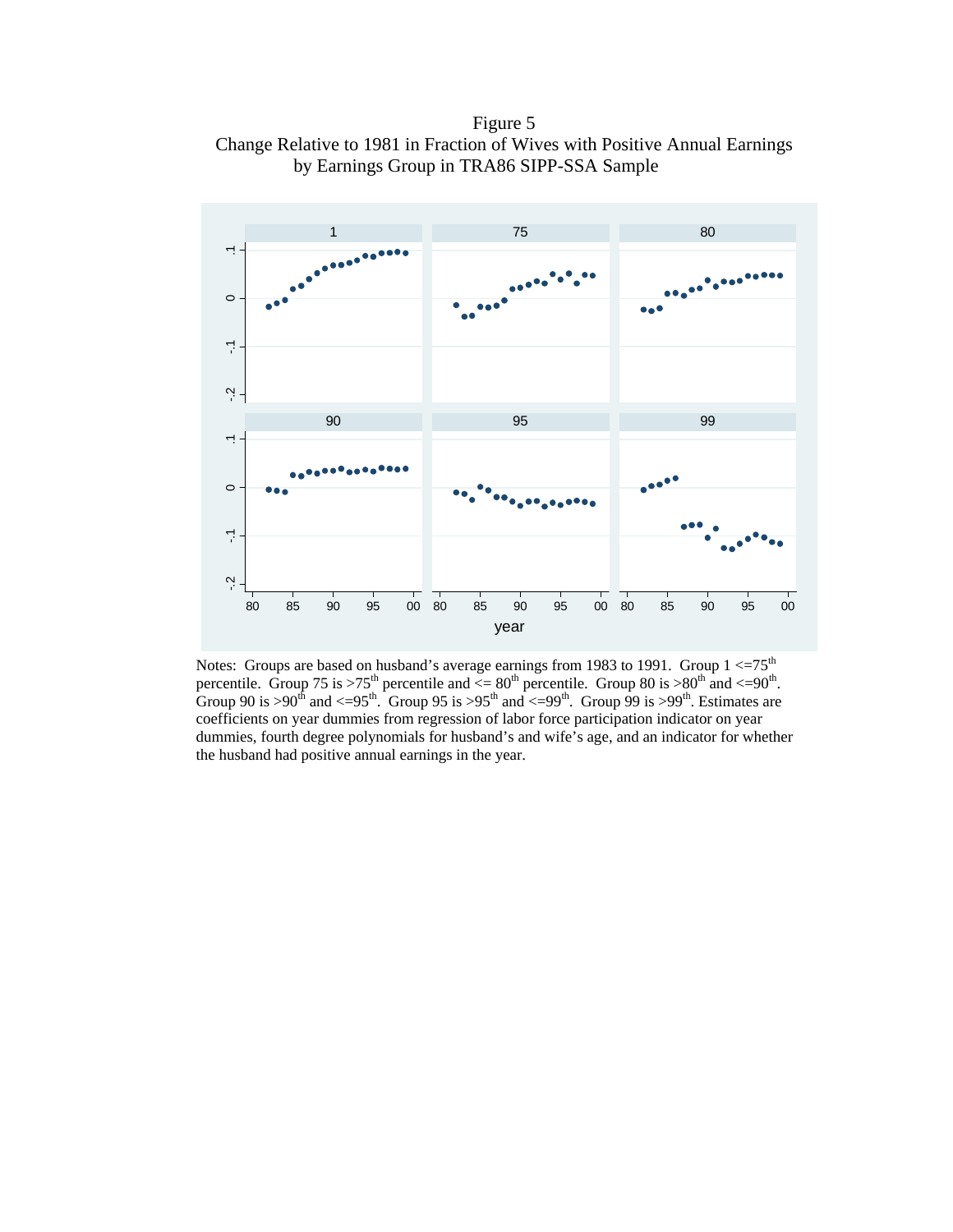Figure 6 Mean Change in Earnings Relative to 1981 for Wives in TRA86 SIPP-SSA Sample by Earnings Group



*Dollar Increase* 

Notes: Groups are based on husband's average earnings from 1983 to 1991. Group  $1 < 75<sup>th</sup>$ percentile. Group 75 is >75<sup>th</sup> percentile and  $\leq 80^{th}$  percentile. Group 80 is >80<sup>th</sup> and  $\leq 90^{th}$ . Group 90 is >90<sup>th</sup> and <=95<sup>th</sup>. Group 95 is >95<sup>th</sup> and <=99<sup>th</sup>. Group 99 is >99<sup>th</sup>. Estimates are coefficients on year dummies from regression of earnings on year dummies, fourth degree polynomials for husband's and wife's age, and an indicator for whether the husband had positive annual earnings in the year.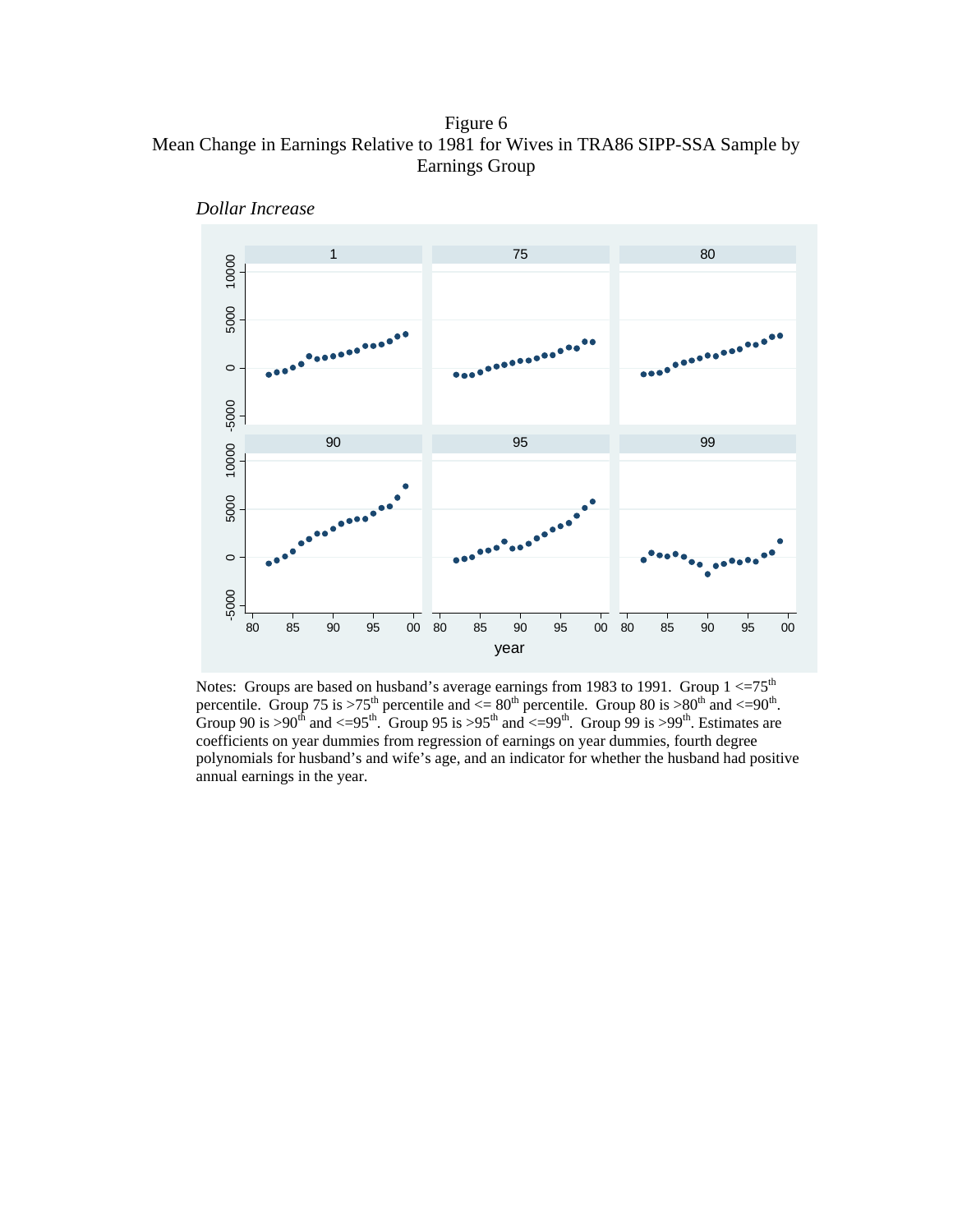Figure 7 Mean Change in Earnings Relative to 1981 for Married Men in OBRA93 SIPP-SSA Sample by Earnings Group



*Dollar Increase* 

*Increase relative to 1981 earnings level (log scale, 1981=100)* 



Notes: Groups are based on husband's average earnings from 1990 to 1998. Group  $1 < = 75<sup>th</sup>$ percentile. Group 75 is >75<sup>th</sup> percentile and  $\leq 80^{th}$  percentile. Group 80 is >80<sup>th</sup> and  $\leq 90^{th}$ . Group 90 is >90<sup>th</sup> and <=95<sup>th</sup>. Group 95 is >95<sup>th</sup> and <=99<sup>th</sup>. Group 99 is >99<sup>th</sup>. Estimates are coefficients on year dummies from regression of earnings on year dummies and fourth degree polynomials for husband's and wife's age.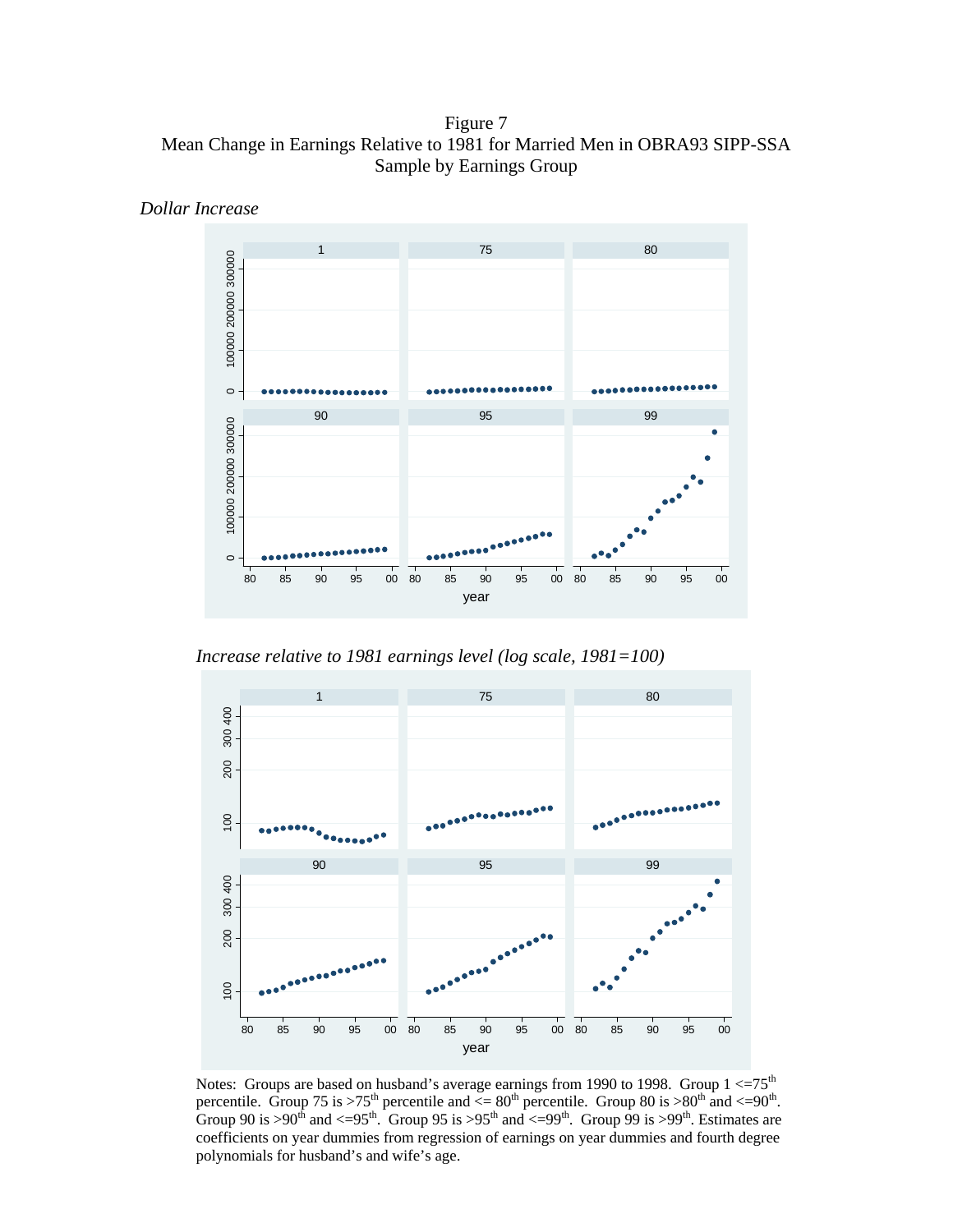Figure 8 Change Relative to 1981 in Fraction of Wives with Positive Annual Earnings by Earnings Group in OBRA93 SIPP-SSA Sample



Notes: Groups are based on husband's average earnings from 1990 to 1998. Group  $1 \leq 75^{th}$ percentile. Group 75 is >75<sup>th</sup> percentile and  $\leq 80^{th}$  percentile. Group 80 is >80<sup>th</sup> and  $\leq 90^{th}$ . Group 90 is >90<sup>th</sup> and <=95<sup>th</sup>. Group 95 is >95<sup>th</sup> and <=99<sup>th</sup>. Group 99 is >99<sup>th</sup>. Estimates are coefficients on year dummies from regression of labor force participation indicator on year dummies, fourth degree polynomials for husband's and wife's age, and an indicator for whether the husband had positive annual earnings in the year.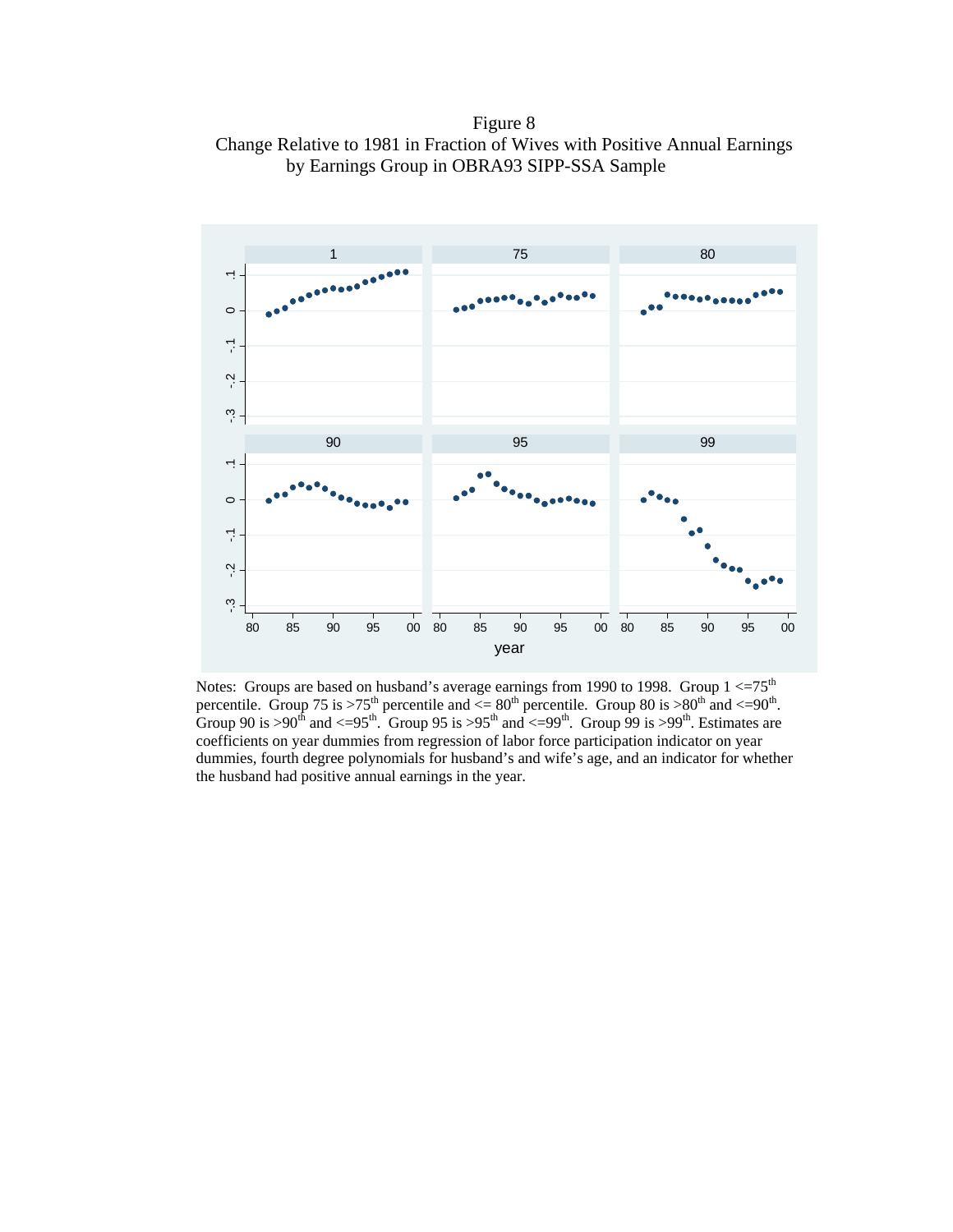Figure 9 Mean Change in Earnings Relative to 1981 for Wives in OBRA93 SIPP-SSA Sample by Earnings Group



*Dollar Increase* 

Notes: Groups are based on husband's average earnings from 1990 to 1998. Group  $1 < = 75<sup>th</sup>$ percentile. Group 75 is >75<sup>th</sup> percentile and  $\leq 80^{th}$  percentile. Group 80 is >80<sup>th</sup> and  $\leq 90^{th}$ . Group 90 is >90<sup>th</sup> and <=95<sup>th</sup>. Group 95 is >95<sup>th</sup> and <=99<sup>th</sup>. Group 99 is >99<sup>th</sup>. Estimates are coefficients on year dummies from regression of earnings on year dummies, fourth degree polynomials for husband's and wife's age, and an indicator for whether the husband had positive annual earnings in the year.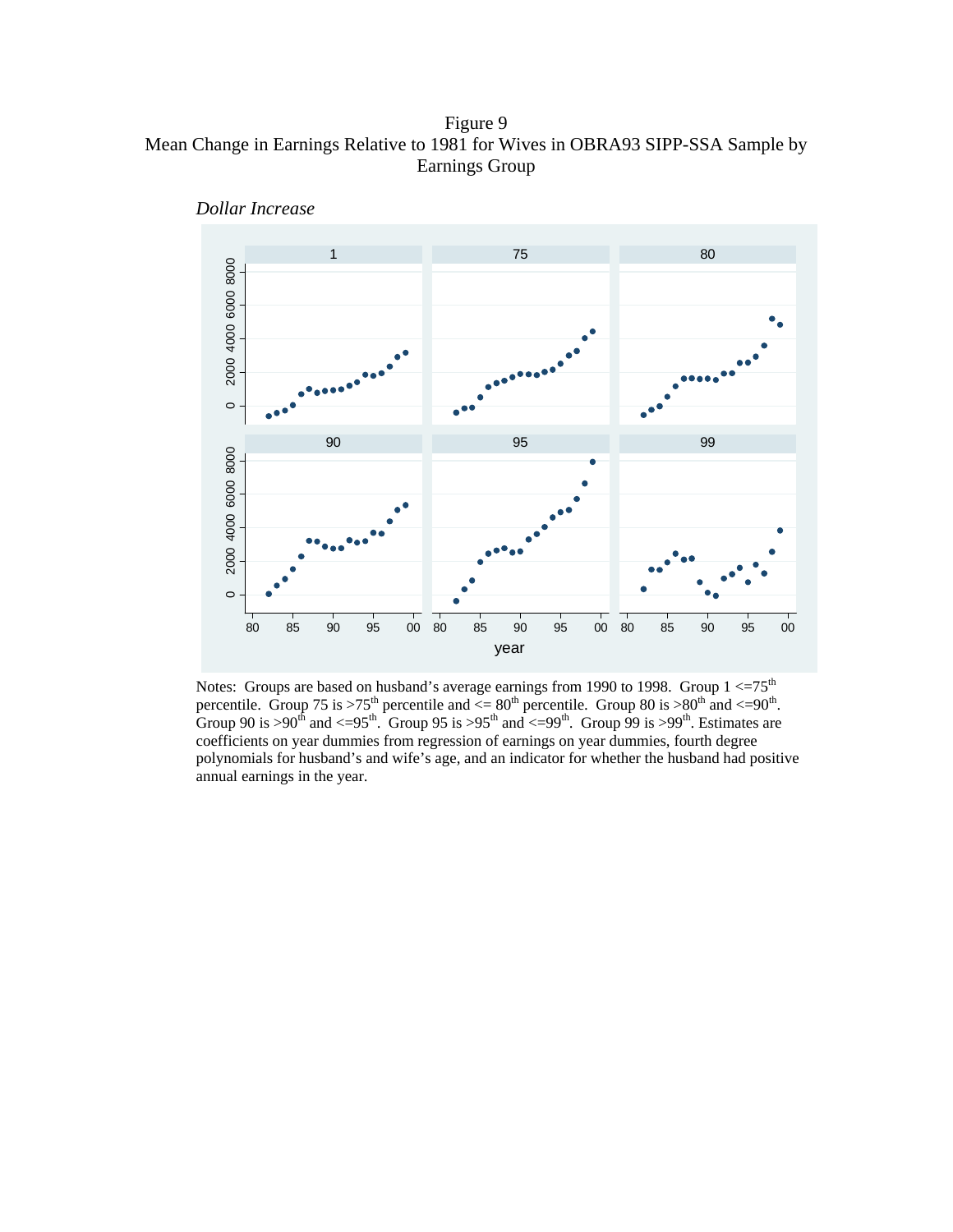Figure 10 Fraction of Married Women with Positive Annual Earnings by Income Group in March CPS



Notes: Groups are based on other household income (husband's earnings plus asset income) as described in Eissa (1995). Group 1  $\leq$  75<sup>th</sup> percentile. Group 75 is  $>$ 75<sup>th</sup> percentile and  $\leq$  80<sup>th</sup> percentile. Group 80 is  $>80^{th}$  and  $<-90^{th}$ . Group 90 is  $>90^{th}$  and  $<-95^{th}$ . Group 95 is  $>95^{th}$  and  $\leq$  =99<sup>th</sup>. Group 99 is >99<sup>th</sup>.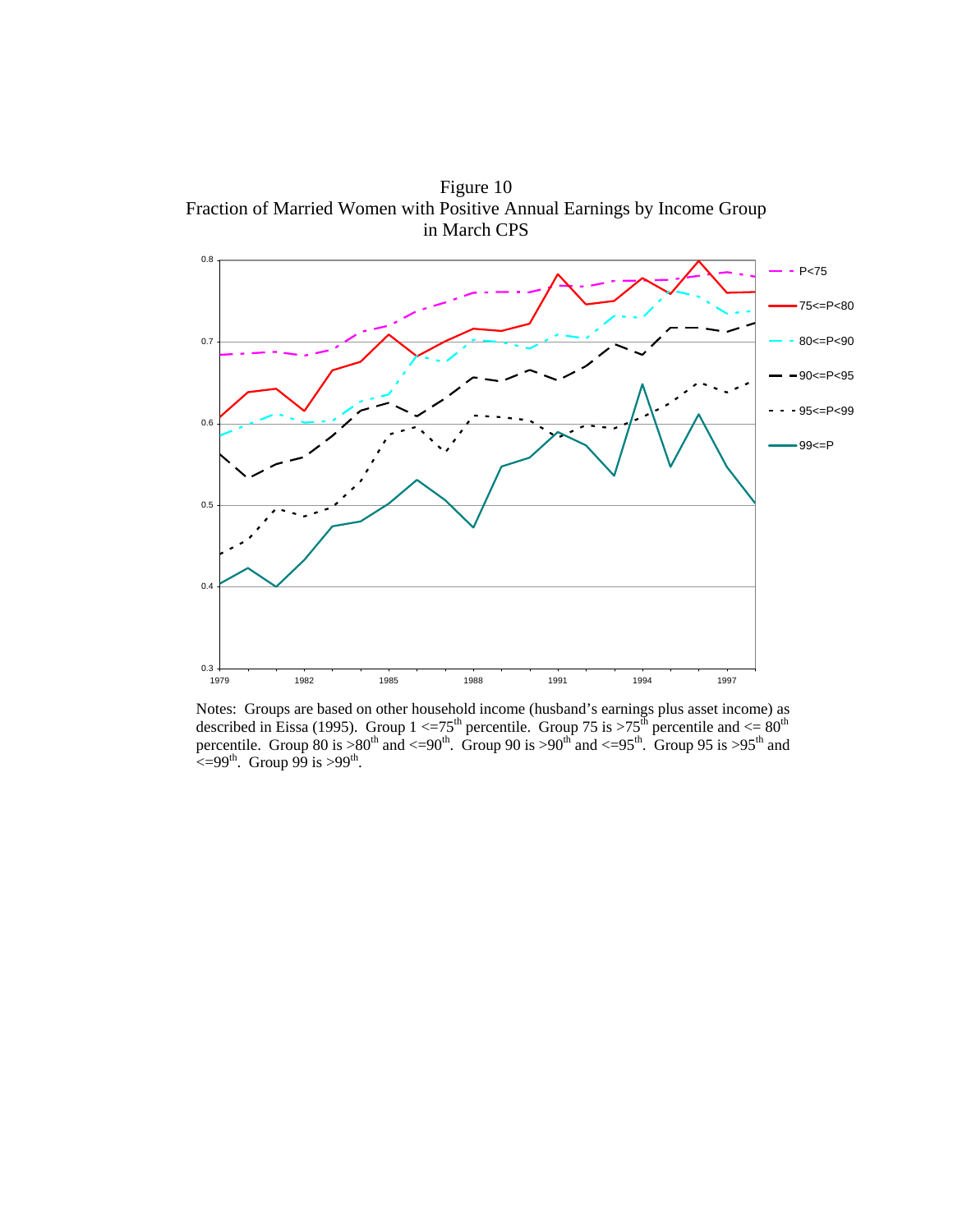Appendix Figure 1

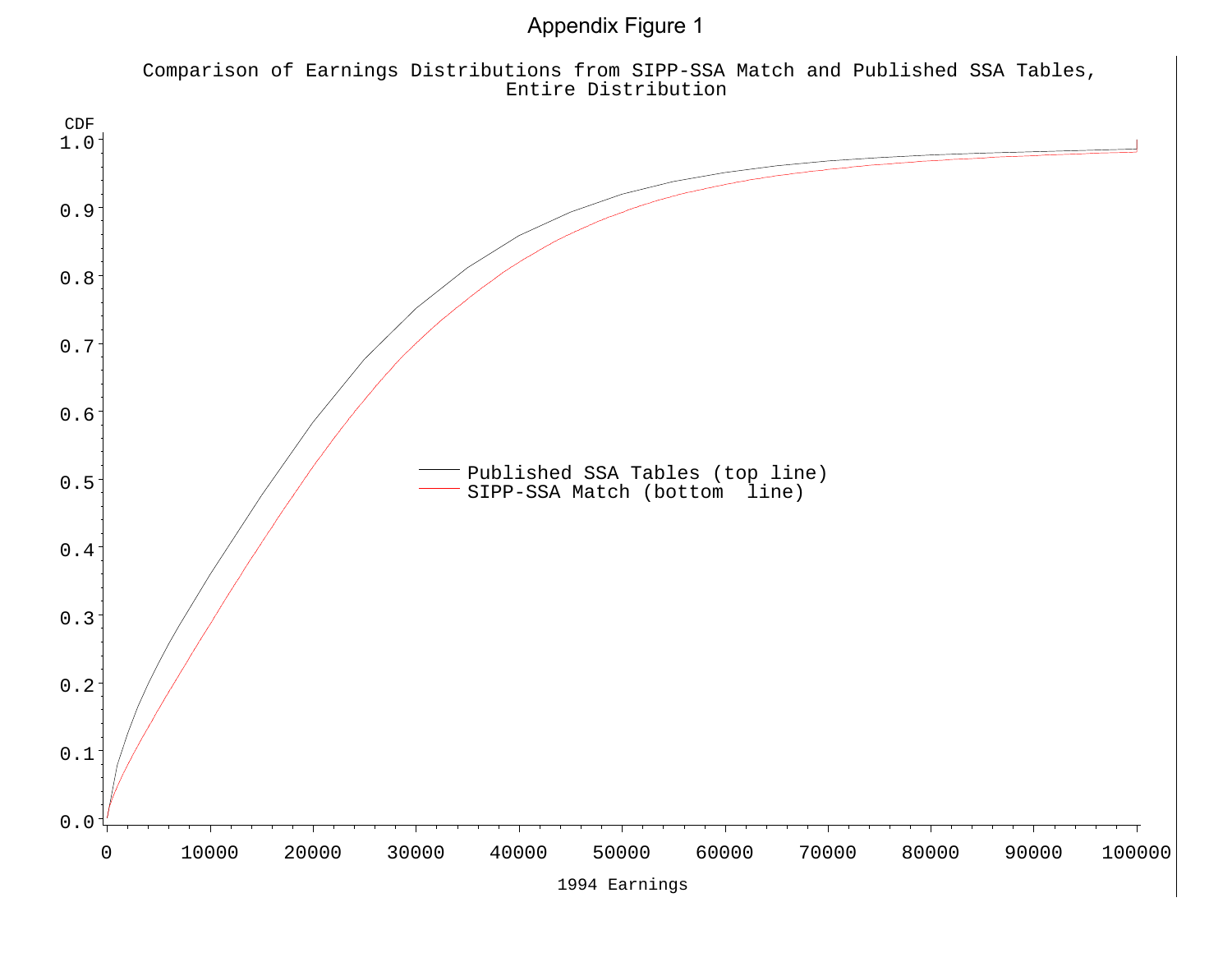# Appendix Figure 2 Mean Change in Earnings Relative to 1981 for Married Men in Simulated Cross-Section Version of TRA86 SIPP-SSA Sample by Earnings Group





*Increase relative to 1981 earnings level (log scale, 1981=100)* 



Notes: Groups are based on husband's average earnings from 1990 to 1998. Group  $1 < = 75<sup>th</sup>$ percentile. Group 75 is >75<sup>th</sup> percentile and  $\langle 80^{th}$  percentile. Group 80 is >80<sup>th</sup> and  $\langle 80^{th}$ . Group 90 is >90<sup>th</sup> and <=95<sup>th</sup>. Group 95 is >95<sup>th</sup> and <=99<sup>th</sup>. Group 99 is >99<sup>th</sup>. Estimates are coefficients on year dummies from regression of earnings on year dummies and fourth degree polynomials for husband's and wife's age.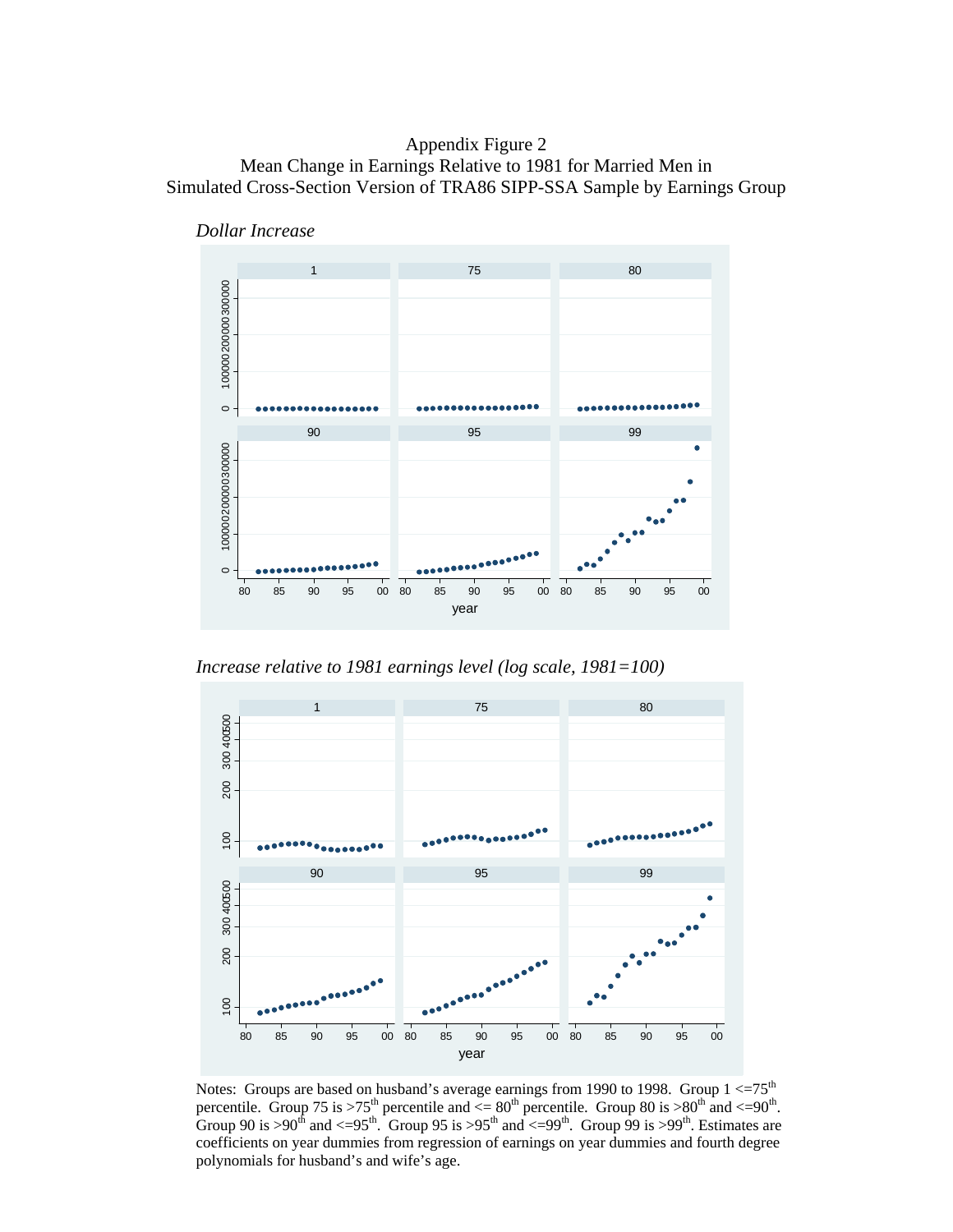Appendix Figure 3 Change Relative to 1981 in Fraction of Wives with Positive Annual Earnings by Earnings Group in Simulated Cross-Section Version of TRA86 SIPP-SSA Sample



Notes: Groups are based on husband's average earnings from 1983 to 1991. Group  $1 \leq 75$ <sup>th</sup> percentile. Group 75 is >75<sup>th</sup> percentile and  $\leq 80^{th}$  percentile. Group 80 is >80<sup>th</sup> and  $\leq 90^{th}$ . Group 90 is >90<sup>th</sup> and <=95<sup>th</sup>. Group 95 is >95<sup>th</sup> and <=99<sup>th</sup>. Group 99 is >99<sup>th</sup>. Estimates are coefficients on year dummies from regression of labor force participation indicator on year dummies, fourth degree polynomials for husband's and wife's age, and an indicator for whether the husband had positive annual earnings in the year.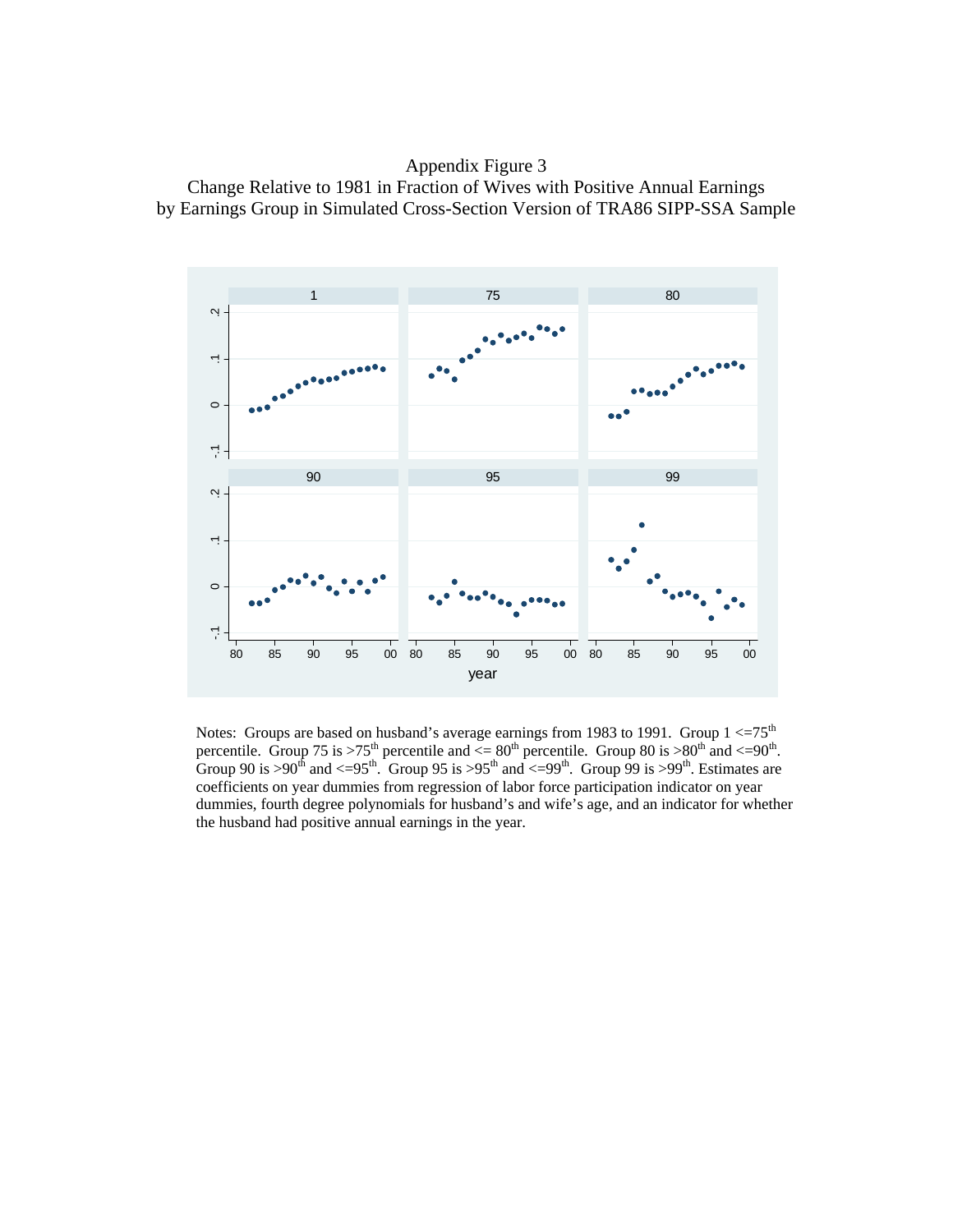

Appendix Figure 4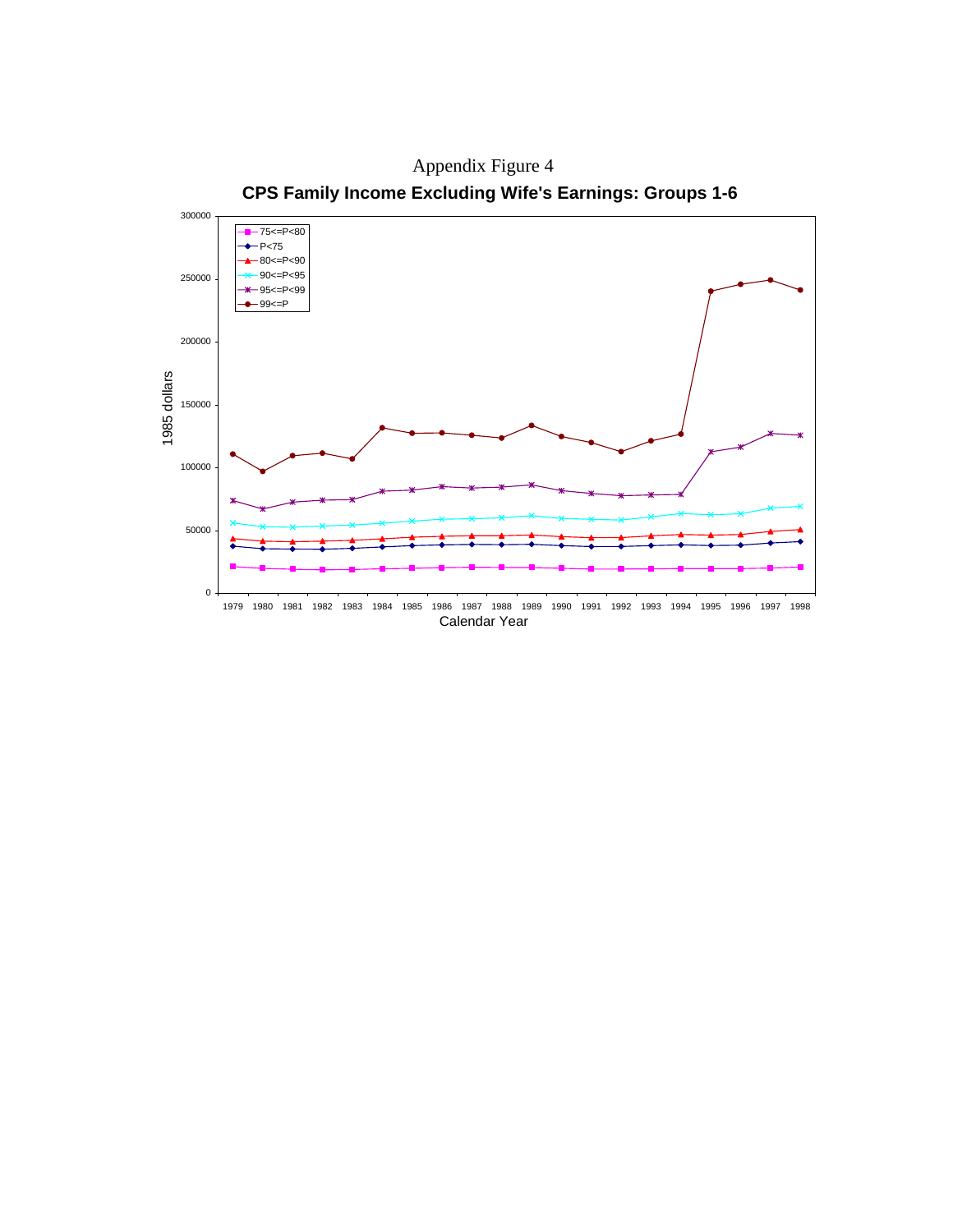Table 1 Characteristics of Workers with Earnings Above and Below the Social Security Taxable

|                                             | Maximum       |                     |            |
|---------------------------------------------|---------------|---------------------|------------|
|                                             | Below current | Between current     | Above 90%  |
|                                             | taxable       | taxable maximum and | of covered |
|                                             | maximum       | 90% of covered      | earnings   |
|                                             |               | earnings            |            |
| Mean 1996 Earnings                          | \$16,051      | \$71,869            | \$172,239  |
| Mean Wages                                  | \$15,370      | \$67,296            | \$146,568  |
| Mean Self Employment                        | \$681         | \$4,573             | \$25,671   |
| Mean Age                                    | 44.7          | 45.1                | 46.4       |
| Percent Older than 54                       | 26.2%         | 15.5%               | 18.3%      |
| Percent Self Employed                       | 7.4%          | 13.0%               | 23.8%      |
| <b>Percent Married Male</b>                 | 31.3%         | 68.3%               | 78.7%      |
| <b>Percent Unmarried Male</b>               | 16.2%         | 12.6%               | 8.8%       |
| <b>Percent Married Female</b>               | 33.6%         | 11.3%               | 8.9%       |
| <b>Percent Unmarried Female</b>             | 19.0%         | 7.8%                | 3.6%       |
| Percent White Collar                        | 72.6%         | 82.6%               | 93.9%      |
| Percent prime age male                      | 30.5%         | 68.2%               | 69.7%      |
| Percent prime age male not<br>self employed | 27.3%         | 59.2%               | 52.5%      |

Note: Data are from the 1996 panel of the SIPP-SSA match as described in the match. Earnings information, including mean wages, mean self employment and percent selfemployed come from the administrative earnings records. The other variables come from the SIPP survey.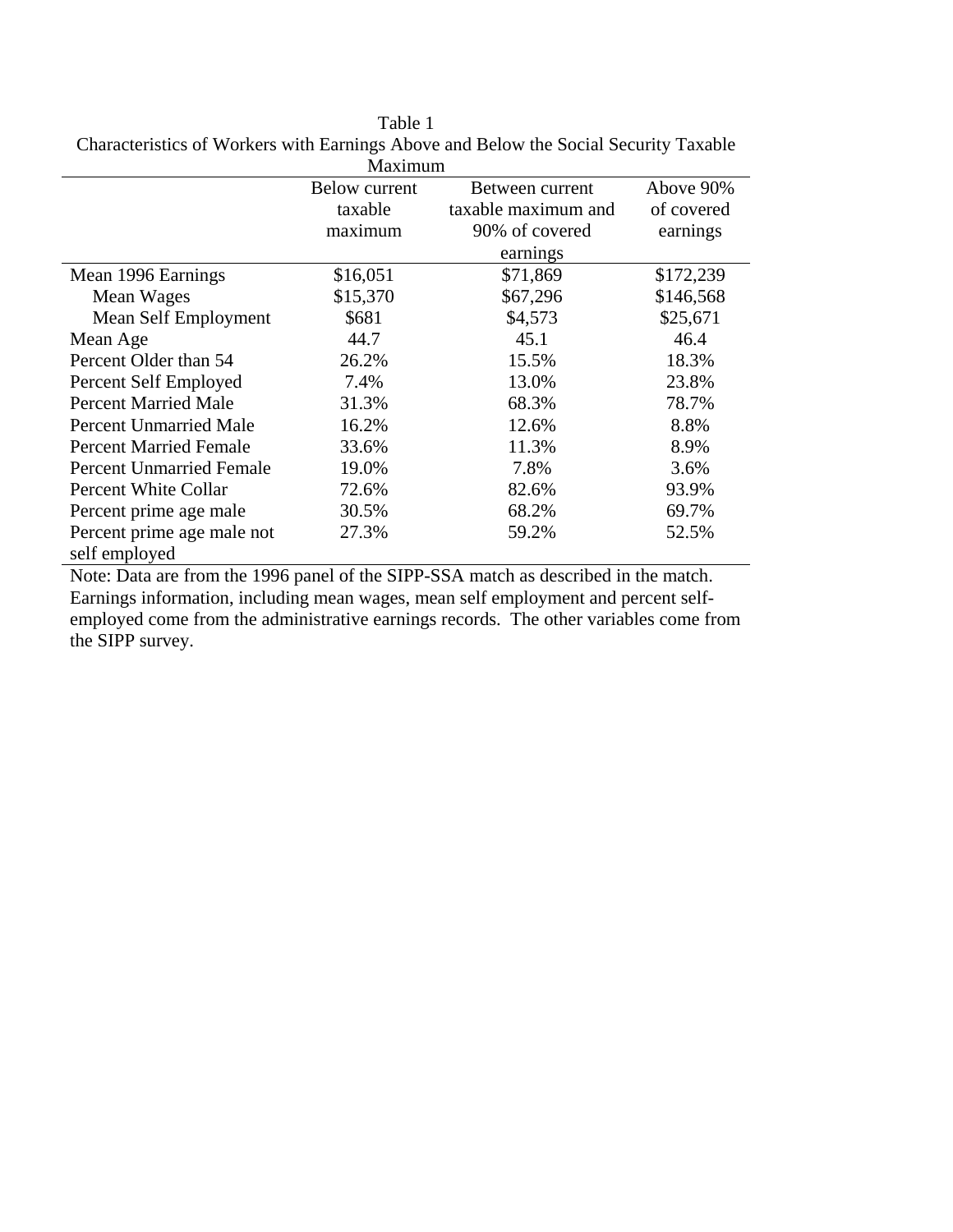| Descriptive Statistics for the 1986 Tax Reform Sample |                   |                   |                             |  |
|-------------------------------------------------------|-------------------|-------------------|-----------------------------|--|
|                                                       | $75th$ Percentile | $90th$ Percentile | 99 <sup>th</sup> Percentile |  |
| Percent of Wives with                                 | 68.2%             | 63.6%             | 51.6%                       |  |
| <b>Positive Earnings</b>                              |                   |                   |                             |  |
| $(1982 - 1984)$                                       |                   |                   |                             |  |
| Percent of Wives with                                 | 68.4%             | 64.9%             | 53.5%                       |  |
| <b>Positive Earnings</b>                              |                   |                   |                             |  |
| $(1983-1985)$                                         |                   |                   |                             |  |
| Percent of Wives with                                 | 73.8%             | 70.2%             | 49.6%                       |  |
| <b>Positive Earnings</b>                              |                   |                   |                             |  |
| $(1988-1990)$                                         |                   |                   |                             |  |
| Percent of Wives with                                 | 74.9%             | 71.1%             | 49.9%                       |  |
| <b>Positive Earnings</b>                              |                   |                   |                             |  |
| $(1989-1991)$                                         |                   |                   |                             |  |
| <b>Average Wife Earnings</b>                          | \$7,722           | \$7,803           | \$7,731                     |  |
| $(1982 - 1984)$                                       |                   |                   |                             |  |
| <b>Average Wife Earnings</b>                          | \$7,934           | \$8,211           | \$8,036                     |  |
| $(1983-1985)$                                         |                   |                   |                             |  |
| <b>Average Wife Earnings</b>                          | \$9,861           | \$10,916          | \$8,300                     |  |
| $(1988-1990)$                                         |                   |                   |                             |  |
| <b>Average Wife Earnings</b>                          | \$10,095          | \$11,291          | \$8,402                     |  |
| $(1989-1991)$                                         |                   |                   |                             |  |
| <b>Average Husband Earnings</b>                       | \$32,233          | \$45,339          | \$123,106                   |  |
| $(1982 - 1984)$                                       |                   |                   |                             |  |
| <b>Average Husband Earnings</b>                       | \$33,942          | \$47,607          | \$137,285                   |  |
| $(1983-1985)$                                         |                   |                   |                             |  |
| <b>Average Husband Earnings</b>                       | \$37,558          | \$53,660          | \$231,985                   |  |
| $(1988-1990)$                                         |                   |                   |                             |  |
| <b>Average Husband Earnings</b>                       | \$36,879          | \$55,163          | \$237,709                   |  |
| $(1989-1991)$                                         |                   |                   |                             |  |
|                                                       |                   |                   |                             |  |
| N                                                     | 1199              | 1228              | 250                         |  |

Table 2 Descriptive Statistics for the 1986 Tax Reform Sample

Note: Data are from the SIPP-SSA match described in the text. Earnings are adjusted to 1985 dollars using the Consumer Price Index. Percentiles are based on husband's average earnings from 1983-1989.  $75^{th}$  percentile is  $>75^{th}$  percentile and  $\leq 80^{th}$ percentile. 90 percentile is >90<sup>th</sup> and  $\langle 0.95 \rangle$ <sup>th</sup>. 99 percentile is >99<sup>th</sup>. Years are calendar years.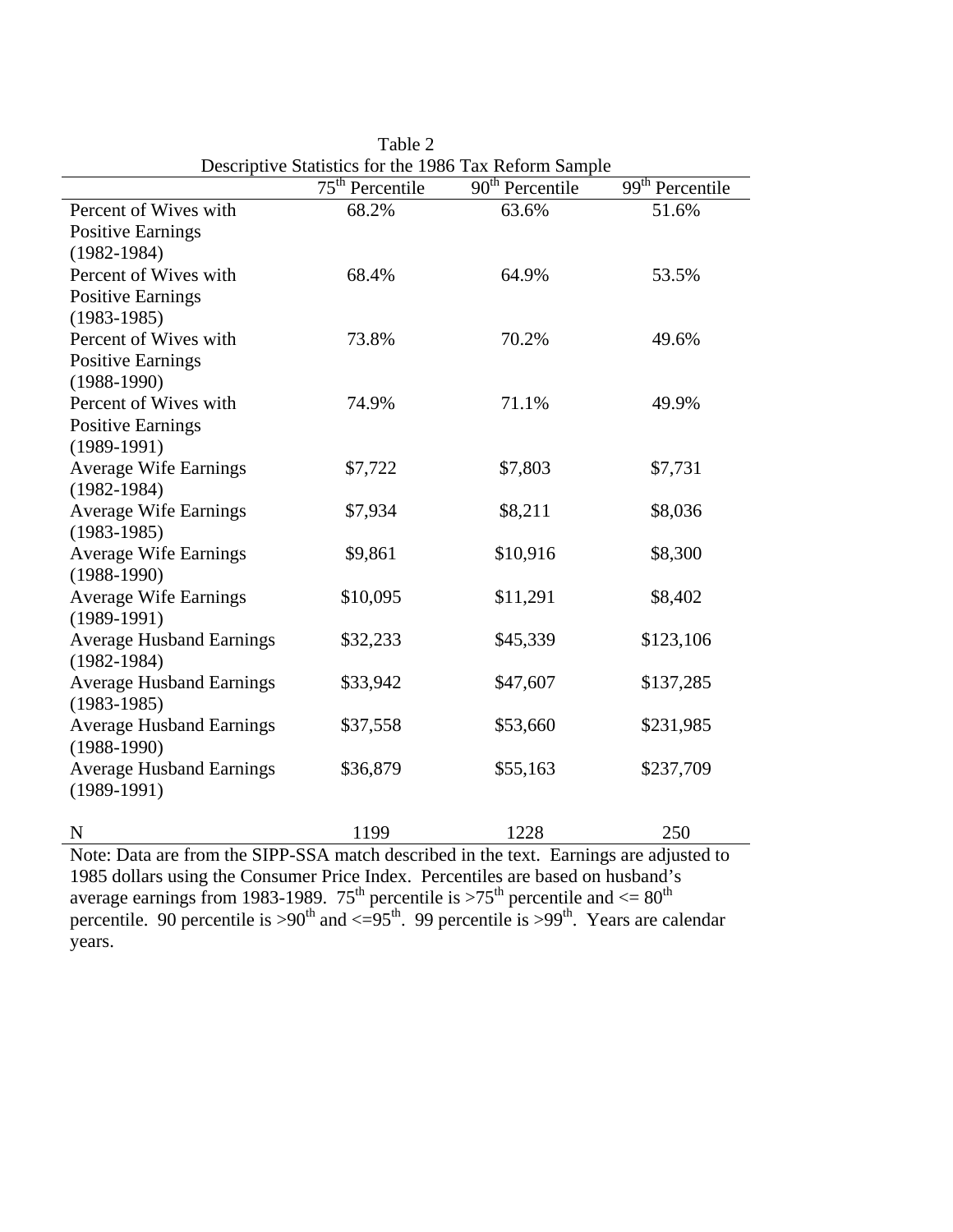|                 |                                                           | Table 3                     |                             |                              |
|-----------------|-----------------------------------------------------------|-----------------------------|-----------------------------|------------------------------|
|                 | Change in Wife Labor Force Participation: 1986 Tax Reform |                             |                             |                              |
|                 | $\overline{99}$ <sup>th</sup> Percentile                  | 99 <sup>th</sup> Percentile | 99 <sup>th</sup> Percentile | 99 <sup>th</sup> Percentile  |
|                 | $-90th$ Percentile                                        | $-90th$ percentile          | $-75th$ Percentile          | -75 <sup>th</sup> Percentile |
| Calendar years  | no controls                                               | age covariates              | no controls                 | age covariates               |
| $(1988-1990)$ – | $-0.086$                                                  | $-0.094$                    | $-0.077$                    | $-0.079$                     |
| $(1982 - 1984)$ | (0.033)                                                   | (0.032)                     | (0.030)                     | (0.030)                      |
| $(1988-1990)$ – | $-0.091$                                                  | $-0.098$                    | $-0.093$                    | $-0.089$                     |
| $(1983-1985)$   | (0.031)                                                   | (0.030)                     | (0.028)                     | (0.029)                      |
| $(1989-1991)$ – | $-0.091$                                                  | $-0.100$                    | $-0.085$                    | $-0.083$                     |
| $(1982 - 1984)$ | (0.034)                                                   | (0.033)                     | (0.032)                     | (0.032)                      |
| $(1989-1991)$ – | $-0.097$                                                  | $-0.104$                    | $-0.101$                    | $-0.093$                     |
| $(1983-1985)$   | (0.032)                                                   | (0.032)                     | (0.030)                     | (0.030)                      |

Notes. Data are from the SIPP-SSA match described in the text. Estimates are coefficients from regression of the change in the three-year mean of an indicator variable for positive annual earnings between the two periods shown on an indicator for whether the person was in the 99<sup>th</sup> percentile group. Percentiles are based on husband's average earnings from 1983-1989. 75<sup>th</sup> percentile >75<sup>th</sup> percentile and  $\leq 80$ <sup>th</sup> percentile. 90 percentile is >90<sup>th</sup> and <=95<sup>th</sup>. 99<sup>th</sup> percentile is >99<sup>th</sup>. Regressions with age covariates contain a fourth degree polynominal in both husband and wife's age. Standard errors in parentheses.

| Change in Wife Earnings: 1986 Tax Reform |                             |                             |                             |                             |
|------------------------------------------|-----------------------------|-----------------------------|-----------------------------|-----------------------------|
|                                          | 99 <sup>th</sup> Percentile | 99 <sup>th</sup> Percentile | 99 <sup>th</sup> Percentile | 99 <sup>th</sup> Percentile |
|                                          | $-90th$ Percentile          | $-90th$ percentile          | $-75th$ Percentile          | $-75th$ Percentile          |
| Calendar years                           | no controls                 | age covariates              | no controls                 | age covariates              |
| $(1988-1990)$ -                          | $-2,544$                    | $-2,824$                    | $-1,569$                    | $-1,766$                    |
| $(1982 - 1984)$                          | (691)                       | (686)                       | (592)                       | (595)                       |
| $(1988-1990)$ –                          | $-2,441$                    | $-2,688$                    | $-1,663$                    | $-1,751$                    |
| $(1983-1985)$                            | (631)                       | (626)                       | (538)                       | (542)                       |
| $(1989-1991)$ –                          | $-2,817$                    | $-3,124$                    | $-1,701$                    | $-1,859$                    |
| $(1982 - 1984)$                          | (765)                       | (758)                       | (651)                       | (655)                       |
| $(1989-1991)$ –                          | $-2,714$                    | $-2,988$                    | $-1,795$                    | $-1,844$                    |
| $(1983-1985)$                            | (706)                       | (700)                       | (603)                       | (607)                       |

Table 4

Notes. Data are from the SIPP-SSA match described in the text. Estimates are coefficients from regression of the change in mean earnings between the two periods shown on an indicator for whether the person was in the  $99<sup>th</sup>$  percentile group. Percentiles are based on husband's average earnings from 1983-1989.  $75^{th}$  percentile  $>75^{th}$ percentile and  $\langle 80^\text{th} \rangle$  percentile. 90<sup>th</sup> percentile is  $> 90^\text{th}$  and  $\langle -95^\text{th} \rangle$  99<sup>th</sup> percentile is  $>99<sup>th</sup>$ . Regressions with age covariates contain a fourth degree polynominal in both husband and wife's age. Standard errors in parentheses.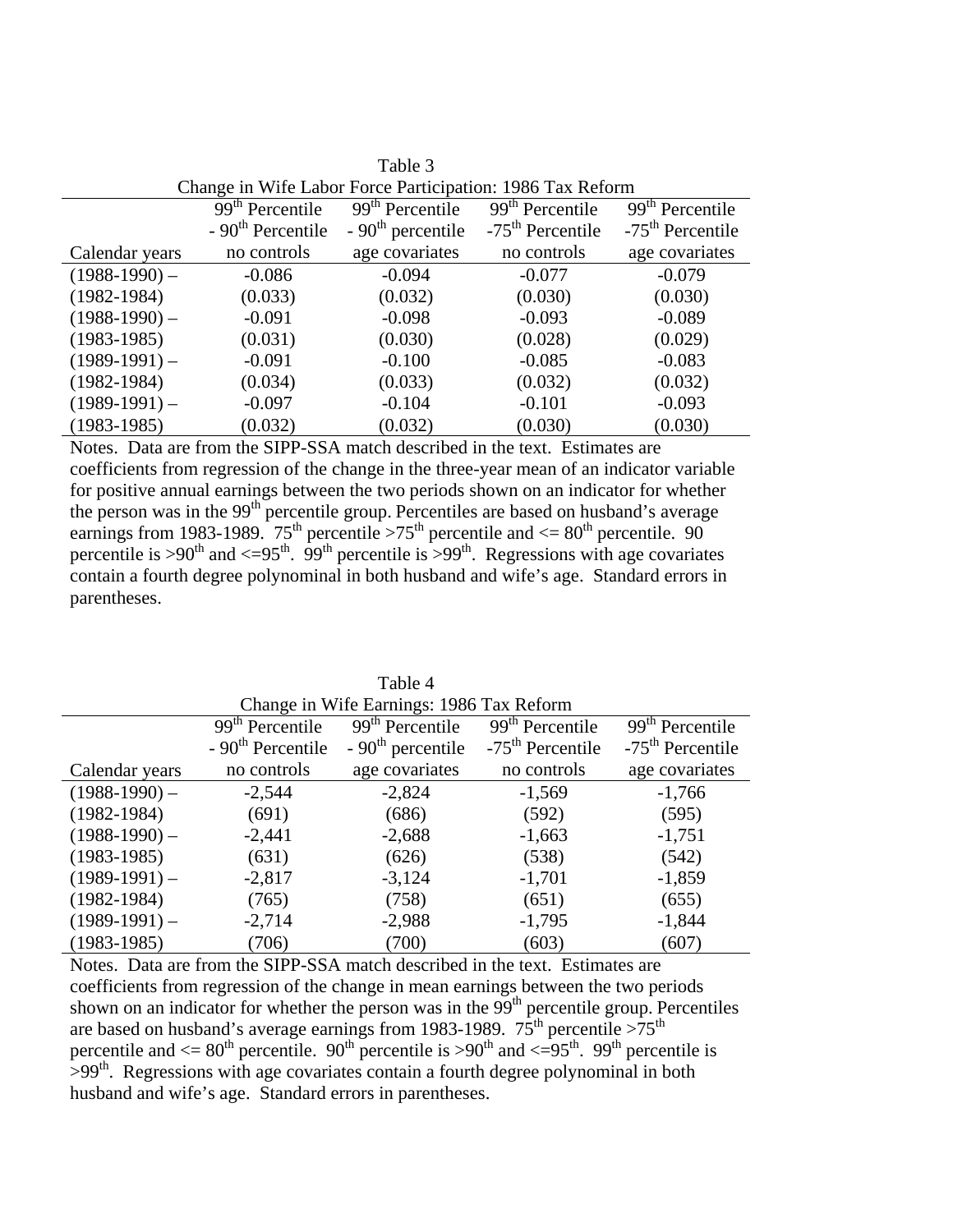|                                               |                   | Descriptive Blatistics for the 1999 Tax Kerorin Bampic |                   |
|-----------------------------------------------|-------------------|--------------------------------------------------------|-------------------|
|                                               | $75th$ Percentile | $90th$ Percentile                                      | $99th$ Percentile |
| Percent of Wives with                         | 77.1%             | 71.2%                                                  | 48.3%             |
| <b>Positive Earnings</b>                      |                   |                                                        |                   |
| $(1990-1992)$                                 |                   |                                                        |                   |
| Percent of Wives with                         | 77.1%             | 70.8%                                                  | 47.6%             |
| <b>Positive Earnings</b>                      |                   |                                                        |                   |
| $(1991-1993)$                                 |                   |                                                        |                   |
| Percent of Wives with                         | 78.3%             | 70.6%                                                  | 47.5%             |
| <b>Positive Earnings</b>                      |                   |                                                        |                   |
| $(1995-1997)$                                 |                   |                                                        |                   |
| Percent of Wives with                         | 78.1%             | 71.3%                                                  | 48.5%             |
| <b>Positive Earnings</b>                      |                   |                                                        |                   |
| $(1996-1998)$                                 |                   |                                                        |                   |
| <b>Average Wife Earnings</b>                  | \$11,642          | \$12,069                                               | \$9,759           |
| $(1990-1992)$                                 |                   |                                                        |                   |
| <b>Average Wife Earnings</b>                  | \$11,807          | \$12,291                                               | \$10,437          |
| $(1991-1993)$<br><b>Average Wife Earnings</b> | \$13,224          | \$13,432                                               | \$12,762          |
| $(1995-1997)$                                 |                   |                                                        |                   |
| <b>Average Wife Earnings</b>                  | \$13,727          | \$13,977                                               | \$13,576          |
| $(1996-1998)$                                 |                   |                                                        |                   |
| <b>Average Husband Earnings</b>               | \$35,342          | \$54,333                                               | \$222,068         |
| $(1990-1992)$                                 |                   |                                                        |                   |
| <b>Average Husband Earnings</b>               | \$35,805          | \$56,092                                               | \$244,097         |
| $(1991-1993)$                                 |                   |                                                        |                   |
| <b>Average Husband Earnings</b>               | \$37,657          | \$61,583                                               | \$309,363         |
| $(1995-1997)$                                 |                   |                                                        |                   |
| <b>Average Husband Earnings</b>               | \$38,107          | \$62,954                                               | \$342,076         |
| $(1996-1998)$                                 |                   |                                                        |                   |
|                                               |                   |                                                        |                   |
| N                                             | 1493              | 1493                                                   | 288               |

|                                                       | Table 5 |  |  |  |
|-------------------------------------------------------|---------|--|--|--|
| Descriptive Statistics for the 1993 Tax Reform Sample |         |  |  |  |
|                                                       |         |  |  |  |

Note: Data are from the SIPP-SSA match described in the text. Earnings are adjusted to 1985 dollars using the Consumer Price Index. Percentiles are based on husband's average earnings from 1990-1998. 75<sup>th</sup> percentile is  $>75$ <sup>th</sup> percentile and  $<= 80$ <sup>th</sup> percentile. 90 percentile is >90<sup>th</sup> and <=95<sup>th</sup>. 99<sup>th</sup> percentile is >99<sup>th</sup>. Years are calendar years.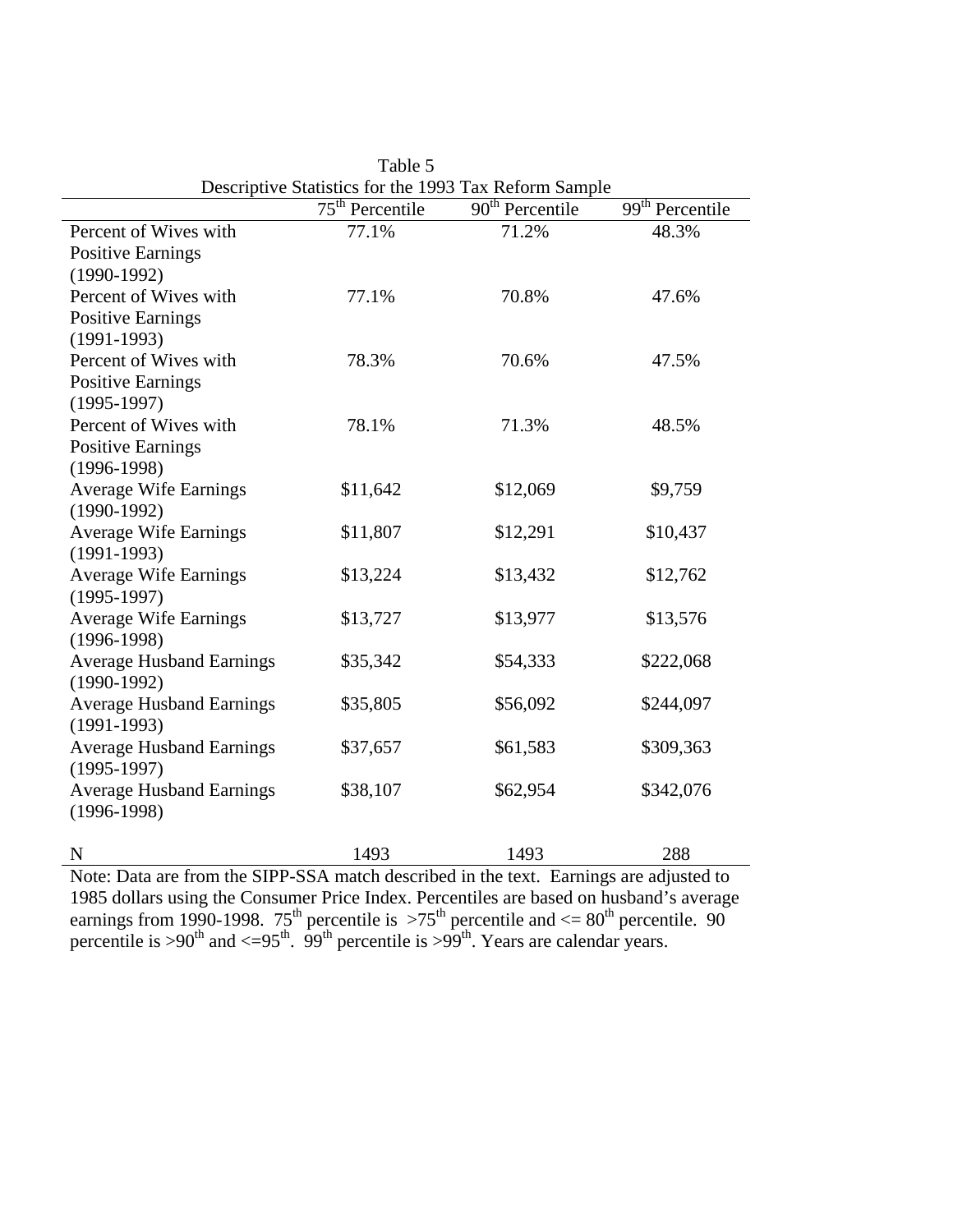|                 |                                                           | Tathe Q                     |                             |                             |  |
|-----------------|-----------------------------------------------------------|-----------------------------|-----------------------------|-----------------------------|--|
|                 | Change in Wife Labor Force Participation: 1993 Tax Reform |                             |                             |                             |  |
|                 | $\overline{9}9^{th}$ Percentile                           | 99 <sup>th</sup> Percentile | 99 <sup>th</sup> Percentile | 99 <sup>th</sup> Percentile |  |
|                 | $-90th$ Percentile                                        | $-90th$ percentile          | $-75th$ Percentile          | $-75th$ Percentile          |  |
| Calendar years  | no controls                                               | age covariates              | no controls                 | age covariates              |  |
| $(1995-1997)$ – | $-0.002$                                                  | $-0.012$                    | $-0.020$                    | $-0.024$                    |  |
| $(1990-1992)$   | (0.025)                                                   | (0.024)                     | (0.023)                     | (0.023)                     |  |
| $(1995-1997)$ – | 0.001                                                     | $-0.004$                    | $-0.013$                    | $-0.013$                    |  |
| $(1991-1993)$   | (0.022)                                                   | (0.022)                     | (0.021)                     | (0.021)                     |  |
| $(1996-1998)$ – | 0.001                                                     | $-0.009$                    | $-0.009$                    | $-0.009$                    |  |
| $(1990-1992)$   | (0.026)                                                   | (0.026)                     | (0.025)                     | (0.025)                     |  |
| $(1996-1998)$ – | 0.004                                                     | $-0.001$                    | $-0.001$                    | 0.001                       |  |
| $(1991-1993)$   | (0.024)                                                   | (0.024)                     | (0.023)                     | (0.023)                     |  |

 $Table 6$ 

Notes. Data are from the SIPP-SSA match described in the text. Estimates are coefficients from regression of the change in the three-year mean of an indicator variable for positive annual earnings between the two periods shown on an indicator for whether the person was in the 99<sup>th</sup> percentile group. Percentiles are based on husband's average earnings from 1990-1998. 75<sup>th</sup> percentile >75<sup>th</sup> percentile and  $\leq 80^{th}$  percentile. 90<sup>th</sup> percentile is >90<sup>th</sup> and <=95<sup>th</sup>. 99<sup>th</sup> percentile is >99<sup>th</sup>. Regressions with age covariates contain a fourth degree polynominal in both husband and wife's age. Standard errors in parentheses.

| Change in Wife Earnings: 1993 Tax Reform |                             |                             |                                          |                             |
|------------------------------------------|-----------------------------|-----------------------------|------------------------------------------|-----------------------------|
|                                          | 99 <sup>th</sup> Percentile | 99 <sup>th</sup> Percentile | $\overline{99}$ <sup>th</sup> Percentile | 99 <sup>th</sup> Percentile |
|                                          | $-90th$ Percentile          | $-90th$ percentile          | $-75th$ Percentile                       | $-75th$ Percentile          |
| Calendar years                           | no controls                 | age covariates              | no controls                              | age covariates              |
| $(1995-1997)$ –                          | 1,640                       | 1,083                       | 1,421                                    | 1,218                       |
| $(1990-1992)$                            | (906)                       | (902)                       | (828)                                    | (835)                       |
| $(1995-1997)$ –                          | 1,184                       | 759                         | 908                                      | 842                         |
| $(1991-1993)$                            | (807)                       | (804)                       | (735)                                    | (741)                       |
| $(1996-1998)$ –                          | 1,909                       | 1,392                       | 1,732                                    | 1,678                       |
| $(1990-1992)$                            | (1,076)                     | (1,073)                     | (882)                                    | (888)                       |
| $(1996-1998)$ –                          | 1,453                       | 1,068                       | 1,219                                    | 1,303                       |
| $(1991-1993)$                            | (992)                       | (990)                       | (799)                                    | (804)                       |

Table 7

Notes. Data are from the SIPP-SSA match described in the text. Estimates are coefficients from regression of the change in mean earnings between the two periods shown on an indicator for whether the person was in the  $99<sup>th</sup>$  percentile group. Percentiles are based on husband's average earnings from 1990-1998.  $75^{\text{th}}$  percentile  $>75^{\text{th}}$ percentile and  $\langle 80^\text{th} \rangle$  percentile. 90<sup>th</sup> percentile is  $> 90^\text{th}$  and  $\langle -95^\text{th} \rangle$ . 99<sup>th</sup> percentile is  $>99<sup>th</sup>$ . Regressions with age covariates contain a fourth degree polynominal in both husband and wife's age. Standard errors in parentheses.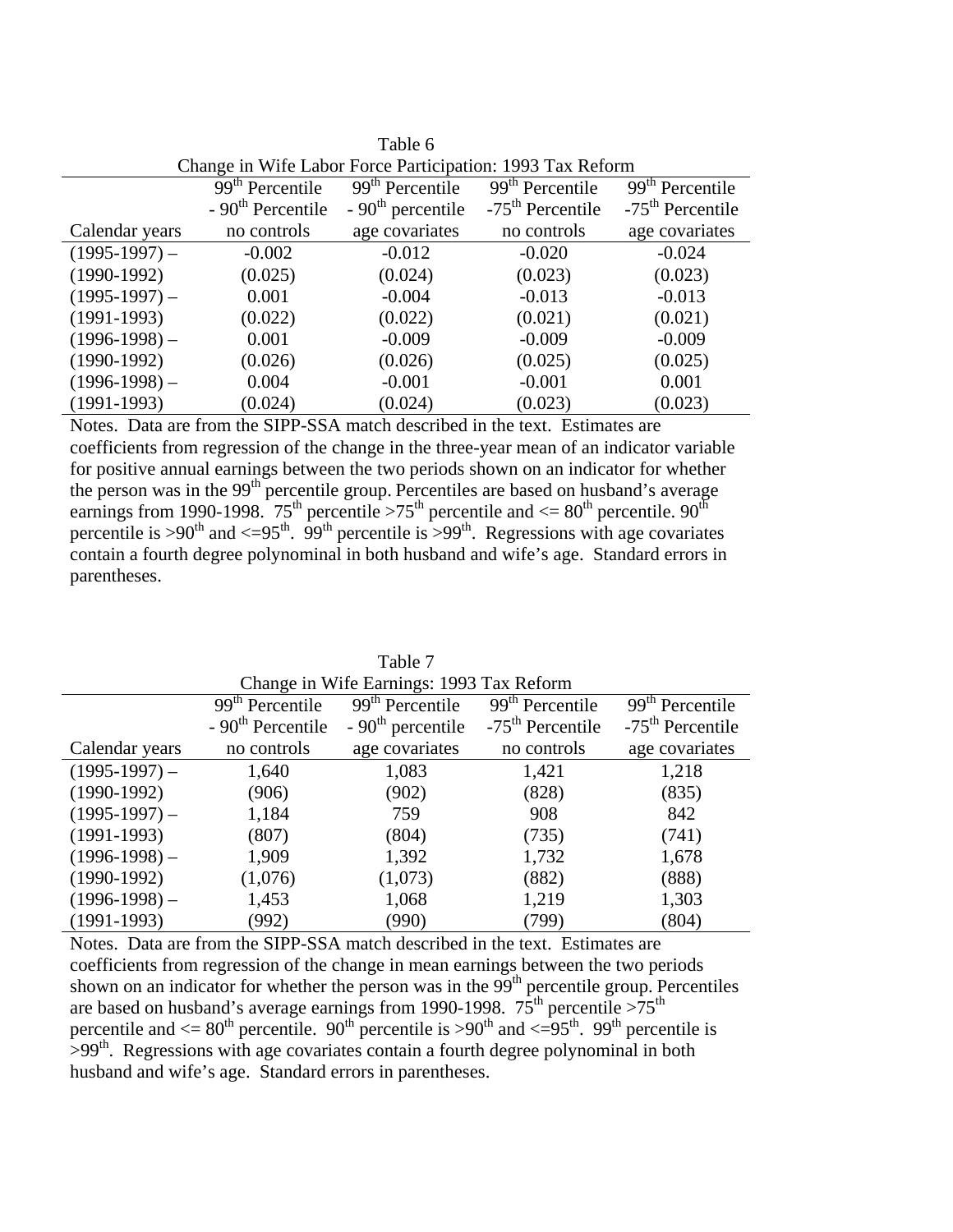| CPS Change in whe Labor Force Participation: 1980 Tax Reform |             |                                                                                             |  |
|--------------------------------------------------------------|-------------|---------------------------------------------------------------------------------------------|--|
|                                                              |             | $99th$ Percentile-90 <sup>th</sup> Percentile $99th$ Percentile-75 <sup>th</sup> Percentile |  |
| Calendar years                                               | no controls | no controls                                                                                 |  |
| $(1988-1990)$ –                                              | $-0.006$    | $-0.000$                                                                                    |  |
| $(1982 - 1984)$                                              | (0.028)     | (0.027)                                                                                     |  |
| $(1988-1990)$ –                                              | $-0.007$    | $-0.008$                                                                                    |  |
| $(1983-1985)$                                                | (0.028)     | (0.027)                                                                                     |  |
| $(1989-1991)$ –                                              | 0.032       | 0.015                                                                                       |  |
| $(1982 - 1984)$                                              | (0.028)     | (0.027)                                                                                     |  |
| $(1989-1991)$ –                                              | 0.031       | 0.023                                                                                       |  |
| $(1983-1985)$                                                | (0.028)     | (0.026)                                                                                     |  |

| Table 8                                                       |  |
|---------------------------------------------------------------|--|
| CPS Change in Wife Labor Force Participation: 1986 Tax Reform |  |

Notes. Data are from March Current Population Surveys from years following the indicated calendar years. Estimates are coefficients and standard errors on group99\*post reform interaction term in a difference in differences regression.

| CPS Change in Wife Earnings: 1986 Tax Reform |             |                                                                                             |  |
|----------------------------------------------|-------------|---------------------------------------------------------------------------------------------|--|
|                                              |             | $99th$ Percentile-90 <sup>th</sup> Percentile $99th$ Percentile-75 <sup>th</sup> Percentile |  |
| Calendar years                               | no controls | no controls                                                                                 |  |
| $(1988-1990)$ –                              | $-547$      | 93                                                                                          |  |
| $(1982 - 1984)$                              | (828)       | (726)                                                                                       |  |
| $(1988-1990)$ –                              | $-365$      | 466                                                                                         |  |
| $(1983-1985)$                                | (853)       | (750)                                                                                       |  |
| $(1989-1991)$ –                              | 756         | 970                                                                                         |  |
| $(1982 - 1984)$                              | (851)       | (751)                                                                                       |  |
| $(1989-1991)$ –                              | 938         | 1,342                                                                                       |  |
| $(1983-1985)$                                | (875)       | (774)                                                                                       |  |

Table 9

Notes. Data are from March Current Population Surveys from years following the indicated calendar years. Estimates are coefficients and standard errors on group99\*post reform interaction term in a difference in differences regression.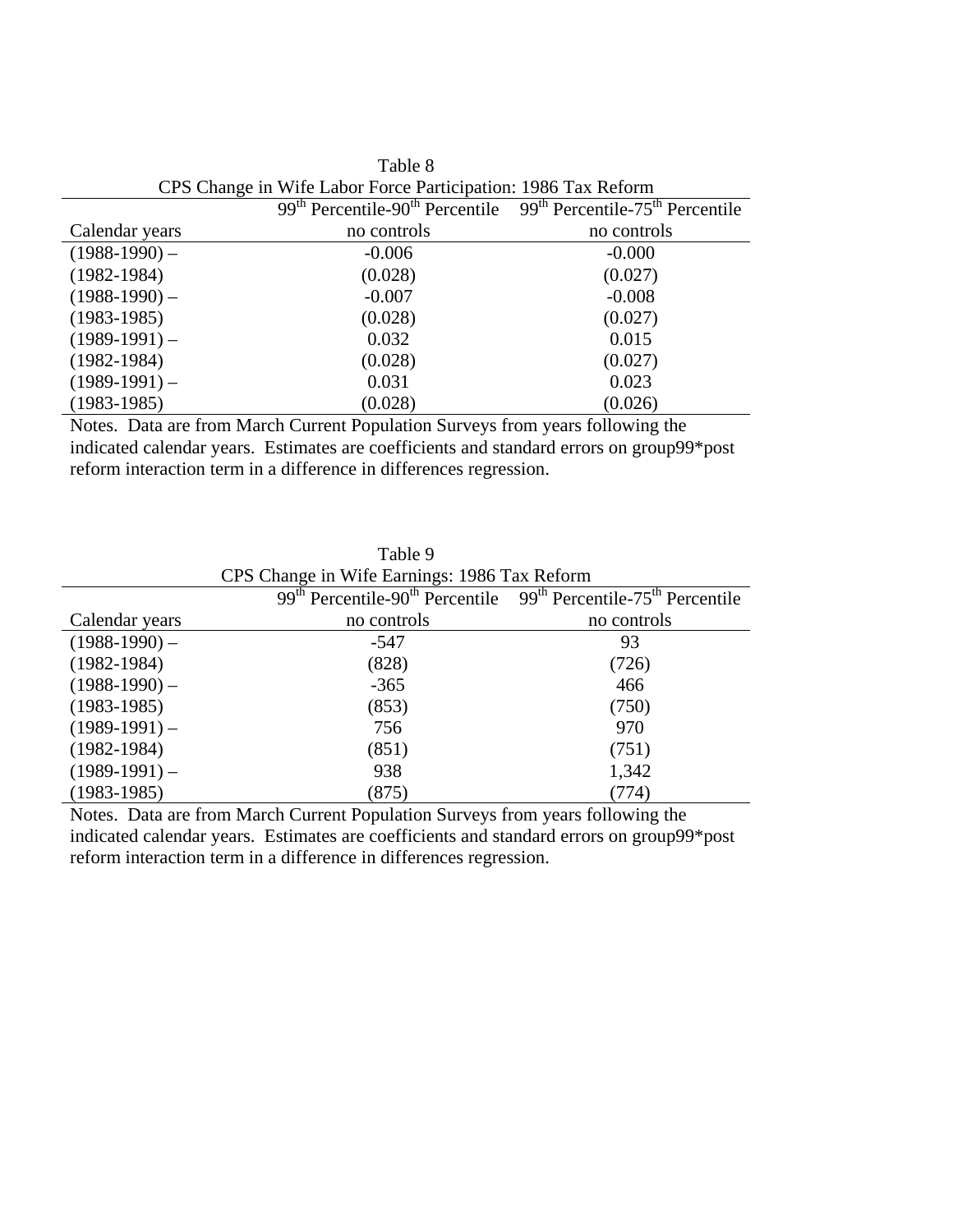| CPS Change in Wife Labor Force Participation: 1993 Tax Reform |             |                                                                                                       |  |
|---------------------------------------------------------------|-------------|-------------------------------------------------------------------------------------------------------|--|
|                                                               |             | $99th$ Percentile-90 <sup>th</sup> Percentile 99 <sup>th</sup> Percentile-75 <sup>th</sup> Percentile |  |
| Calendar years                                                | no controls | no controls                                                                                           |  |
| $(1995-1997)$ –                                               | $-0.056$    | $-0.029$                                                                                              |  |
| $(1989-1991)$                                                 | (0.029)     | (0.027)                                                                                               |  |
| $(1995-1997)$ –                                               | $-0.058$    | $-0.027$                                                                                              |  |
| $(1990-1992)$                                                 | (0.029)     | (0.027)                                                                                               |  |
| $(1996-1998)$ –                                               | $-0.072$    | $-0.045$                                                                                              |  |
| $(1989-1991)$                                                 | (0.029)     | (0.027)                                                                                               |  |
| $(1996-1998)$ –                                               | $-0.075$    | $-0.043$                                                                                              |  |
| $(1990-1992)$                                                 | (0.029)     | (0.027)                                                                                               |  |

Table 10 CPS Change in Wife Labor Force Participation: 1993 Tax Reform

Notes. Data are from March Current Population Surveys from years following the indicated calendar years. Estimates are coefficients and standard errors on group99\*post reform interaction term in a difference in differences regression.

| CPS Change in Wife Earnings: 1993 Tax Reform |             |                                                                                             |  |  |  |  |
|----------------------------------------------|-------------|---------------------------------------------------------------------------------------------|--|--|--|--|
|                                              |             | $99th$ Percentile-90 <sup>th</sup> Percentile $99th$ Percentile-75 <sup>th</sup> Percentile |  |  |  |  |
| Calendar years                               | no controls | no controls                                                                                 |  |  |  |  |
| $(1995-1997)$ –                              | $-1,374$    | $-347$                                                                                      |  |  |  |  |
| $(1989-1991)$                                | (1,511)     | (1,328)                                                                                     |  |  |  |  |
| $(1995-1997)$ –                              | $-1,475$    | $-1,004$                                                                                    |  |  |  |  |
| $(1990-1992)$                                | (1,550)     | (1,355)                                                                                     |  |  |  |  |
| $(1996-1998)$ –                              | $-1,287$    | $-371$                                                                                      |  |  |  |  |
| $(1989-1991)$                                | (1,601)     | (1,363)                                                                                     |  |  |  |  |
| $(1996-1998)$ –                              | $-1,388$    | $-1,028$                                                                                    |  |  |  |  |
| $(1990-1992)$                                | (1,640)     | (1,390)                                                                                     |  |  |  |  |

Table 11

Notes. Data are from March Current Population Surveys from years following the indicated calendar years. Estimates are coefficients and standard errors on group99\*post reform interaction term in a difference in differences regression.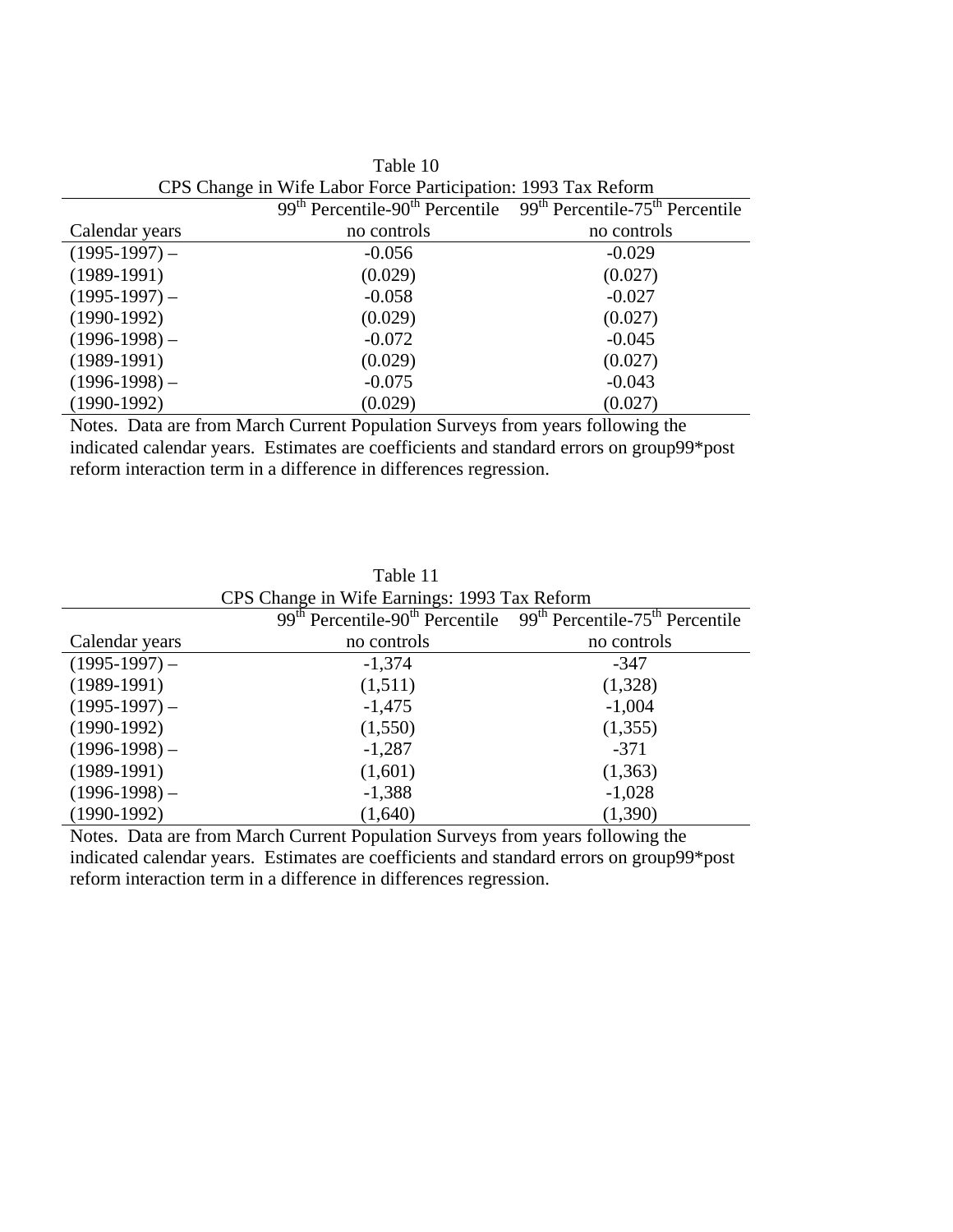| impact or reasing Taxable Maximum Onder Diretent Lamings Liasticities |                              |                       | Elasticity = $0.0$ Elasticity = $0.2$ Elasticity = $0.5$                                                       | Elasticity = $0.8$          |  |  |  |  |
|-----------------------------------------------------------------------|------------------------------|-----------------------|----------------------------------------------------------------------------------------------------------------|-----------------------------|--|--|--|--|
| <b>Current System</b>                                                 |                              |                       |                                                                                                                |                             |  |  |  |  |
| Mean Earnings                                                         | \$34,214                     | N/A                   | N/A                                                                                                            | N/A                         |  |  |  |  |
| Mean OASDI Revenue                                                    | \$3,664                      | N/A                   | N/A                                                                                                            | N/A                         |  |  |  |  |
| Mean Dead Weight Loss                                                 | \$0                          | \$806                 | \$2,016                                                                                                        | \$3,226                     |  |  |  |  |
|                                                                       | 90 Percent of Earnings Taxed |                       |                                                                                                                |                             |  |  |  |  |
| Mean Earnings                                                         | \$34,131                     | \$34,029              | \$33,876                                                                                                       | \$33,724                    |  |  |  |  |
| Mean Dead Weight Loss                                                 | \$0                          | \$864                 | \$2,147                                                                                                        | \$3,412                     |  |  |  |  |
| Static ∆ in OASDI Revenue                                             | \$170                        | N/A                   | N/A                                                                                                            | N/A                         |  |  |  |  |
| $\Delta$ in OASDI Revenue                                             | \$168                        | \$155                 | \$136                                                                                                          | \$118                       |  |  |  |  |
| $\Delta$ in HI Revenue                                                | $-$ \$3                      | $-$ \$6               | $-$11$                                                                                                         | $-$16$                      |  |  |  |  |
| $\Delta$ in Federal Income Tax Revenue                                | $-$ \$25                     | $-$ \$53              | $-$ \$96                                                                                                       | $-$ \$138                   |  |  |  |  |
| $\Delta$ in State Income Tax Revenue                                  | $-$ \$3                      | $-$ \$8               | $-$ \$13                                                                                                       | $-$19$                      |  |  |  |  |
| Total $\Delta$ in Tax Revenue                                         | \$136                        | \$88                  | \$17                                                                                                           | -\$55                       |  |  |  |  |
| 100 Percent of Earnings Taxed                                         |                              |                       |                                                                                                                |                             |  |  |  |  |
| <b>Mean Earnings</b>                                                  | \$33,945                     | \$33,591              | \$33,059                                                                                                       | \$32,529                    |  |  |  |  |
| Mean Dead Weight Loss                                                 | \$0                          | \$1,036               | \$2,524                                                                                                        | \$3,936                     |  |  |  |  |
| Static ∆ in OASDI Revenue                                             | \$596                        | N/A                   | N/A                                                                                                            | N/A                         |  |  |  |  |
| $\Delta$ in OASDI Revenue                                             | \$562                        | \$517                 | \$449                                                                                                          | \$381                       |  |  |  |  |
| $\Delta$ in HI Revenue                                                | $-$10$                       | $-$19$                | $-$ \$36                                                                                                       | $-$ \$52                    |  |  |  |  |
| $\Delta$ in Federal Income Tax Revenue                                | $-$ \$88                     | $-$199$               | $-$ \$365                                                                                                      | $-$ \$532                   |  |  |  |  |
| $\Delta$ in State Income Tax Revenue                                  | $-$11$                       | $-$ \$26              | $-$ \$49                                                                                                       | $-$70$                      |  |  |  |  |
| Total $\Delta$ in Tax Revenue<br>المقالم والمرورة<br>$N = 1 - 1 - 1$  | \$454<br>$-1 - k$ 000 $4$    | \$272<br>الملمن بمالم | \$0<br>$\mathbf{A}$ $\mathbf{A}$ $\mathbf{A}$ $\mathbf{A}$ $\mathbf{A}$ $\mathbf{A}$ $\mathbf{A}$ $\mathbf{A}$ | $-$ \$272<br>$\overline{f}$ |  |  |  |  |

Table 12 Impact of Raising Taxable Maximum Under Different Earnings Elasticities

Notes: Results are scaled to match 2004 earnings levels under assumption that 86 percent of earnings are below the maximum taxable earnings level.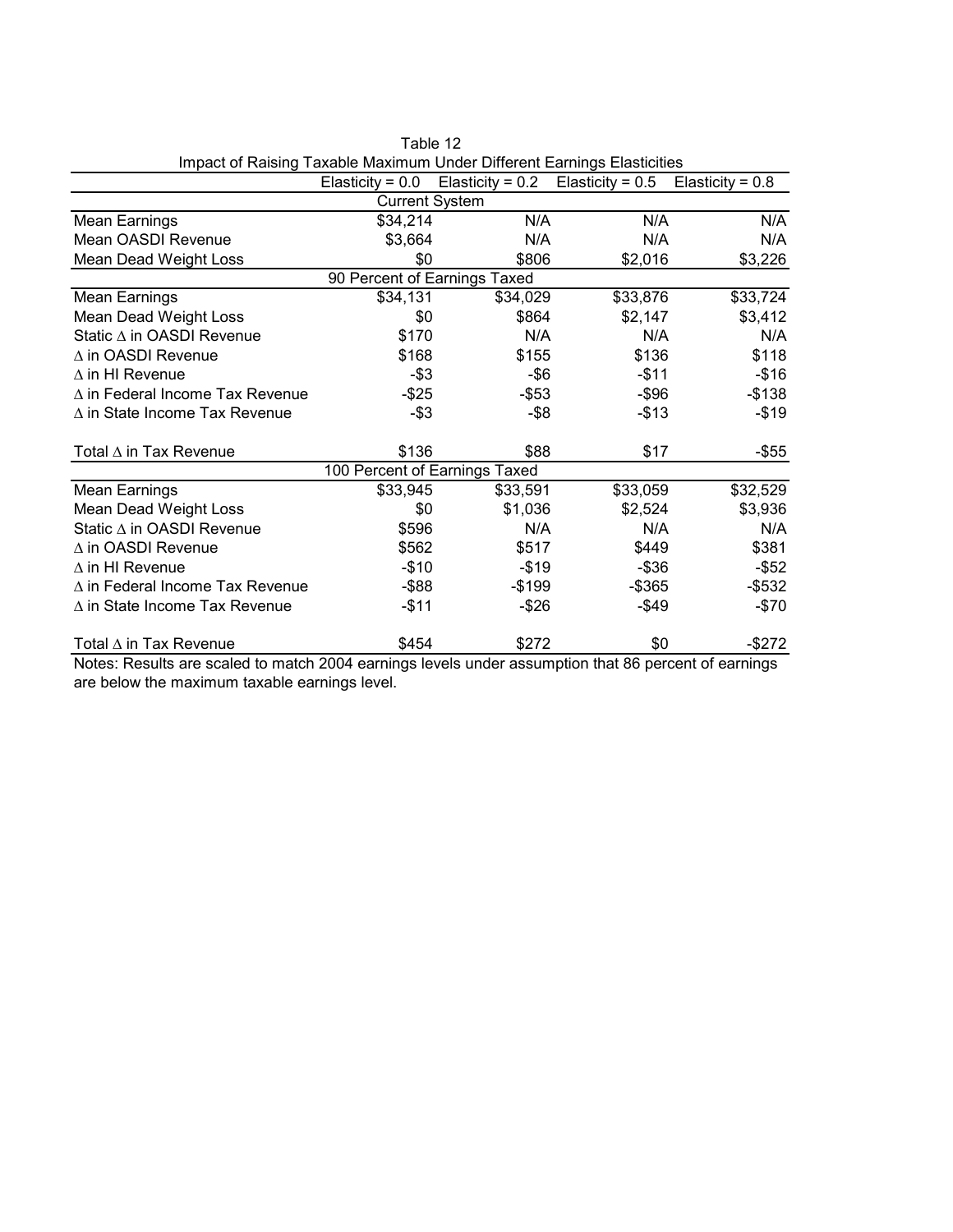|                   | Appendix Table I                       |              |        |
|-------------------|----------------------------------------|--------------|--------|
|                   | Replicating Eissa (1995) Results       |              |        |
|                   | A. Eissa (1995) Results                |              |        |
|                   | Before TRA86*                          | After TRA86* | Change |
| High              | 0.464                                  | 0.554        | 0.090  |
| <i>Obs</i>        | 756                                    | 718          |        |
| $75th$ Percentile | 0.687                                  | 0.740        | 0.053  |
| <i>Obs</i>        | 3799                                   | 3613         |        |
| $90th$ Percentile | 0.611                                  | 0.656        | 0.045  |
| <i>Obs</i>        | 3765                                   | 3584         |        |
|                   | B. Replication of Eissa (1995) Results |              |        |
|                   | Before TRA86*                          | After TRA86* | Change |
| High              | 0.486                                  | 0.565        | 0.080  |
| <i>Obs</i>        | 750                                    | 717          |        |
| $75th$ Percentile | 0.683                                  | 0.740        | 0.056  |
| <i>Obs</i>        | 3732                                   | 3629         |        |
| $90th$ Percentile | 0.609                                  | 0.657        | 0.048  |
| <i>Obs</i>        | 3732                                   | 3582         |        |
|                   |                                        |              |        |

\* Before TRA86 is 1983-1985; after TRA86 is 1989-1991. Data are from 1984-1986 and 1990-1992 March CPS.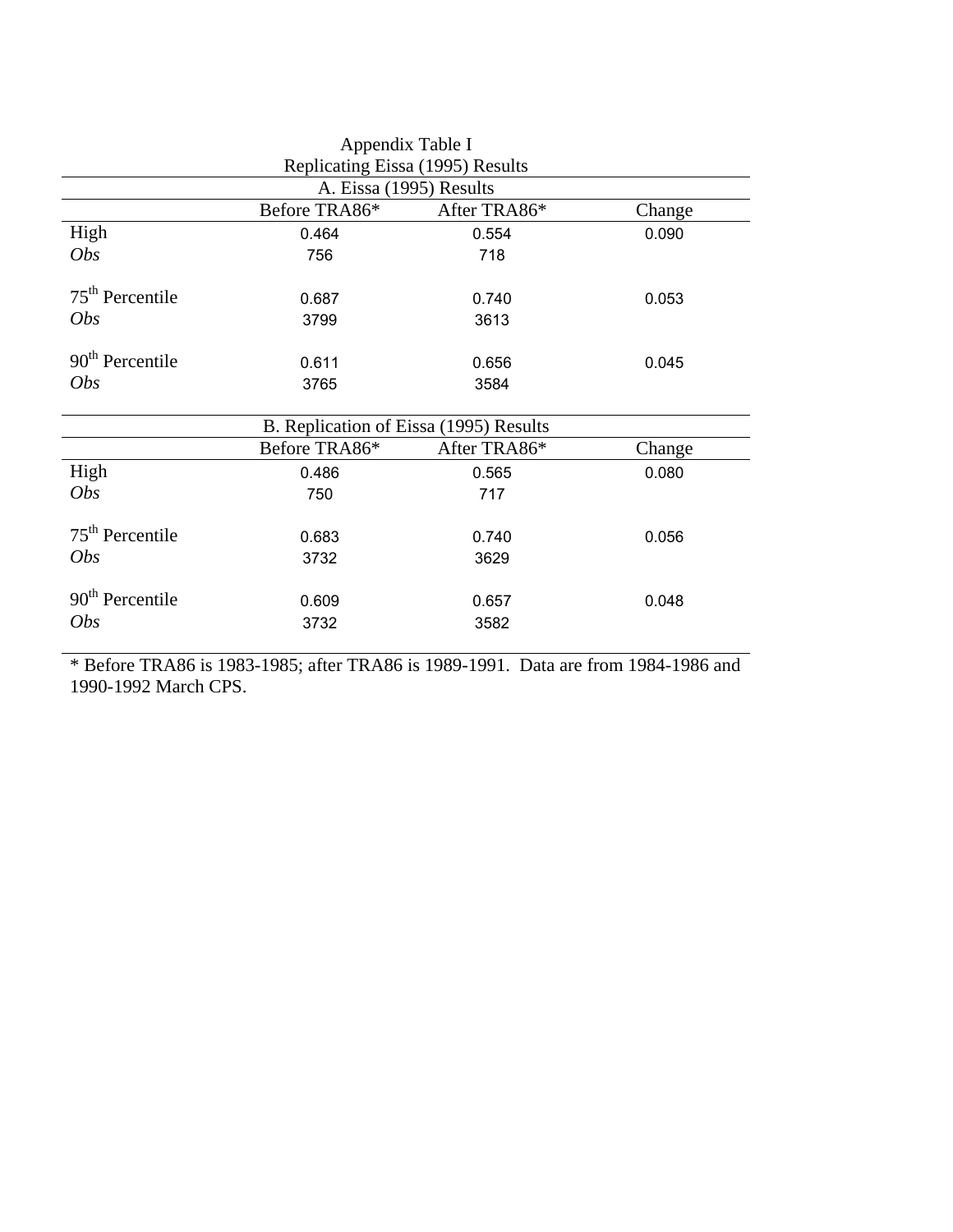| Appendix Table II                                        |         |                                                   |        |  |  |  |  |
|----------------------------------------------------------|---------|---------------------------------------------------|--------|--|--|--|--|
| Replicating Eissa (1995) Summary Statistics              |         |                                                   |        |  |  |  |  |
| A. Eissa (1995) Summary Statistics                       |         |                                                   |        |  |  |  |  |
| $75th$ Percentile<br>$90th$ Percentile<br>High           |         |                                                   |        |  |  |  |  |
| Age                                                      | 47.6    | 40.6                                              | 42.9   |  |  |  |  |
| Education                                                | 14.8    | 13.3                                              | 14.1   |  |  |  |  |
| Preschool Children                                       | 0.18    | 0.35                                              | 0.31   |  |  |  |  |
| <b>Family Size</b>                                       | 2.88    | 3.21                                              | 3.18   |  |  |  |  |
| Other Household Income                                   | 122,790 | 37,223                                            | 57,386 |  |  |  |  |
| Hours                                                    | 696     | 1092                                              | 939    |  |  |  |  |
|                                                          |         | B. Replication of Eissa (1995) Summary Statistics |        |  |  |  |  |
| $75th$ Percentile<br>90 <sup>th</sup> Percentile<br>High |         |                                                   |        |  |  |  |  |
| Age                                                      | 47.7    | 40.6                                              | 42.9   |  |  |  |  |
| Education                                                | 14.8    | 13.4                                              | 14.2   |  |  |  |  |
| Preschool Children                                       | 0.18    | 0.35                                              | 0.32   |  |  |  |  |
| <b>Family Size</b>                                       | 2.77    | 3.12                                              | 3.08   |  |  |  |  |
| Other Household Income                                   | 123,923 | 37,381                                            | 57,876 |  |  |  |  |
| <b>Hours</b>                                             | 738     | 1092                                              | 945    |  |  |  |  |

Notes: Data are from 1984-1986 and 1990-1992 March CPS.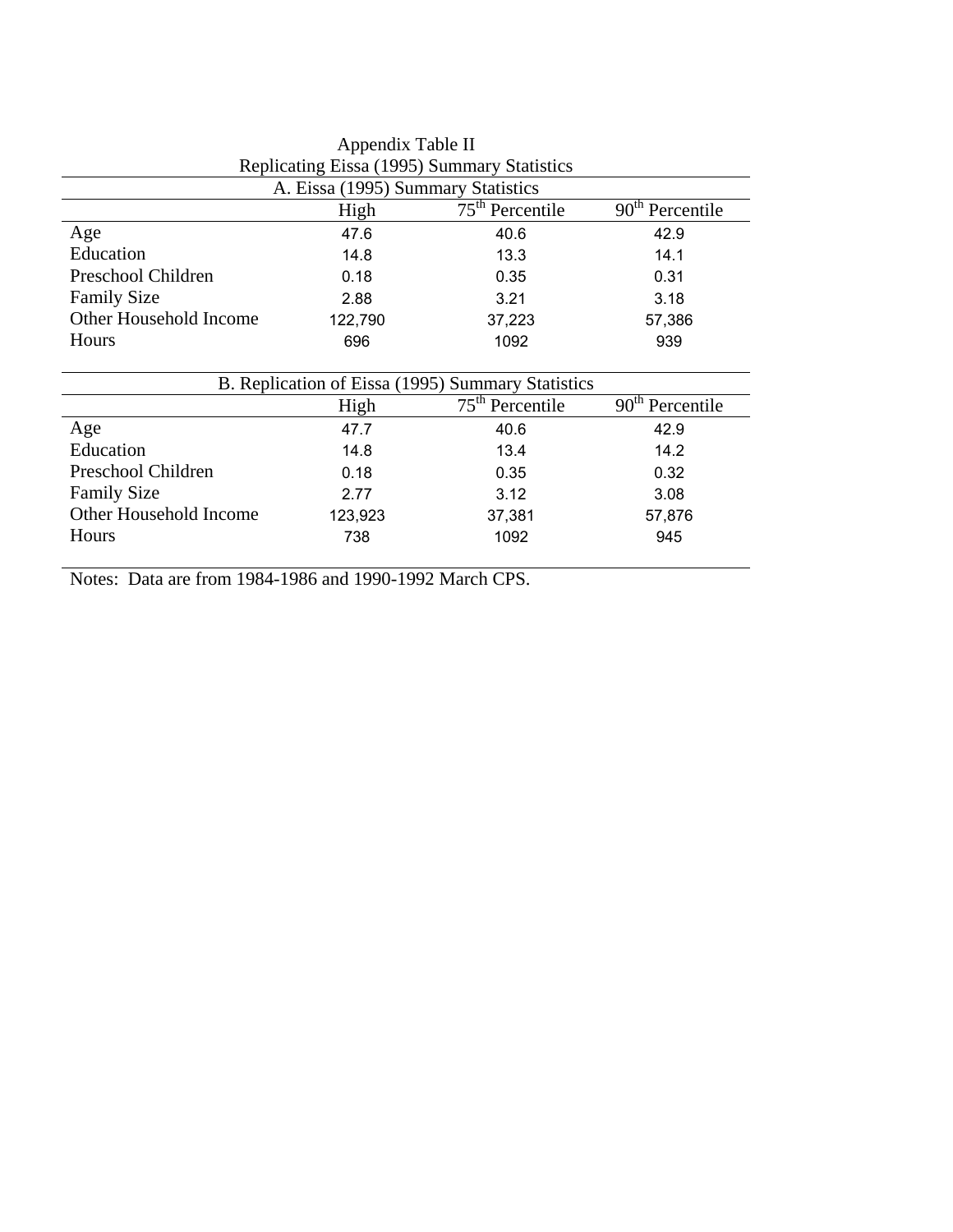# Appendix Table III

#### Details of Eissa Replication Sample

| Calendar Year                                                      | 1982    | 1983     | 1984    | 1985    | 1988    | 1989    | 1990    | 1991    |
|--------------------------------------------------------------------|---------|----------|---------|---------|---------|---------|---------|---------|
| <b>Total CPS obs</b>                                               | 162,635 | 161, 167 | 161,362 | 157,661 | 144,687 | 158,079 | 158,477 | 155,796 |
| <b>Observations Dropped</b><br>Age less than 20 or greater than 64 | 69,897  | 68,754   | 68,475  | 66,894  | 61,446  | 66,777  | 67,040  | 65,646  |
| Males                                                              | 44,704  | 44,452   | 44,517  | 43,676  | 40,163  | 43,960  | 43,980  | 43,489  |
| Unmarried females*                                                 | 16,466  | 16,733   | 17,243  | 16,907  | 15,578  | 17,601  | 18,070  | 17,905  |
| Subtotal<br>Married females between 20 and 64 years old, inclusive | 31,568  | 31,228   | 31,127  | 30,184  | 27,500  | 29,741  | 29,387  | 28,756  |
| <b>Further Dropped Observations</b>                                |         |          |         |         |         |         |         |         |
| Total additional dropped**                                         | 6,186   | 6,127    | 5,972   | 5,765   | 5,535   | 5,456   | 5,410   | 5,380   |
| Wife self-employed***                                              | 1,874   | 1,869    | 1,852   | 1,765   | 1,998   | 2,158   | 2,090   | 2,004   |
| Wife was disabled****                                              | 674     | 611      | 563     | 542     | 509     | 620     | 588     | 588     |
| Husband not working*****                                           | 3,944   | 3,973    | 3,875   | 3,722   | 3,306   | 2,989   | 2,979   | 3,055   |
| Wife had excessive hours******                                     | 62      | 26       | 39      | 45      | 46      | 44      | 53      | 40      |
| Total obs remaining in sample                                      | 25,382  | 25,101   | 25,155  | 24,419  | 21,965  | 24,285  | 23,977  | 23,376  |

\*An individual is considered unmarried if she is widowed, divorced, separated, never married, or her spouse is absent.

\*\*Total additional dropped does not equal the sum of the subcategories because the subcategories are not mutually exclusive.

\*\*\* Wife is considered self-employed if she had business or farm self-employment earnings.

\*\*\*\*An individual is considered disabled if she selected "disabled or sick" for the main reason she did not work last year.

\*\*\*\*\*Husband is not working if husband's weeks worked last year or husband's usual hours worked per week last year equal zero. \*\*\*\*\*\*Females working greater than or equal to 4,160 annual hours of work.